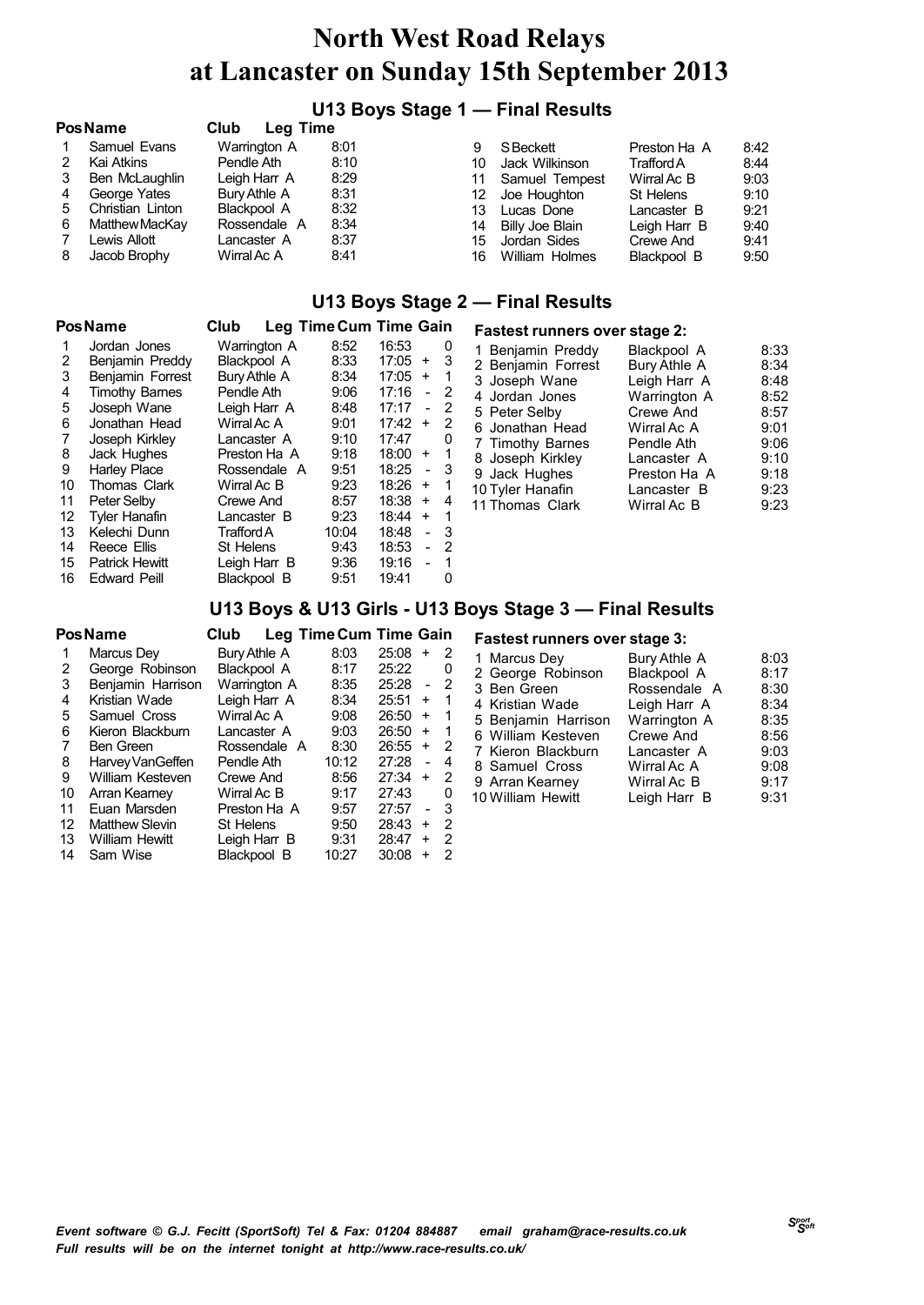**U13 Boys — Team Results — Final**

### **(nn) is team position after the appropriate stage.**

|   | 1 Bury Athletic Club                           |     |              |                      | $\mathbf{A}$               | 25:08 |      |
|---|------------------------------------------------|-----|--------------|----------------------|----------------------------|-------|------|
|   | 1 George Yates (4) 8:31 2 Benjamin Forrest (3) |     |              |                      |                            |       | 8:34 |
|   | 3 MarcusDey (1)                                |     | 8:03         |                      |                            |       |      |
|   | Blackpool Wyre & Fylde Ac<br>$2^{\circ}$       |     |              |                      | $\mathbf{A}$               | 25:22 |      |
|   | 1 Christian Linton                             |     |              |                      | (5) 8:32 2 Benjamin Preddy | (2)   | 8:33 |
|   | 3 George Robinson (2) 8:17                     |     |              |                      |                            |       |      |
|   | 3 Warrington AC                                |     | $\mathbf{A}$ | 25:28                |                            |       |      |
|   | 1 Samuel Evans                                 | (1) | 8:01         | $\mathbf{2}^{\circ}$ | JordanJones                | (1)   | 8:52 |
|   | 3 BenjaminHarrison (3)                         |     | 8:35         |                      |                            |       |      |
|   | 4 Leigh Harriers & Ac                          |     |              |                      | $\mathbf{A}$ ,             | 25:51 |      |
|   | 1 BenMcLaughlin                                |     | $(3)$ 8:29   | 2                    | JosephWane                 | (5)   | 8:48 |
|   | 3 KristianWade                                 |     | $(4)$ 8:34   |                      |                            |       |      |
|   | 5 Wirral Ac                                    |     |              |                      | $\mathbf{A}$ ,             | 26:50 |      |
|   | 1 Jacob Brophy (8) 8:41 2 Jonathan Head        |     |              |                      |                            | (6)   | 9:01 |
|   | 3 Samuel Cross (5)                             |     | 9:08         |                      |                            |       |      |
|   | 6 Lancaster & Morecambe Ac                     |     |              |                      | $\mathbf{A}$               | 26:50 |      |
|   | 1 Lewis Allott                                 |     |              |                      | (7) 8:37 2 JosephKirkley   | (7)   | 9:10 |
|   | 3 Kieron Blackburn                             | (6) | 9:03         |                      |                            |       |      |
|   | 7 Rossendale Harriers & Ac                     |     |              |                      | A'                         | 26:55 |      |
|   | 1 Matthew MacKay                               |     |              |                      | $(6)$ 8:34 2 Harley Place  | (9)   | 9:51 |
|   | 3 BenGreen                                     | (7) | 8:30         |                      |                            |       |      |
| 8 | <b>Pendle Athletic Club</b>                    |     |              |                      |                            | 27:28 |      |
| 1 | <b>Kai Atkins</b>                              | (2) | 8:10         | 2                    | TimothyBarnes (4)          |       | 9:06 |
|   | 3 Harvey VanGeffen (8)                         |     | 10:12        |                      |                            |       |      |
| 9 | <b>Crewe And Nantwich Ac</b>                   |     |              |                      |                            | 27:34 |      |
|   | 1 Jordan Sides                                 |     | $(15)$ 9:41  | 2                    | <b>PeterSelby</b>          | (11)  | 8:57 |
|   | 3 WilliamKesteven (9) 8:56                     |     |              |                      |                            |       |      |

| 10<br>- Wirral Ac                                                     |                        |                    |             | ʻВ'                          | 27:43 |       |  |  |  |  |  |
|-----------------------------------------------------------------------|------------------------|--------------------|-------------|------------------------------|-------|-------|--|--|--|--|--|
| 1 SamuelTempest (11) 9.03 2 Thomas Clark<br>3 Arran Kearney (10) 9:17 |                        |                    |             |                              | (10)  | 9:23  |  |  |  |  |  |
| 11 Preston Harriers                                                   |                        |                    |             | $\mathbf{A}$                 | 27:57 |       |  |  |  |  |  |
| 1 SBeckett<br>3 EuanMarsden                                           | (11)                   | $(9)$ 8.42<br>9.57 | $2^{\circ}$ | <b>JackHughes</b>            | (8)   | 9:18  |  |  |  |  |  |
| 12 St Helens Sutton Ac<br>28:43                                       |                        |                    |             |                              |       |       |  |  |  |  |  |
| 1 JoeHoughton (12) 9:10 2<br>3 Matthew Slevin                         | (12)                   | 9:50               |             | <b>Reece Ellis</b>           | (14)  | 9:43  |  |  |  |  |  |
| 13 Leigh Harriers & Ac<br>$\mathbf{B}$<br>28:47                       |                        |                    |             |                              |       |       |  |  |  |  |  |
| Billy Joe Blain<br>1.<br>3 William Hewitt                             | (13)                   | 9.31               |             | $(14)$ 9.40 2 Patrick Hewitt | (15)  | 9:36  |  |  |  |  |  |
| 14 Blackpool Wyre & Fylde Ac                                          |                        |                    |             | $\mathbf{B}$                 | 30:08 |       |  |  |  |  |  |
| 1 WilliamHolmes (16) 9:50 2 Edward Peill<br>3 SamWise                 |                        | $(14)$ 10:27       |             |                              | (16)  | 9:51  |  |  |  |  |  |
| <b>Incomplete Teams:</b>                                              |                        |                    |             |                              |       |       |  |  |  |  |  |
| Lancaster & Morecambe Ac                                              |                        |                    |             | $\mathbf{B}$                 |       |       |  |  |  |  |  |
| 1<br>Lucas Done                                                       |                        |                    |             | $(13)$ 9.21 2 Tyler Hanafin  | (12)  | 9:23  |  |  |  |  |  |
|                                                                       | Trafford Athletic Club |                    |             |                              |       |       |  |  |  |  |  |
| Jack Wilkinson<br>1                                                   | (10)                   | 8.44               | 2           | Kelechi Dunn                 | (13)  | 10:04 |  |  |  |  |  |

|     | Samuel Evans      | Warrington        | A | 8:01 | $=$ | Kieron Blackburn      | Lancaster  | A | 9:03  |
|-----|-------------------|-------------------|---|------|-----|-----------------------|------------|---|-------|
| 2   | Marcus Dey        | Bury Athle        | A | 8:03 | 25  | <b>Timothy Barnes</b> | Pendle Ath |   | 9:06  |
| 3   | Kai Atkins        | Pendle Ath        |   | 8:10 | 26  | Samuel Cross          | Wirral Ac  | A | 9:08  |
| 4   | George Robinson   | Blackpool         | A | 8:17 | 27  | Joseph Kirkley        | Lancaster  | A | 9:10  |
| 5   | Ben McLaughlin    | Leigh Harr        | A | 8:29 |     | Joe Houghton          | St Helens  |   | 9:10  |
| 6   | Ben Green         | Rossendale        | A | 8:30 | 29  | Arran Kearney         | Wirral Ac  | B | 9:17  |
|     | George Yates      | Bury Athle        | A | 8:31 | 30  | Jack Hughes           | Preston Ha | A | 9:18  |
| 8   | Christian Linton  | Blackpool         | A | 8:32 | 31  | Lucas Done            | Lancaster  | B | 9:21  |
| 9   | Benjamin Preddy   | Blackpool         | A | 8:33 | 32  | Thomas Clark          | Wirral Ac  | B | 9:23  |
| 10  | Kristian Wade     | Leigh Harr        | A | 8:34 |     | <b>Tyler Hanafin</b>  | Lancaster  | B | 9:23  |
|     | Matthew MacKay    | Rossendale        | A | 8:34 | 34  | <b>William Hewitt</b> | Leigh Harr | B | 9:31  |
| =   | Benjamin Forrest  | <b>Bury Athle</b> | A | 8:34 | 35  | <b>Patrick Hewitt</b> | Leigh Harr | B | 9:36  |
| 13  | Benjamin Harrison | Warrington        | A | 8:35 | 36  | Billy Joe Blain       | Leigh Harr | B | 9:40  |
|     | 14 Lewis Allott   | Lancaster         | A | 8:37 | 37  | Jordan Sides          | Crewe And  |   | 9:41  |
| 15  | Jacob Brophy      | Wirral Ac         | A | 8:41 | 38  | Reece Ellis           | St Helens  |   | 9:43  |
|     | 16 S Beckett      | Preston Ha        | A | 8:42 | 39  | Matthew Slevin        | St Helens  |   | 9:50  |
| 17  | Jack Wilkinson    | Trafford A        |   | 8:44 | $=$ | William Holmes        | Blackpool  | B | 9:50  |
| 18. | Joseph Wane       | Leigh Harr        | A | 8:48 | 41  | <b>Harley Place</b>   | Rossendale | A | 9:51  |
| 19  | Jordan Jones      | Warrington        | A | 8:52 |     | <b>Edward Peill</b>   | Blackpool  | B | 9:51  |
| 20  | William Kesteven  | Crewe And         |   | 8:56 | 43  | Euan Marsden          | Preston Ha | A | 9:57  |
|     | 21 Peter Selby    | Crewe And         |   | 8:57 | 44  | Kelechi Dunn          | Trafford A |   | 10:04 |
|     | 22 Jonathan Head  | Wirral Ac         | A | 9:01 | 45  | Harvey VanGeffen      | Pendle Ath |   | 10:12 |
|     | 23 Samuel Tempest | Wirral Ac         | B | 9:03 | 46  | Sam Wise              | Blackpool  | B | 10:27 |
|     |                   |                   |   |      |     |                       |            |   |       |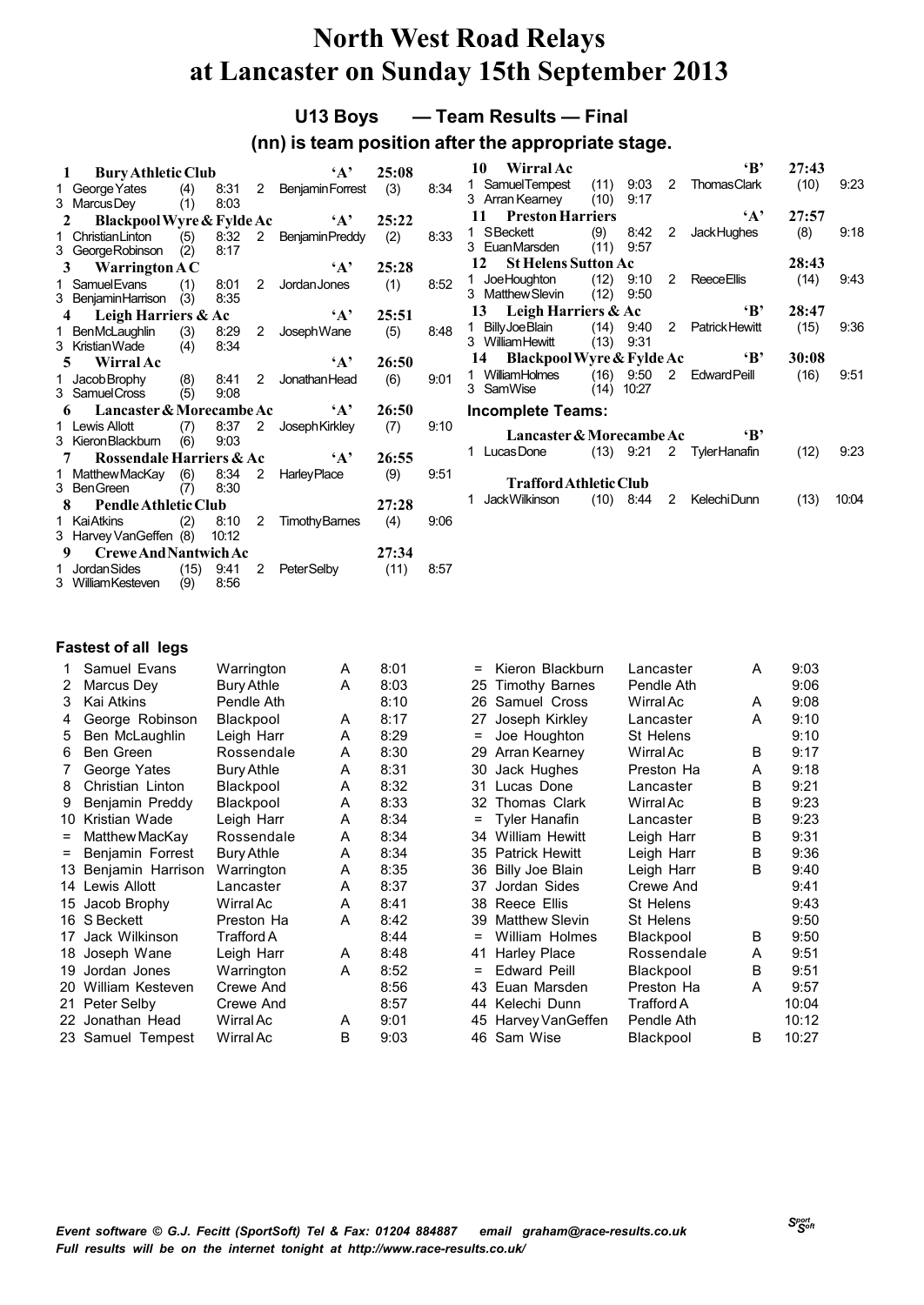## **- U13 Girls Stage 1 — Final Results**

|    | <b>Pos Name</b>  | Club<br><b>Leg Time</b> |      |    |                  |             |       |
|----|------------------|-------------------------|------|----|------------------|-------------|-------|
|    | Faye Ireland     | Liverpool A             | 8:29 | 14 | Orla Holt        | Rossendal B | 9:23  |
| 2  | Eleanor Kenny    | Mancheste A             | 8:39 | 15 | Emily Lucas      | Liverpool C | 9:25  |
| 3  | Natalya Irvine   | <b>Blackburn</b>        | 8:41 | 16 | Emma Whitaker    | Lancaster A | 9:26  |
| 4  | Keely Hodgkinson | Leigh Har               | 8:49 | 17 | Aimee Pierce     | Liverpool D | 9:29  |
| 5  | Beth Smyth       | Mancheste B             | 8:56 | 18 | Sophie Rotherham | Preston H A | 9:30  |
| 6  | Ella McNiven     | Liverpool B             | 8:58 | 19 | Emily Morgan     | Rossendal A | 9:46  |
|    | Samantha Bland   | Kendal Am               | 8:58 | 20 | Eleanor Ward     | Preston H B | 10:03 |
| 8  | Juliet Hodder    | Wirral Ac A             | 9:03 | 21 | Harriet Vaughan  | Bury Athl   | 10:04 |
| 9  | Georgia Tansey   | Ribble Va               | 9:06 | 22 | Mollie Philbin   | Bolton Un C | 10:23 |
| 10 | Natasha Harrison | Stockport A             | 9:15 | 23 | Hannah Eadie     | Blackpool   | 10:49 |
| 11 | Phoebe Croft     | Wirral Ac B             | 9:20 | 24 | Holly Walsh      | Lancaster B | 11:26 |
| 12 | Lydia Mathews    | Bolton Un A             | 9:20 | 25 | Ellie Forrest    | Bolton Un B | 11:30 |
| 13 | Abby O'Neill     | East Ches               | 9:22 | 26 | Bethany Haughey  | St Helens   | 12:51 |

### **- U13 Girls Stage 2 — Final Results**

|    | <b>PosName</b>                 | Club             |       | Leg Time Cum Time Gain            |    |                                      |                  |       |           |     |                |
|----|--------------------------------|------------------|-------|-----------------------------------|----|--------------------------------------|------------------|-------|-----------|-----|----------------|
|    | Katie Miller                   | Liverpool A      | 8:48  | 17:17<br>0                        | 20 | J AllenCartwrigh                     | Bury Athl        | 10:42 | $20:46 +$ |     | - 1            |
| 2  | Hannah Cookson                 | <b>Blackburn</b> | 9:02  | $17:43 +$<br>1.                   | 21 | Sydnie Bairstow                      | Blackpool        | 10:02 | 20:51     | $+$ | - 2            |
| 3  | Grace Decampos                 | Mancheste A      | 9:06  | 17:45<br>$\overline{\phantom{a}}$ | 22 | Leah Rushworth                       | Bolton Un C      | 11:17 | 21:40     |     | $\mathbf{0}$   |
| 4  | Jessica Cook                   | Liverpool B      | 9:11  | 18:09<br>2<br>$+$                 | 23 | Sophie Green                         | Bolton Un B      | 11:08 | $22:38 +$ |     | -2             |
| 5. | <b>Emily Hughes</b>            | Mancheste B      | 9:19  | 18:15<br>0                        | 24 | Sian Glynn                           | St Helens        | 11:25 | 24:16     | $+$ | $\overline{2}$ |
| 6  | Hannah Das                     | Wirral Ac A      | 9:22  | $18:25 +$<br>2                    |    | <b>Fastest runners over stage 2:</b> |                  |       |           |     |                |
|    | Erin Moldrig                   | Ribble Va        | 9:39  | $18:45 +$<br>2                    |    | 1 Katie Miller                       | Liverpool A      | 8:48  |           |     |                |
| 8  | Alice Tonque                   | Bolton Un A      | 9:29  | 18:49<br>$+$<br>4                 |    | 2 Hannah Cookson                     | <b>Blackburn</b> | 9:02  |           |     |                |
| 9  | Phoebe Small                   | Rossendal A      | 9:09  | 18:55<br>$+10$                    |    | 3 Grace Decampos                     | Mancheste A      | 9:06  |           |     |                |
| 10 | Joanna Smith                   | Leigh Har        | 10:10 | 18:59<br>- 6                      |    | 4 Phoebe Small                       | Rossendal A      | 9:09  |           |     |                |
| 11 | Stephanie Driscoll             | Kendal Am        | 10:03 | 19:01<br>- 4                      |    | 5 Jessica Cook                       | Liverpool B      | 9:11  |           |     |                |
| 12 | E CampbellSmith                | Wirral Ac B      | 9:41  | 19:01<br>$-1$                     |    | 6 Emily Hughes                       | Mancheste B      | 9:19  |           |     |                |
| 13 | Amy Monkhouse                  | Lancaster A      | 9:39  | 19:05<br>3<br>$+$                 |    | 7 Hannah Das                         | Wirral Ac A      | 9:22  |           |     |                |
| 14 | Isobel StJohn                  | Liverpool D      | 9:50  | 19:19<br>3<br>$+$                 |    |                                      |                  | 9:29  |           |     |                |
| 15 | Tegan Jane MacUras Preston H A |                  | 10:00 | 19:30<br>3<br>$+$                 |    | 8 Alice Tonque                       | Bolton Un A      |       |           |     |                |
| 16 | Alyssie Davey                  | East Ches        | 10:09 | 19:31<br>3<br>$\sim$              |    | 9 Holly Keelan                       | Preston H B      | 9:36  |           |     |                |
| 17 | Millie Raine                   | Liverpool C      | 10:09 | 19:34<br>$\sim$                   |    | 10 Amy Monkhouse                     | Lancaster A      | 9:39  |           |     |                |
| 18 | Holly Keelan                   | Preston H B      | 9:36  | $19:39 +$<br>2                    |    | 11 Erin Moldrig                      | Ribble Va        | 9:39  |           |     |                |
| 19 | Alice Hopkinson                | Rossendal B      | 10:49 | 20:12<br>5                        |    |                                      |                  |       |           |     |                |

### **- U13 Girls Stage 3 — Final Results**

|    | Pos Name              | Club             | Leg Time Cum Time Gain |       |                          |    |                                      |                  |       |       |   |
|----|-----------------------|------------------|------------------------|-------|--------------------------|----|--------------------------------------|------------------|-------|-------|---|
|    | Lucy Miller           | Liverpool A      | 8:33                   | 25:50 |                          | 0  | Lucie Wood<br>19                     | Rossendal B      | 10:03 | 30:15 | 0 |
| 2  | <b>Alice Stiles</b>   | Mancheste A      | 8:54                   | 26:39 | $\ddot{}$                | 1  | Abbie Rowland<br>20                  | Preston H B      | 10:37 | 30:16 |   |
| 3  | K Martindale          | Wirral Ac A      | 8:29                   | 26:54 | $\ddot{}$                | 3  | <b>Heledd Rimmer</b><br>21           | Bury Athl        | 10:48 | 31:34 |   |
| 4  | <b>Maddie Elliott</b> | <b>Blackburn</b> | 9:18                   | 27:01 | $\blacksquare$           | 2  | 22<br>Francesca Fordham              | Bolton Un C      | 11:22 | 33:02 | 0 |
| 5  | Alex Townsend         | Liverpool B      | 9:02                   | 27:11 | $\blacksquare$           | -1 | 23<br>C Devereaux                    | Bolton Un B      | 10:50 | 33:28 | 0 |
| 6  | Lydia Butt            | Mancheste B      | 9:35                   | 27:50 | $\blacksquare$           | -1 | Lucy Price<br>24                     | St Helens        | 10:53 | 35:09 | 0 |
|    | Ella Tinman           | Rossendal A      | 9:06                   | 28:01 | $+$                      | 2  | <b>Fastest runners over stage 3:</b> |                  |       |       |   |
| 8  | E Ramsden             | Bolton Un A      | 9:19                   | 28:08 |                          | 0  | 1 K Martindale                       | Wirral Ac A      | 8:29  |       |   |
| 9  | Melita Griffin        | Ribble Va        | 9:27                   | 28:12 | $\sim$                   | 2  | 2 Lucy Miller                        | Liverpool A      | 8:33  |       |   |
| 10 | Jasmine Jolly         | Preston H A      | 8:54                   | 28:24 | $+$                      | 5  | 3 Jasmine Jolly                      | Preston H A      | 8:54  |       |   |
| 11 | Eve Williams          | Leigh Har        | 9:30                   | 28:29 |                          |    | 4 Alice Stiles                       | Mancheste A      | 8:54  |       |   |
| 12 | Katie Thompson        | Wirral Ac B      | 9:34                   | 28:35 |                          | 0  | 5 Alex Townsend                      | Liverpool B      | 9:02  |       |   |
| 13 | Mellisa Sproul        | Kendal Am        | 9:53                   | 28:54 | $\overline{\phantom{a}}$ | 2  | 6 Ella Tinman                        | Rossendal A      | 9:06  |       |   |
| 14 | <b>Faith Crossley</b> | Liverpool D      | 9:39                   | 28:58 |                          | 0  | 7 Maddie Elliott                     | <b>Blackburn</b> | 9:18  |       |   |
| 15 | Holly Johnson         | East Ches        | 9:36                   | 29:07 | $+$                      |    | 8 E Ramsden                          | Bolton Un A      | 9:19  |       |   |
| 16 | Mia Alasmarrie        | Liverpool C      | 9:36                   | 29:10 | $+$                      |    | 9 Danielle Whipp                     | Blackpool        | 9:24  |       |   |
| 17 | Sadie Spencer         | Lancaster A      | 10:06                  | 29:11 |                          | 4  | 10 Melita Griffin                    | Ribble Va        | 9:27  |       |   |
| 18 | Danielle Whipp        | Blackpool        | 9:24                   | 30:15 | $\ddot{}$                | 3  |                                      |                  |       |       |   |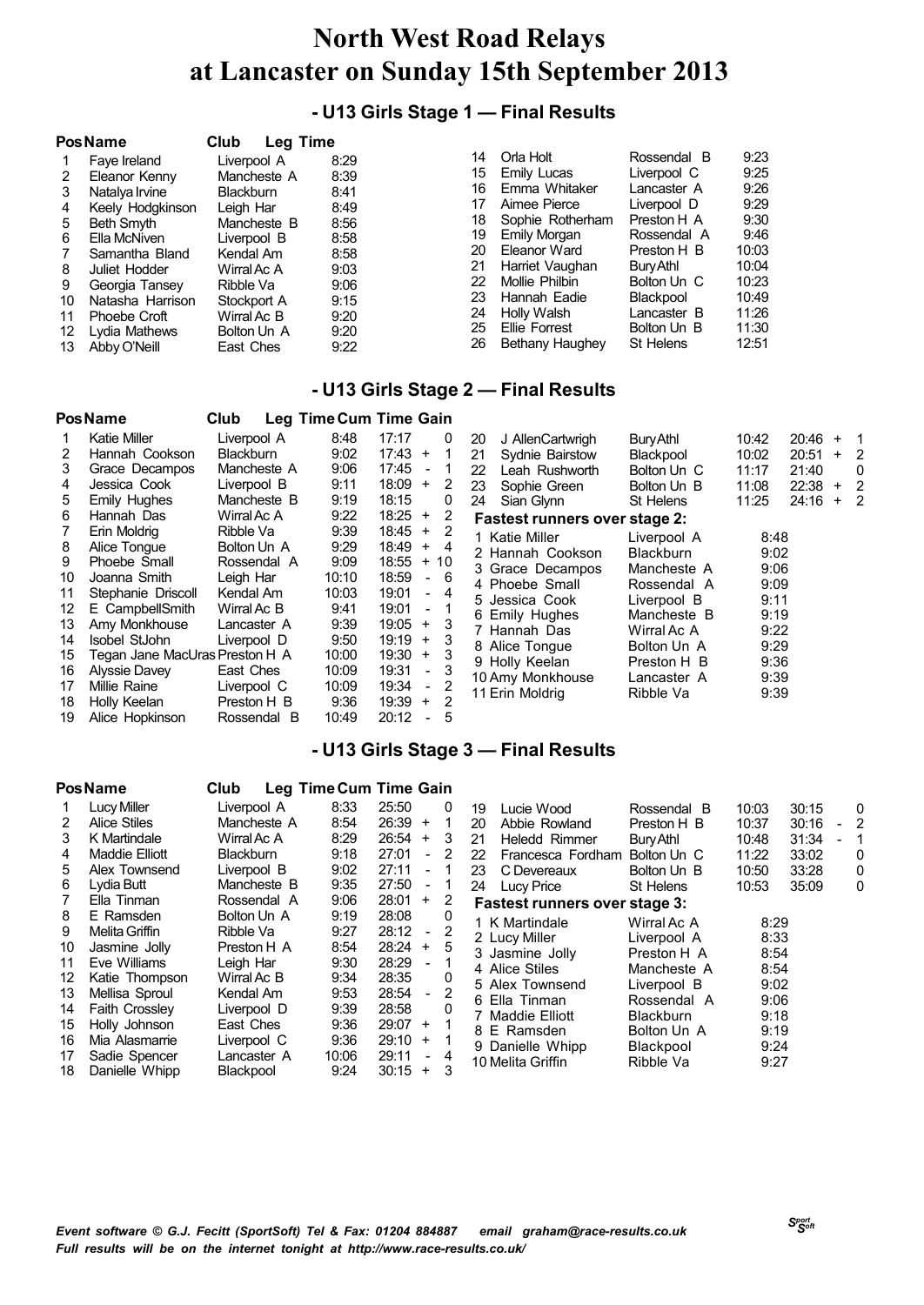### **U13 Girls — Team Results — Final**

### **(nn) is team position after the appropriate stage.**

| 1            | Liverpool Harriers & Ac                         |             |              |                | $\mathbf{A}$            | 25:50 |       |
|--------------|-------------------------------------------------|-------------|--------------|----------------|-------------------------|-------|-------|
|              | 1 Favelreland                                   | (1)         | 8:29         | $\overline{2}$ | KatieMiller             | (1)   | 8:48  |
|              | 3 LucyMiller                                    | (1)         | 8:33         |                |                         |       |       |
| $\mathbf{2}$ | Manchester Harriers & Ac                        |             |              |                | $\mathbf{A}$            | 26:39 |       |
|              | 1 EleanorKenny                                  | $(2)$ 8:39  |              | $\overline{2}$ | Grace Decampos          | (3)   | 9:06  |
|              | 3 Alice Stiles                                  | (2)         | 8:54         |                |                         |       |       |
| 3            | Wirral Ac                                       |             |              |                | $\mathbf{A}$            | 26:54 |       |
| 1.           | <b>JulietHodder</b>                             | (8)         | 9.03         | 2              | <b>HannahDas</b>        | (6)   | 9:22  |
|              | 3 KMartindale                                   | (3)         | 8:29         |                |                         |       |       |
|              | 4<br><b>Blackburn Harriers &amp; Ac</b>         |             |              |                |                         | 27:01 |       |
| 1            | Natalvalrvine                                   | $(3)$ 8:41  |              | $\overline{2}$ | Hannah Cookson          | (2)   | 9:02  |
|              | 3 Maddie Elliott                                | (4)         | 9:18         |                |                         |       |       |
|              | Liverpool Harriers & Ac<br>5                    |             |              |                | $\mathbf{B}$            | 27:11 |       |
|              | 1 EllaMcNiven                                   | (6)         | 8:58         | $2^{\circ}$    | Jessica Cook            | (4)   | 9:11  |
|              | 3 Alex Townsend                                 | (5)         | 9:02         |                |                         |       |       |
|              | <b>Manchester Harriers &amp; Ac</b><br>6        |             |              |                | $\mathbf{B}$            | 27:50 |       |
| 1.           | <b>BethSmyth</b>                                | (5)         | 8:56         | 2              | <b>Emily Hughes</b>     | (5)   | 9:19  |
|              | 3 Lydia Butt                                    | (6)         | 9:35         |                |                         |       |       |
| 7            | Rossendale Harriers & Ac                        |             |              |                | $\mathbf{A}$            | 28:01 |       |
|              | 1 EmilyMorgan                                   | (19)        | 9:46         | $\overline{2}$ | <b>PhoebeSmall</b>      | (9)   | 9:09  |
|              | 3 EllaTinman                                    | (7)         | 9:06         |                |                         |       |       |
| 8            | <b>Bolton United Harriers &amp; Ac</b>          |             |              |                | $\cdot_A$ ,             | 28:08 |       |
|              | 1 Lydia Mathews                                 | $(12)$ 9:20 |              |                | 2 Alice Tongue          | (8)   | 9:29  |
|              | 3 ERamsden                                      | (8)         | 9:19         |                |                         |       |       |
| 9            | <b>Ribble Valley Athletic Club</b>              |             |              |                |                         | 28:12 |       |
|              | 1 Georgia Tansey (9) 9:06                       |             |              | $\overline{2}$ | ErinMoldrig             | (7)   | 9:39  |
|              | 3 Melita Griffin                                | (9)         | 9:27         |                |                         |       |       |
|              | 10 Preston Harriers                             |             |              |                | $\mathbf{A}$            | 28:24 |       |
| $\mathbf 1$  | <b>Sophie Rotherham</b>                         | (18)        | 9:30         | $\overline{2}$ | Tegan Jane MacUras (15) |       | 10:00 |
|              | 3 JasmineJolly                                  | (10)        | 8:54         |                |                         |       |       |
|              | 11 Leigh Harriers & Ac                          |             |              |                |                         | 28:29 |       |
| 1            | KeelyHodgkinson (4)                             |             | 8:49         | 2              | JoannaSmith             | (10)  | 10:10 |
|              | 3 EveWilliams                                   | (11)        | 9:30         |                |                         |       |       |
|              | 12 Wirral Ac                                    |             |              |                | $\mathbf{B}$            | 28:35 |       |
| 1.           | Phoebe Croft                                    | $(11)$ 9:20 |              | $\mathbf{2}$   | ECampbellSmith          | (12)  | 9:41  |
|              | 3 KatieThompson                                 | (12)        | 9:34         |                |                         |       |       |
|              | Kendal Amateur Athletic Club<br>13 <sup>7</sup> |             |              |                |                         | 28:54 |       |
| 1            | Samantha Bland                                  |             |              | $\overline{2}$ |                         |       |       |
|              | 3 Mellisa Sproul                                | (7)<br>(13) | 8:58<br>9:53 |                | Stephanie Driscoll      | (11)  | 10:03 |
|              |                                                 |             |              |                |                         |       |       |

#### **Fastest of all legs**

| 1   | K Martindale        | Wirral Ac        | A | 8:29 |  |
|-----|---------------------|------------------|---|------|--|
| $=$ | Faye Ireland        | Liverpool        | Α | 8:29 |  |
| 3   | Lucy Miller         | Liverpool        | A | 8:33 |  |
| 4   | Eleanor Kenny       | Mancheste        | A | 8:39 |  |
| 5   | Natalya Irvine      | <b>Blackburn</b> |   | 8:41 |  |
| 6   | <b>Katie Miller</b> | Liverpool        | A | 8:48 |  |
| 7   | Keely Hodgkinson    | Leigh Har        |   | 8:49 |  |
| 8   | <b>Alice Stiles</b> | Mancheste        | A | 8:54 |  |
| Ξ   | Jasmine Jolly       | Preston H        | A | 8:54 |  |
| 10  | <b>Beth Smyth</b>   | Mancheste        | В | 8:56 |  |
| 11  | Samantha Bland      | Kendal Am        |   | 8:58 |  |
| $=$ | Ella McNiven        | Liverpool        | B | 8:58 |  |
|     | 13 Hannah Cookson   | <b>Blackburn</b> |   | 9:02 |  |
| Ξ   | Alex Townsend       | Liverpool        | В | 9:02 |  |
| 15  | Juliet Hodder       | Wirral Ac        | A | 9:03 |  |
| 16  | Ella Tinman         | Rossendal        | A | 9:06 |  |
| $=$ | Georgia Tansey      | Ribble Va        |   | 9:06 |  |
| Ξ   | Grace Decampos      | Mancheste        | A | 9:06 |  |
| 19  | Phoebe Small        | Rossendal        | A | 9:09 |  |
| 20  | Jessica Cook        | Liverpool        | B | 9:11 |  |
|     | 21 Natasha Harrison | Stockport        | A | 9:15 |  |
|     | 22 Maddie Elliott   | Blackburn        |   | 9:18 |  |
|     | 23 Emily Hughes     | Mancheste        | В | 9:19 |  |
|     |                     |                  |   |      |  |

| 14 Liverpool Harriers & Ac <sup>'D</sup>                                       |  |             | 28:58 |       |
|--------------------------------------------------------------------------------|--|-------------|-------|-------|
| 1 AimeePierce (17) 9:29 2 IsobelStJohn (14) 9:50<br>3 FaithCrossley (14) 9:39  |  |             |       |       |
|                                                                                |  |             |       |       |
| 15 East Cheshire Harriers & Tame                                               |  | 29:07       |       |       |
| 1 AbbyO'Neill (13) 9:22 2 AlyssieDavey (16)<br>3 HollyJohnson (15) 9:36        |  |             |       | 10.09 |
|                                                                                |  |             |       |       |
| 16 Liverpool Harriers & Ac                                                     |  | $°C'$ 29:10 |       |       |
| 1 EmilyLucas (15) 9:25 2 Millie Raine (17)<br>3 Mia Alasmarrie (16) 9:36       |  |             |       | 10.09 |
|                                                                                |  |             |       |       |
| 17 Lancaster & Morecambe Ac 'A' 29:11                                          |  |             |       |       |
| 1 EmmaWhitaker (16) 9:26 2 AmyMonkhouse (13) 9:39                              |  |             |       |       |
| 3 Sadie Spencer (17) 10:06                                                     |  |             |       |       |
| 18 Blackpool Wyre & Fylde Ac                                                   |  |             | 30:15 |       |
| 1 Hannah Eadie (23) 10:49 2 Sydnie Bairstow (21)<br>3 Danielle Whipp (18) 9:24 |  |             |       | 10.02 |
|                                                                                |  |             |       |       |
| 19 Rossendale Harriers & Ac 			 B' 30:15                                       |  |             |       |       |
|                                                                                |  |             |       |       |
| 1 OrlaHolt (14) 9:23 2 AliceHopkinson (19) 10:49<br>3 LucieWood (19) 10:03     |  |             |       |       |
| <b>20</b> Preston Harriers                                                     |  | $B'$ 30:16  |       |       |
| 1 EleanorWard (20) 10:03 2 HollyKeelan (18) 9:36<br>3 AbbieRowland (20) 10:37  |  |             |       |       |
|                                                                                |  |             |       |       |
| 21 Bury Athletic Club                                                          |  |             | 31:34 |       |
| 1 Harriet Vaughan (21) 10:04 2 JAllen Cartwrigh (20) 10:42                     |  |             |       |       |
| 3 HeleddRimmer (21) 10:48                                                      |  |             |       |       |
|                                                                                |  |             |       |       |
| 1 MolliePhilbin (22) 10:23  2 Leah Rushworth (22) 11:17                        |  |             |       |       |
| 3 Francesca Fordham (22) 11:22                                                 |  |             |       |       |
| 23 Bolton United Harriers & Ac <sup>B</sup>                                    |  |             | 33:28 |       |
| 1 EllieForrest (25) 11:30 2 SophieGreen (23)                                   |  |             |       | 11:08 |
| 3 CDevereaux (23) 10:50                                                        |  |             |       |       |
| 24 St Helens Sutton Ac                                                         |  |             | 35:09 |       |
| 1 Bethany Haughey (26) 12:51 2 Sian Glynn (24)                                 |  |             |       | 11:25 |
| 3 Lucy Price (24) 10:53                                                        |  |             |       |       |
|                                                                                |  |             |       |       |
| <b>Incomplete Teams:</b>                                                       |  |             |       |       |

|  | $\mathbf{A}$ ,               |              |              |
|--|------------------------------|--------------|--------------|
|  | 1 Natasha Harrison (10) 9:15 |              |              |
|  | Lancaster & Morecambe Ac     |              | $\mathbf{R}$ |
|  | 1 HollyWalsh                 | $(24)$ 11:26 |              |

| Phoebe Croft<br>Wirral Ac<br>В<br>9:20<br>25<br>Lydia Mathews<br>Bolton Un<br>A<br>9:20<br>Ξ<br>Hannah Das<br>Wirral Ac<br>A<br>9:22<br>27<br>Abby O'Neill<br>East Ches<br>9:22<br>=<br>Orla Holt<br>9:23<br>29<br>Rossendal<br>В<br>Danielle Whipp<br>9:24<br>30<br>Blackpool<br>31<br><b>Emily Lucas</b><br>С<br>9:25<br>Liverpool<br>Emma Whitaker<br>9:26<br>32<br>Lancaster<br>А<br>Melita Griffin<br>Ribble Va<br>9:27<br>33<br>Alice Tongue<br>9:29<br><b>Bolton Un</b><br>A<br>34<br>D<br>Aimee Pierce<br>9:29<br>Liverpool<br>$=$<br>A<br>Preston H<br>9:30<br>Sophie Rotherham<br>36<br>Eve Williams<br>Leigh Har<br>9:30<br>$=$<br>Wirral Ac<br>9:34<br>Katie Thompson<br>В<br>38<br>Lydia Butt<br>Mancheste<br>B<br>9:35<br>39<br>Holly Johnson<br>East Ches<br>9:36<br>40<br>Mia Alasmarrie<br>С<br>9:36<br>Liverpool<br>=<br>Holly Keelan<br>Preston H<br>В<br>9:36<br>Ξ<br>D<br>9:39<br>43 Faith Crossley<br>Liverpool<br>Erin Moldrig<br>Ribble Va<br>9:39<br>Ξ<br>Amy Monkhouse<br>9:39<br>A<br>Lancaster<br>$=$<br><b>Wirral Ac</b><br>E CampbellSmith<br>В<br>9:41<br>46 | = | E Ramsden | <b>Bolton Un</b> | Α | 9:19 |
|---------------------------------------------------------------------------------------------------------------------------------------------------------------------------------------------------------------------------------------------------------------------------------------------------------------------------------------------------------------------------------------------------------------------------------------------------------------------------------------------------------------------------------------------------------------------------------------------------------------------------------------------------------------------------------------------------------------------------------------------------------------------------------------------------------------------------------------------------------------------------------------------------------------------------------------------------------------------------------------------------------------------------------------------------------------------------------------------|---|-----------|------------------|---|------|
|                                                                                                                                                                                                                                                                                                                                                                                                                                                                                                                                                                                                                                                                                                                                                                                                                                                                                                                                                                                                                                                                                             |   |           |                  |   |      |
|                                                                                                                                                                                                                                                                                                                                                                                                                                                                                                                                                                                                                                                                                                                                                                                                                                                                                                                                                                                                                                                                                             |   |           |                  |   |      |
|                                                                                                                                                                                                                                                                                                                                                                                                                                                                                                                                                                                                                                                                                                                                                                                                                                                                                                                                                                                                                                                                                             |   |           |                  |   |      |
|                                                                                                                                                                                                                                                                                                                                                                                                                                                                                                                                                                                                                                                                                                                                                                                                                                                                                                                                                                                                                                                                                             |   |           |                  |   |      |
|                                                                                                                                                                                                                                                                                                                                                                                                                                                                                                                                                                                                                                                                                                                                                                                                                                                                                                                                                                                                                                                                                             |   |           |                  |   |      |
|                                                                                                                                                                                                                                                                                                                                                                                                                                                                                                                                                                                                                                                                                                                                                                                                                                                                                                                                                                                                                                                                                             |   |           |                  |   |      |
|                                                                                                                                                                                                                                                                                                                                                                                                                                                                                                                                                                                                                                                                                                                                                                                                                                                                                                                                                                                                                                                                                             |   |           |                  |   |      |
|                                                                                                                                                                                                                                                                                                                                                                                                                                                                                                                                                                                                                                                                                                                                                                                                                                                                                                                                                                                                                                                                                             |   |           |                  |   |      |
|                                                                                                                                                                                                                                                                                                                                                                                                                                                                                                                                                                                                                                                                                                                                                                                                                                                                                                                                                                                                                                                                                             |   |           |                  |   |      |
|                                                                                                                                                                                                                                                                                                                                                                                                                                                                                                                                                                                                                                                                                                                                                                                                                                                                                                                                                                                                                                                                                             |   |           |                  |   |      |
|                                                                                                                                                                                                                                                                                                                                                                                                                                                                                                                                                                                                                                                                                                                                                                                                                                                                                                                                                                                                                                                                                             |   |           |                  |   |      |
|                                                                                                                                                                                                                                                                                                                                                                                                                                                                                                                                                                                                                                                                                                                                                                                                                                                                                                                                                                                                                                                                                             |   |           |                  |   |      |
|                                                                                                                                                                                                                                                                                                                                                                                                                                                                                                                                                                                                                                                                                                                                                                                                                                                                                                                                                                                                                                                                                             |   |           |                  |   |      |
|                                                                                                                                                                                                                                                                                                                                                                                                                                                                                                                                                                                                                                                                                                                                                                                                                                                                                                                                                                                                                                                                                             |   |           |                  |   |      |
|                                                                                                                                                                                                                                                                                                                                                                                                                                                                                                                                                                                                                                                                                                                                                                                                                                                                                                                                                                                                                                                                                             |   |           |                  |   |      |
|                                                                                                                                                                                                                                                                                                                                                                                                                                                                                                                                                                                                                                                                                                                                                                                                                                                                                                                                                                                                                                                                                             |   |           |                  |   |      |
|                                                                                                                                                                                                                                                                                                                                                                                                                                                                                                                                                                                                                                                                                                                                                                                                                                                                                                                                                                                                                                                                                             |   |           |                  |   |      |
|                                                                                                                                                                                                                                                                                                                                                                                                                                                                                                                                                                                                                                                                                                                                                                                                                                                                                                                                                                                                                                                                                             |   |           |                  |   |      |
|                                                                                                                                                                                                                                                                                                                                                                                                                                                                                                                                                                                                                                                                                                                                                                                                                                                                                                                                                                                                                                                                                             |   |           |                  |   |      |
|                                                                                                                                                                                                                                                                                                                                                                                                                                                                                                                                                                                                                                                                                                                                                                                                                                                                                                                                                                                                                                                                                             |   |           |                  |   |      |
|                                                                                                                                                                                                                                                                                                                                                                                                                                                                                                                                                                                                                                                                                                                                                                                                                                                                                                                                                                                                                                                                                             |   |           |                  |   |      |
|                                                                                                                                                                                                                                                                                                                                                                                                                                                                                                                                                                                                                                                                                                                                                                                                                                                                                                                                                                                                                                                                                             |   |           |                  |   |      |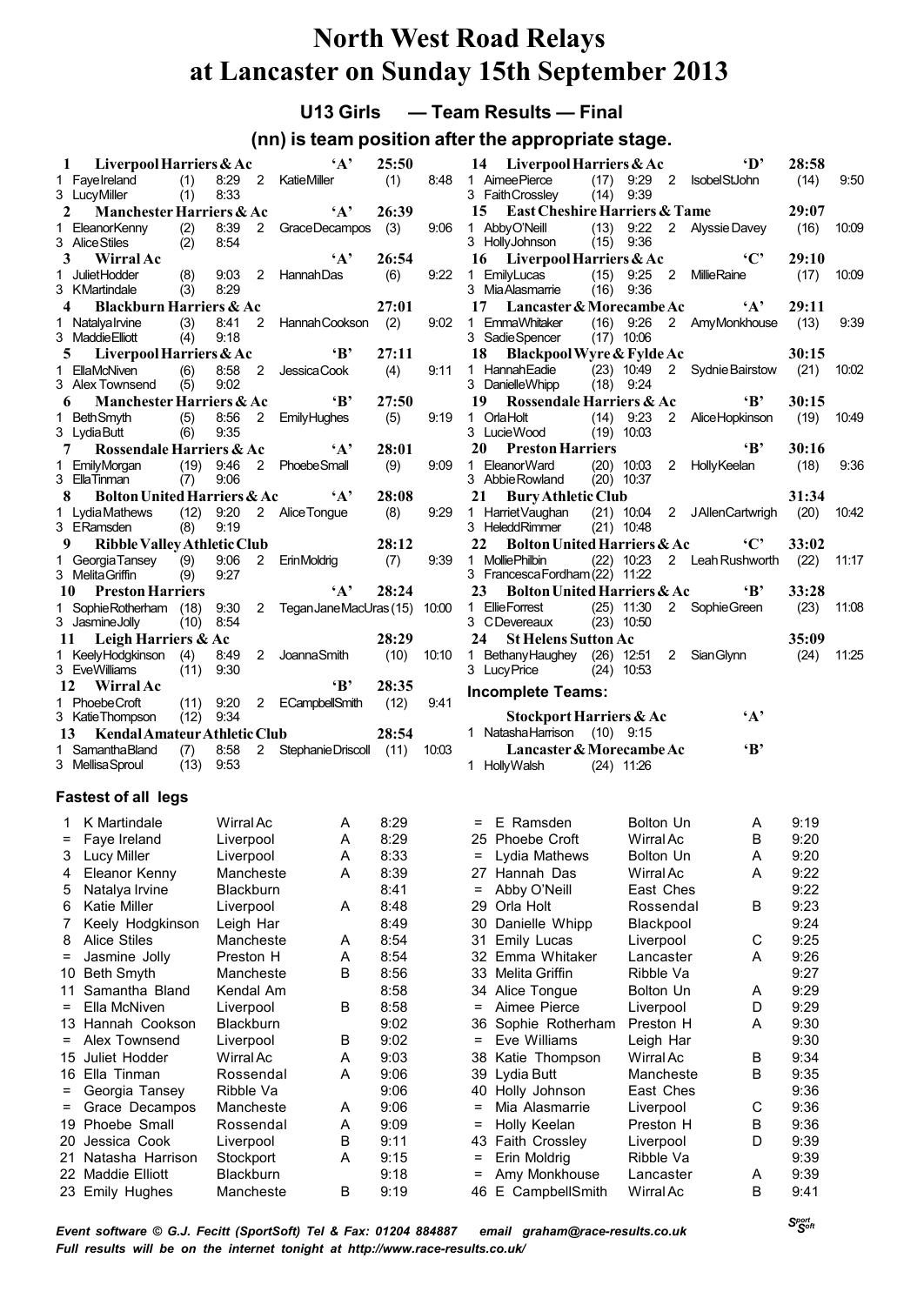### **U15 Boys Stage 1 — Final Results**

|    | <b>PosName</b>      | Club<br>Leg Time |      |    |                 |              |      |
|----|---------------------|------------------|------|----|-----------------|--------------|------|
|    | Josh Betteley       | Crewe&NAC        | 7:37 | 10 | Ryan Doubtfire  | Liverpool B  | 8:17 |
| 2  | George Lewis        | East Chesh A     | 7:40 | 11 | George Tostevin | Lancaster A  | 8:22 |
| 3  | Sam Wardle          | Leigh Harr       | 7:43 | 12 | Ethan Darr      | Preston Ha B | 8:26 |
| 4  | <b>Byron Abbott</b> | <b>Blackburn</b> | 7:48 | 13 | Daniel Evans    | Wirral Ac A  | 8:33 |
| 5. | Matthew Thompson    | Pendle Ath A     | 7:59 | 14 | Tom Rogers      | Wirral Ac B  | 8:36 |
| 6  | Christian Woods     | Liverpool A      | 8:03 | 15 | Harry Hind      | East Chesh B | 8:39 |
|    | Sean Bellis         | Preston Ha A     | 8:06 | 16 | Jason Kirkwood  | Bolton Uni   | 8:39 |
| 8  | Luke Thompson       | Pendle Ath B     | 8:10 | 17 | A Hamilton      | BlackpoolW   | 8:45 |
| 9  | Samuel Thomson      | St Helens        | 8:14 | 18 | Patrick Watson  | Bury Athle   | 8:47 |

#### **U15 Boys Stage 2 — Final Results**

|    | <b>Pos Name</b>        | Club              |       | Leg Time Cum Time Gain       |
|----|------------------------|-------------------|-------|------------------------------|
| 1  | Tiarnan Crorken        | Pendle Ath A      | 7:45  | 15:44<br>4<br>$\ddot{}$      |
| 2  | Fred Dobberson         | Crewe&NAC         | 8:10  | 15:47<br>1                   |
| 3  | Dillon Cooper          | East Chesh A      | 8:19  | 15:59<br>1<br>$\overline{a}$ |
| 4  | Joseph Ford            | Liverpool A       | 8:02  | 16:05<br>2<br>$\ddot{}$      |
| 5  | <b>Thomas Marchant</b> | Pendle Ath B      | 8:03  | - 3<br>16:13<br>$+$          |
| 6  | Adam Roberts           | Preston Ha A      | 8:19  | $\mathbf 1$<br>16:25<br>$+$  |
| 7  | S Matthews             | BlackpoolW        | 8:06  | 16:51<br>$\ddot{}$<br>10     |
| 8  | Liam Doherty           | <b>Bolton Uni</b> | 8:18  | 16:57<br>8<br>$\ddot{}$      |
| 9  | John Trotman           | East Chesh B      | 8:24  | 6<br>17:03<br>$+$            |
| 10 | Michael Sallis         | Lancaster A       | 8:51  | 17:13<br>1<br>$+$            |
| 11 | George Warburton       | Preston Ha B      | 8:48  | 17:14<br>1<br>$\ddot{}$      |
| 12 | George Patterson       | Wirral Ac A       | 8:55  | 17:28<br>1<br>$+$            |
| 13 | Steven Jones           | Liverpool B       | 9:35  | 3<br>17:52<br>$\overline{a}$ |
| 14 | Patrick Delanev        | Wirral Ac B       | 9:27  | 18:03<br>0                   |
| 15 | lestyn Rimmer          | Bury Athle        | 10:06 | 18:53<br>3<br>$\ddot{}$      |

|                     | <b>Fastest runners over stage 2:</b> |      |  |  |  |  |  |  |  |
|---------------------|--------------------------------------|------|--|--|--|--|--|--|--|
| 1 Tiarnan Crorken   | Pendle Ath A                         | 7:45 |  |  |  |  |  |  |  |
| 2 Joseph Ford       | Liverpool A                          | 8:02 |  |  |  |  |  |  |  |
| 3 Thomas Marchant   | Pendle Ath B                         | 8:03 |  |  |  |  |  |  |  |
| 4 S Matthews        | BlackpoolW                           | 8:06 |  |  |  |  |  |  |  |
| 5 Fred Dobberson    | Crewe&NAC                            | 8:10 |  |  |  |  |  |  |  |
| 6 Liam Doherty      | <b>Bolton Uni</b>                    | 8:18 |  |  |  |  |  |  |  |
| 7 Dillon Cooper     | East Chesh A                         | 8:19 |  |  |  |  |  |  |  |
| 8 Adam Roberts      | Preston Ha A                         | 8:19 |  |  |  |  |  |  |  |
| 9 John Trotman      | East Chesh B                         | 8:24 |  |  |  |  |  |  |  |
| 10 George Warburton | Preston Ha B                         | 8:48 |  |  |  |  |  |  |  |

#### **U15 Boys Stage 3 — Final Results**

|    | <b>Pos Name</b>       | Club              |       | <b>Leg Time Cum Time Gain</b> |    |
|----|-----------------------|-------------------|-------|-------------------------------|----|
| 1  | <b>Matthew Barnes</b> | Pendle Ath A      | 7:40  | 23:24                         | Ω  |
| 2  | Thomas Rogerson       | Liverpool A       | 7:41  | 23:46<br>$\ddot{}$            | 2  |
| 3  | Louie Haynes          | East Chesh A      | 7:58  | 23:57                         | 0  |
| 4  | Paul Blezard          | Preston Ha A      | 7:46  | 24:11<br>$+$                  | 2  |
| 5  | Arun Dight            | Crewe&NAC         | 8:27  | 24:14<br>$\blacksquare$       | 3  |
| 6  | <b>T</b> Matthews     | BlackpoolW        | 8:15  | 25:06<br>$+$                  | 1  |
| 7  | Jacob VanGeffen       | Pendle Ath B      | 9:06  | 25:19                         | -2 |
| 8  | Niall Graham          | Lancaster A       | 8:20  | 25:33<br>$\ddot{}$            | 2  |
| 9  | Joe Wigfield          | Wirral Ac B       | 7:52  | 25:55<br>$\ddot{}$            | 5  |
| 10 | leuan Kearney         | Wirral Ac A       | 8:35  | 26:03<br>$\pm$                | 2  |
| 11 | Miles Waddington      | Bolton Uni        | 9:08  | 26:05<br>$\overline{a}$       | 3  |
| 12 | Lewis Bernstein       | Preston Ha B      | 9:29  | 26:43<br>$\overline{a}$       | 1  |
| 13 | Lloyd Banner          | East Chesh B      | 10:09 | 27:12<br>$\blacksquare$       | 4  |
| 14 | Sam Brooks            | <b>Bury Athle</b> | 8:51  | 27:44<br>÷                    | 1  |

#### **Fastest runners over stage 3:**

|                                                                                                                                                                                   | 7:40                        |
|-----------------------------------------------------------------------------------------------------------------------------------------------------------------------------------|-----------------------------|
|                                                                                                                                                                                   | 7:41                        |
| Preston Ha A                                                                                                                                                                      | 7:46                        |
| Wirral Ac B                                                                                                                                                                       | 7:52                        |
| East Chesh A                                                                                                                                                                      | 7:58                        |
| BlackpoolW                                                                                                                                                                        | 8:15                        |
| Lancaster A                                                                                                                                                                       | 8:20                        |
| Crewe&NAC                                                                                                                                                                         | 8:27                        |
| Wirral Ac A                                                                                                                                                                       | 8:35                        |
| <b>Bury Athle</b>                                                                                                                                                                 | 8:51                        |
| 1 Matthew Barnes<br>2 Thomas Rogerson<br>3 Paul Blezard<br>4 Joe Wigfield<br>5 Louie Haynes<br>6 T Matthews<br>7 Niall Graham<br>8 Arun Dight<br>9 leuan Kearney<br>10 Sam Brooks | Pendle Ath A<br>Liverpool A |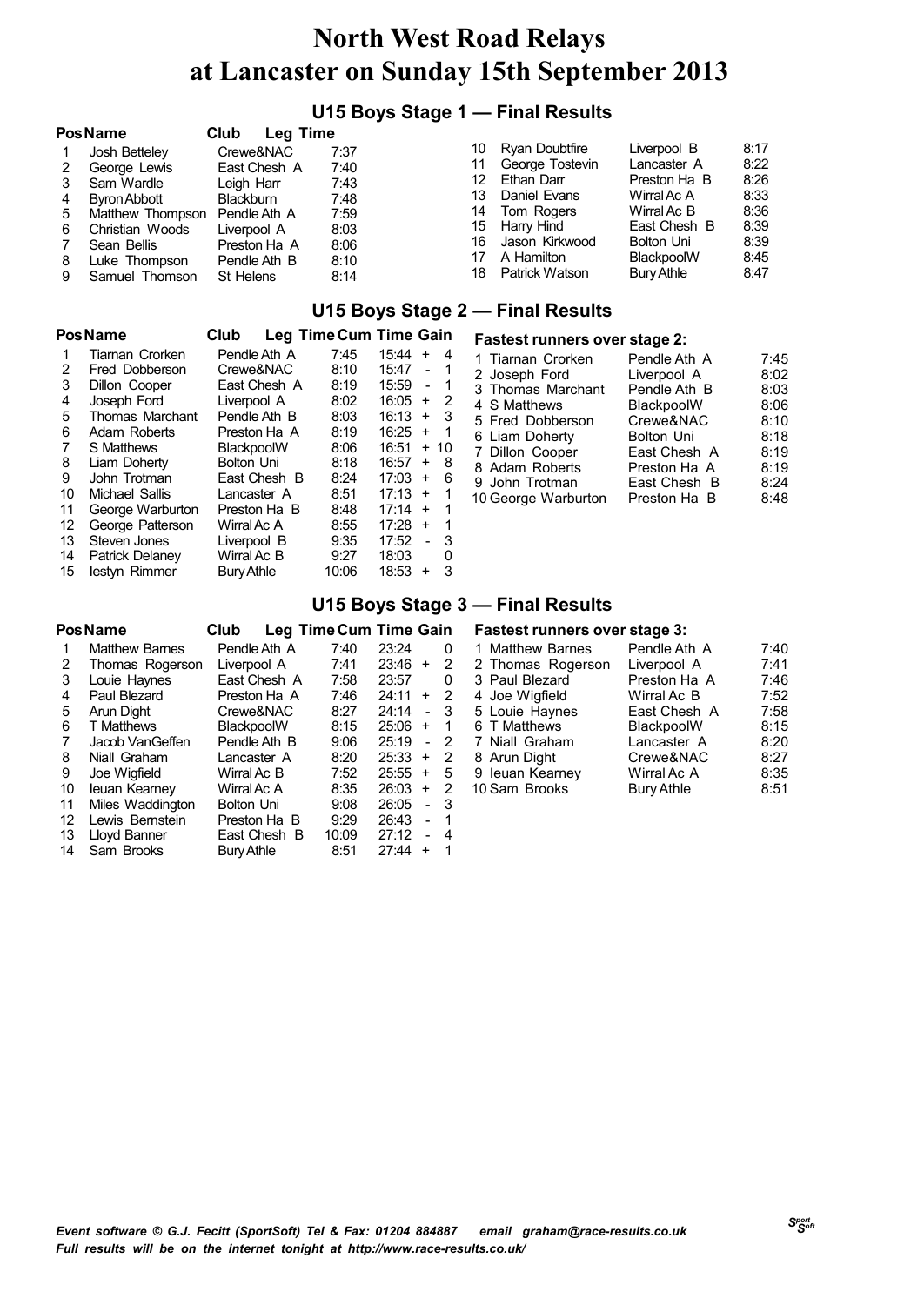**U15 Boys — Team Results — Final**

### **(nn) is team position after the appropriate stage.**

|                                                                                                              |                                                                                                               |                                                                                                                                                                                             | $\mathbf{A}$                                                                                                                     |                                                                                                                                                                                                                                                    |                                                                                                                                                       |
|--------------------------------------------------------------------------------------------------------------|---------------------------------------------------------------------------------------------------------------|---------------------------------------------------------------------------------------------------------------------------------------------------------------------------------------------|----------------------------------------------------------------------------------------------------------------------------------|----------------------------------------------------------------------------------------------------------------------------------------------------------------------------------------------------------------------------------------------------|-------------------------------------------------------------------------------------------------------------------------------------------------------|
|                                                                                                              |                                                                                                               |                                                                                                                                                                                             |                                                                                                                                  | (1)                                                                                                                                                                                                                                                | 7:45                                                                                                                                                  |
|                                                                                                              |                                                                                                               |                                                                                                                                                                                             |                                                                                                                                  |                                                                                                                                                                                                                                                    |                                                                                                                                                       |
|                                                                                                              |                                                                                                               |                                                                                                                                                                                             | $\mathbf{A}$                                                                                                                     |                                                                                                                                                                                                                                                    |                                                                                                                                                       |
|                                                                                                              |                                                                                                               |                                                                                                                                                                                             |                                                                                                                                  |                                                                                                                                                                                                                                                    | 8:02                                                                                                                                                  |
|                                                                                                              |                                                                                                               |                                                                                                                                                                                             |                                                                                                                                  |                                                                                                                                                                                                                                                    |                                                                                                                                                       |
|                                                                                                              |                                                                                                               |                                                                                                                                                                                             | $\mathbf{A}$                                                                                                                     |                                                                                                                                                                                                                                                    |                                                                                                                                                       |
|                                                                                                              |                                                                                                               |                                                                                                                                                                                             |                                                                                                                                  | (3)                                                                                                                                                                                                                                                | 8:19                                                                                                                                                  |
|                                                                                                              |                                                                                                               |                                                                                                                                                                                             |                                                                                                                                  |                                                                                                                                                                                                                                                    |                                                                                                                                                       |
|                                                                                                              |                                                                                                               |                                                                                                                                                                                             | $\mathbf{A}$                                                                                                                     |                                                                                                                                                                                                                                                    |                                                                                                                                                       |
|                                                                                                              |                                                                                                               |                                                                                                                                                                                             |                                                                                                                                  | (6)                                                                                                                                                                                                                                                | 8:19                                                                                                                                                  |
| (4)                                                                                                          | 7:46                                                                                                          |                                                                                                                                                                                             |                                                                                                                                  |                                                                                                                                                                                                                                                    |                                                                                                                                                       |
|                                                                                                              |                                                                                                               |                                                                                                                                                                                             |                                                                                                                                  | 24:14                                                                                                                                                                                                                                              |                                                                                                                                                       |
|                                                                                                              |                                                                                                               |                                                                                                                                                                                             | Fred Dobberson                                                                                                                   | (2)                                                                                                                                                                                                                                                | 8:10                                                                                                                                                  |
|                                                                                                              | 8:27                                                                                                          |                                                                                                                                                                                             |                                                                                                                                  |                                                                                                                                                                                                                                                    |                                                                                                                                                       |
|                                                                                                              |                                                                                                               |                                                                                                                                                                                             |                                                                                                                                  | 25:06                                                                                                                                                                                                                                              |                                                                                                                                                       |
|                                                                                                              |                                                                                                               |                                                                                                                                                                                             |                                                                                                                                  | (7)                                                                                                                                                                                                                                                | 8:06                                                                                                                                                  |
|                                                                                                              | 8:15                                                                                                          |                                                                                                                                                                                             |                                                                                                                                  |                                                                                                                                                                                                                                                    |                                                                                                                                                       |
|                                                                                                              |                                                                                                               |                                                                                                                                                                                             | $\mathbf{B}^*$                                                                                                                   |                                                                                                                                                                                                                                                    |                                                                                                                                                       |
|                                                                                                              |                                                                                                               |                                                                                                                                                                                             |                                                                                                                                  | (5)                                                                                                                                                                                                                                                | 8:03                                                                                                                                                  |
|                                                                                                              | 9:06                                                                                                          |                                                                                                                                                                                             |                                                                                                                                  |                                                                                                                                                                                                                                                    |                                                                                                                                                       |
|                                                                                                              |                                                                                                               |                                                                                                                                                                                             |                                                                                                                                  |                                                                                                                                                                                                                                                    |                                                                                                                                                       |
|                                                                                                              |                                                                                                               |                                                                                                                                                                                             |                                                                                                                                  | (10)                                                                                                                                                                                                                                               | 8:51                                                                                                                                                  |
|                                                                                                              |                                                                                                               |                                                                                                                                                                                             |                                                                                                                                  |                                                                                                                                                                                                                                                    |                                                                                                                                                       |
|                                                                                                              |                                                                                                               |                                                                                                                                                                                             | $\mathbf{B}$                                                                                                                     |                                                                                                                                                                                                                                                    |                                                                                                                                                       |
|                                                                                                              |                                                                                                               | 2                                                                                                                                                                                           |                                                                                                                                  |                                                                                                                                                                                                                                                    | 9:27                                                                                                                                                  |
|                                                                                                              |                                                                                                               |                                                                                                                                                                                             |                                                                                                                                  |                                                                                                                                                                                                                                                    |                                                                                                                                                       |
| 1 Christian Woods<br>3 TMatthews<br>1 LukeThompson<br>3 NiallGraham<br>9<br><b>Wirral Ac</b><br>1 Tom Rogers | 1 George Lewis<br>4 Preston Harriers<br>1 SeanBellis<br>3 PaulBlezard<br>3 ArunDight (5)<br>3 Jacob VanGeffen | 1 Pendle Athletic Club<br>3 Matthew Barnes (1) 7:40<br>3 Thomas Rogerson (2) 7:41<br>3 Louie Haynes (3) 7:58<br>5 Crewe & Nantwich AC<br>(6)<br>7 Pendle Athletic Club<br>(7)<br>$(8)$ 8:20 | 2 Liverpool Harriers & Ac<br>$(6)$ 8:03 2<br>$(2)$ 7:40<br>1 JoshBetteley (1) 7:37<br>6 Blackpool Wyre & Fylde Ac<br>$(14)$ 8:36 | 1 Matthew Thompson (5) 7:59 2 Tiaman Crorken<br>JosephFord<br>3 East Cheshire Harriers & Tames<br>2 Dillon Cooper<br>$(7)$ 8:06 2 Adam Roberts<br>$2^{\circ}$<br>1 AHamilton (17) 8:45 2 SMatthews<br>1 George Tostevin (11) 8:22 2 Michael Sallis | 23:24<br>23:46<br>(4)<br>23:57<br>24:11<br>25:19<br>(8) 8:10 2 ThomasMarchant<br>8 Lancaster & Morecambe Ac 'A' 25:33<br>25:55<br>PatrickDelaney (14) |

| 10 Wirral Ac                                     |     |             | $\mathbf{A}$ ,     | 26:03 |       |
|--------------------------------------------------|-----|-------------|--------------------|-------|-------|
| 1 Daniel Evans (13) 8:33 2 George Patterson (12) |     |             |                    |       | 8:55  |
| 3 leuanKearney (10) 8:35                         |     |             |                    |       |       |
| 11 Bolton United Harriers & Ac                   |     |             |                    | 26:05 |       |
| 1 Jason Kirkwood (16) 8:39 2 Liam Doherty        |     |             |                    | (8)   | 8:18  |
| 3 MilesWaddington (11) 9:08                      |     |             |                    |       |       |
| 12 Preston Harriers                              |     |             | $\mathbf{B}$       | 26:43 |       |
| 1 EthanDarr (12) 8:26 2 George Warburton (11)    |     |             |                    |       | 8:48  |
| 3 Lewis Bernstein                                |     | $(12)$ 9:29 |                    |       |       |
| 13 East Cheshire Harriers & Tames . (B, 27:12    |     |             |                    |       |       |
| 1 HarryHind (15) 8:39 2 John Trotman             |     |             |                    | (9)   | 8:24  |
| 3 Lloyd Banner (13) 10:09                        |     |             |                    |       |       |
| 14 Bury Athletic Club                            |     |             |                    | 27:44 |       |
| 1 PatrickWatson (18) 8:47 2                      |     |             | lestyn Rimmer (15) |       | 10:06 |
| 3 SamBrooks                                      |     | $(14)$ 8:51 |                    |       |       |
| <b>Incomplete Teams:</b>                         |     |             |                    |       |       |
| Liverpool Harriers & Ac                          |     |             | $\mathbf{B}$       |       |       |
| 1 RyanDoubtfire (10) 8:17 2 StevenJones          |     |             |                    | (13)  | 9:35  |
| Leigh Harriers & Ac                              |     |             |                    |       |       |
| 1 SamWardle                                      | (3) | 7.43        |                    |       |       |
| <b>Blackburn Harriers &amp; Ac</b>               |     |             |                    |       |       |
| 1 Byron Abbott (4) 7:48                          |     |             |                    |       |       |
| <b>St Helens Sutton Ac</b>                       |     |             |                    |       |       |
| 1 Samuel Thomson (9) 8:14                        |     |             |                    |       |       |
|                                                  |     |             |                    |       |       |
|                                                  |     |             |                    |       |       |

| 1        | Josh Betteley         | Crewe&NAC         |   | 7:37 |
|----------|-----------------------|-------------------|---|------|
| 2        | <b>Matthew Barnes</b> | Pendle Ath        | А | 7:40 |
| $=$      | George Lewis          | East Chesh        | A | 7:40 |
| 4        | Thomas Rogerson       | Liverpool         | A | 7:41 |
| 5        | Sam Wardle            | Leigh Harr        |   | 7:43 |
| 6        | Tiarnan Crorken       | Pendle Ath        | A | 7:45 |
| 7        | Paul Blezard          | Preston Ha        | A | 7:46 |
| 8        | <b>Byron Abbott</b>   | Blackburn         |   | 7:48 |
| 9        | Joe Wigfield          | Wirral Ac         | В | 7:52 |
| 10       | Louie Haynes          | East Chesh        | A | 7:58 |
| 11       | Matthew Thompson      | Pendle Ath        | A | 7:59 |
| 12       | Joseph Ford           | Liverpool         | A | 8:02 |
| 13       | Christian Woods       | Liverpool         | A | 8:03 |
| $=$      | Thomas Marchant       | Pendle Ath        | B | 8:03 |
|          | 15 Sean Bellis        | Preston Ha        | A | 8:06 |
| $=$      | S Matthews            | BlackpoolW        |   | 8:06 |
|          | 17 Fred Dobberson     | Crewe&NAC         |   | 8:10 |
| $\equiv$ | Luke Thompson         | Pendle Ath        | B | 8:10 |
| 19       | Samuel Thomson        | St Helens         |   | 8:14 |
| 20       | T Matthews            | BlackpoolW        |   | 8:15 |
| 21       | Ryan Doubtfire        | Liverpool         | B | 8:17 |
|          | 22 Liam Doherty       | <b>Bolton Uni</b> |   | 8:18 |
| 23       | Dillon Cooper         | East Chesh        | A | 8:19 |
| =        | Adam Roberts          | Preston Ha        | Α | 8:19 |

| 25  | Niall Graham     | Lancaster         | А | 8:20  |
|-----|------------------|-------------------|---|-------|
| 26  | George Tostevin  | Lancaster         | А | 8:22  |
| 27  | John Trotman     | East Chesh        | в | 8:24  |
|     | 28 Ethan Darr    | Preston Ha        | B | 8:26  |
|     | 29 Arun Dight    | Crewe&NAC         |   | 8:27  |
| 30  | Daniel Evans     | Wirral Ac         | A | 8:33  |
| 31  | leuan Kearney    | Wirral Ac         | А | 8:35  |
|     | 32 Tom Rogers    | Wirral Ac         | B | 8:36  |
|     | 33 Harry Hind    | East Chesh        | B | 8:39  |
| $=$ | Jason Kirkwood   | Bolton Uni        |   | 8:39  |
| 35  | A Hamilton       | BlackpoolW        |   | 8:45  |
| 36  | Patrick Watson   | <b>Bury Athle</b> |   | 8:47  |
| 37  | George Warburton | Preston Ha        | B | 8:48  |
|     | 38 Sam Brooks    | Bury Athle        |   | 8:51  |
| $=$ | Michael Sallis   | Lancaster         | A | 8:51  |
| 40  | George Patterson | Wirral Ac         | A | 8:55  |
| 41  | Jacob VanGeffen  | Pendle Ath        | В | 9:06  |
| 42  | Miles Waddington | Bolton Uni        |   | 9:08  |
| 43  | Patrick Delaney  | Wirral Ac         | B | 9:27  |
| 44  | Lewis Bernstein  | Preston Ha        | В | 9:29  |
| 45  | Steven Jones     | Liverpool         | B | 9:35  |
| 46  | lestyn Rimmer    | <b>Bury Athle</b> |   | 10:06 |
| 47  | Lloyd Banner     | East Chesh        | в | 10:09 |
|     |                  |                   |   |       |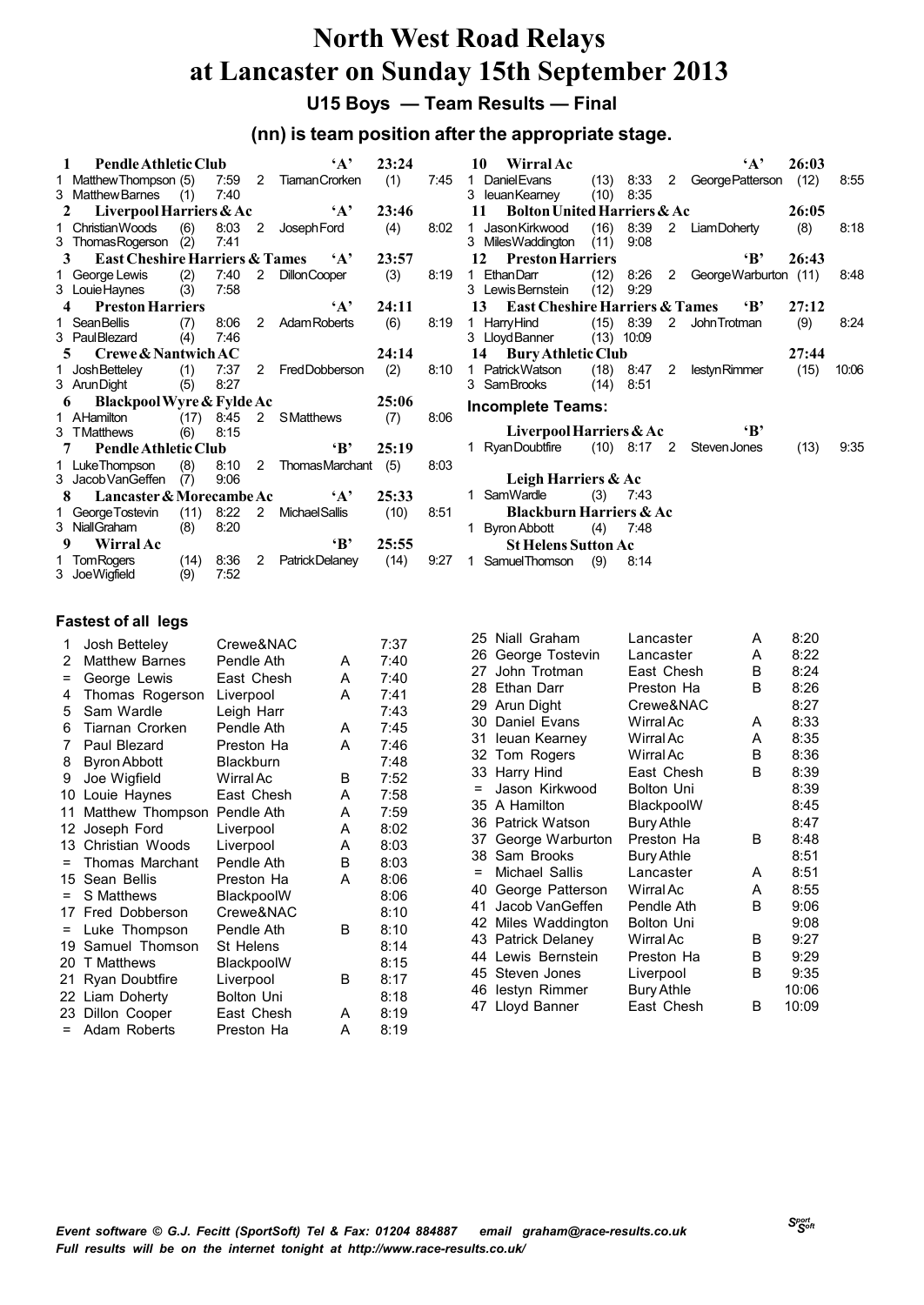### **U15 Girls Stage 1 — Final Results**

|    | <b>Pos Name</b>    | Club<br><b>Leg Time</b> |      |    |                   |              |       |
|----|--------------------|-------------------------|------|----|-------------------|--------------|-------|
|    | V Ramsbottom       | Warrington A            | 8:28 | 14 | Sarah Goldswain   | Rossendale B | 9:12  |
|    | Meg Beckett        | Preston Ha A            | 8:29 | 15 | Elisha Lyttle     | Preston Ha B | 9:14  |
| 3  | C Waddington       | Rossendale A            | 8:34 | 16 | Paige Misund      | Liverpool B  | 9:16  |
| 4  | Bethan Strange     | Liverpool A             | 8:45 | 17 | Eleanor Bolton    | Ribble Val   | 9:17  |
| 5  | Rachel Bailey      | Bolton Uni              | 8:46 | 18 | Alama Brockley    | East Chesh   | 9:22  |
| 6  | Lauren Goddard     | Warrington C            | 8:47 | 19 | Lucy LeFeuvre     | WirralAc     | 9:23  |
|    | Chloe Lockett      | Stockport A             | 8:50 | 20 | Cara Gibbons      | Crewe And    | 9:33  |
| 8  | Hannah Richardson  | Stockport B             | 8:56 | 21 | Sophie Whittaker  | Bury Athle   | 9:35  |
| 9  | Olivia Bush        | Warrington B            | 8:57 | 22 | Abigail WoodDoyle | Stockport D  | 9:47  |
| 10 | Megan Clarkson     | Blackburn A             | 9:02 | 23 | Olivia Wilson     | Blackburn B  | 10:20 |
| 11 | Naomi Sinclair     | Stockport C             | 9:06 | 24 | Shannon Perry     | Lancaster A  | 10:24 |
| 12 | Annie Bradshaw     | Blackpool               | 9:08 | 25 | Emily Ashton      | St Helens    | 10:51 |
| 13 | Charlotte Mawdslev | Liverpoolp              | 9:10 |    |                   |              |       |

#### **U15 Girls Stage 2 — Final Results**

|    | <b>Pos Name</b>         | Club             | Leg Time Cum Time Gain |       |                          |   |                               |                   |       |       |           |                            |
|----|-------------------------|------------------|------------------------|-------|--------------------------|---|-------------------------------|-------------------|-------|-------|-----------|----------------------------|
|    | Katy Whiteoak           | Stockport A      | 7:56                   | 16:46 | $+$                      | 6 | Eleanor Solomon<br>18         | Rossendale B      | 10:19 | 19:31 |           | - 4                        |
|    | E Greenwood             | Blackburn A      | 7:53                   | 16:55 | $+$                      | 8 | Isobel Haygarth<br>19         | Liverpool B       | 10:21 | 19:37 |           | - 3                        |
| 3  | Melissa Bover           | Warrington A     | 8:38                   | 17:06 | $\blacksquare$           | 2 | <b>Emiley Hughes</b><br>20    | Stockport D       | 10:09 | 19:56 | $\ddot{}$ | - 2                        |
| 4  | Susan Shirling          | Liverpool A      | 8:38                   | 17:23 |                          | 0 | Neve Spotswood<br>21          | Lancaster A       | 9:53  | 20:17 | $+$       | - 3                        |
| 5. | Corinna Howorth         | Rossendale A     | 8:53                   | 17:27 | $\sim$                   | 2 | Rose Abbott<br>22             | Blackburn B       | 11:30 | 21:50 | ÷         | -1                         |
| 6  | <b>Charlotte Crook</b>  | Preston Ha A     | 8:59                   | 17:28 | $\overline{\phantom{0}}$ | 4 | <b>Alex Glynn</b><br>23       | St Helens         | 11:25 | 22:16 | $\ddot{}$ | $\overline{\phantom{0}}^2$ |
|    | <b>Lilly McGuinness</b> | Stockport B      | 8:57                   | 17:53 | $\pm$                    |   | Fastest runners over stage 2: |                   |       |       |           |                            |
| 8  | <b>Katie Oaklev</b>     | Bolton Uni       | 9:12                   | 17:58 | $\overline{\phantom{0}}$ | 3 | 1 E Greenwood                 | Blackburn A       | 7:53  |       |           |                            |
| 9  | G Aston-Massey          | Warrington B     | 9:11                   | 18:08 |                          | 0 | 2 Katy Whiteoak               | Stockport A       | 7:56  |       |           |                            |
| 10 | Heather Corden          | Stockport C      | 9:24                   | 18:30 | $^{+}$                   |   | 3 Susan Shirling              | Liverpool A       | 8:38  |       |           |                            |
| 11 | Charlotte Moxham        | Ribble Val       | 9:13                   | 18:30 | $+ 6$                    |   | 4 Melissa Boyer               | Warrington A      | 8:38  |       |           |                            |
| 12 | J Gonzalez-Green        | Liverpoolp       | 9:39                   | 18:49 | $^{+}$                   | 1 | 5 Corinna Howorth             | Rossendale A      | 8:53  |       |           |                            |
| 13 | Olivia Davey            | East Chesh       | 9:51                   | 19:13 | $^{+}$                   | 5 | 6 Lilly McGuinness            | Stockport B       | 8:57  |       |           |                            |
| 14 | Sophie Smith            | <b>Crewe And</b> | 9:47                   | 19:20 | $+$                      | 6 | 7 Charlotte Crook             | Preston Ha A      | 8:59  |       |           |                            |
| 15 | Hannah Mulholland       | Preston Ha B     | 10:11                  | 19:25 |                          | 0 | 8 G Aston-Massey              | Warrington B      | 9:11  |       |           |                            |
| 16 | Olivia Benbow           | <b>Wirral Ac</b> | 10:04                  | 19:27 | $+$                      | 3 | 9 Katie Oakley                | <b>Bolton Uni</b> | 9:12  |       |           |                            |
| 17 | Lauren Brook            | Blackpool        | 10:19                  | 19:27 | $\overline{\phantom{0}}$ | 5 | 10 Charlotte Moxham           | Ribble Val        | 9:13  |       |           |                            |

#### **U15 Girls Stage 3 — Final Results**

|    | Pos Name                       | Club         | Leg Time Cum Time Gain |                                   |    |                                      |                  |       |       |       |                |
|----|--------------------------------|--------------|------------------------|-----------------------------------|----|--------------------------------------|------------------|-------|-------|-------|----------------|
|    | Grace Handley                  | Blackburn A  | 8:11                   | $25:06 +$                         |    | 17<br>Lauren Doheny                  | <b>Wirral Ac</b> | 10:44 | 30:11 |       | - 1            |
| 2  | Juliet Downs                   | Stockport A  | 8:38                   | 25:24<br>$\blacksquare$           |    | Esme Pearse<br>18                    | Blackburn B      | 11:10 | 33:00 | $+ 4$ |                |
| 3  | <b>Emily Grav</b>              | Liverpool A  | 8:30                   | 25:53<br>$+$                      | -1 | Eleanor Mawdsley<br>19               | St Helens        | 11:46 | 34:02 | $\pm$ | $\overline{4}$ |
| 4  | L Ferris                       | Warrington A | 8:58                   | 26:04<br>$\blacksquare$           |    | <b>Fastest runners over stage 3:</b> |                  |       |       |       |                |
| 5  | S Hollings                     | Preston Ha A | 8:51                   | $26:19 +$                         |    | 1 Grace Handley                      | Blackburn A      | 8:11  |       |       |                |
| 6  | Shauna Williamson              | Rossendale A | 9:18                   | 26:45<br>$\blacksquare$           |    | 2 Emily Gray                         | Liverpool A      | 8:30  |       |       |                |
|    | Rebecca Jones                  | Stockport B  | 9:09                   | 27:02                             | 0  | 3 Juliet Downs                       | Stockport A      | 8:38  |       |       |                |
| 8  | Morag Molyneux                 | Liverpoolp   | 8:48                   | $27:37 +$                         | 4  | 4 Morag Molyneux                     | Liverpoolp       | 8:48  |       |       |                |
| 9  | Amy Nicole Gibbons             | Warrington B | 9:30                   | 27:38                             | 0  | 5 S Hollings                         | Preston Ha A     | 8:51  |       |       |                |
| 10 | Georgia-mae Bourke Stockport C |              | 9:23                   | 27:53                             | 0  | 6 L Ferris                           | Warrington A     | 8:58  |       |       |                |
| 11 | Georgia Greenhalgh             | Bolton Uni   | 10:29                  | 28:27<br>$-3$                     |    | 7 Jessica Rogers                     | Blackpool        | 9:08  |       |       |                |
| 12 | Allanah Newell                 | East Chesh   | 9:22                   | 28:35<br>$+$                      |    | 8 Rebecca Jones                      | Stockport B      | 9:09  |       |       |                |
| 13 | Jessica Rogers                 | Blackpool    | 9:08                   | $28:35 +$                         | 4  | 9 Shauna Williamson                  | Rossendale A     | 9:18  |       |       |                |
| 14 | Sarah Longshaw                 | Rossendale B | 9:39                   | 29:10<br>$+$                      | 4  | 10 Allanah Newell                    | East Chesh       | 9:22  |       |       |                |
| 15 | Lauren McCarthy                | Crewe And    | 10:19                  | 29:39<br>$\overline{\phantom{0}}$ |    |                                      |                  |       |       |       |                |
| 16 | <b>Emily Rowe</b>              | Liverpool B  | 10:31                  | 30:08<br>$\ddot{}$                | 3  |                                      |                  |       |       |       |                |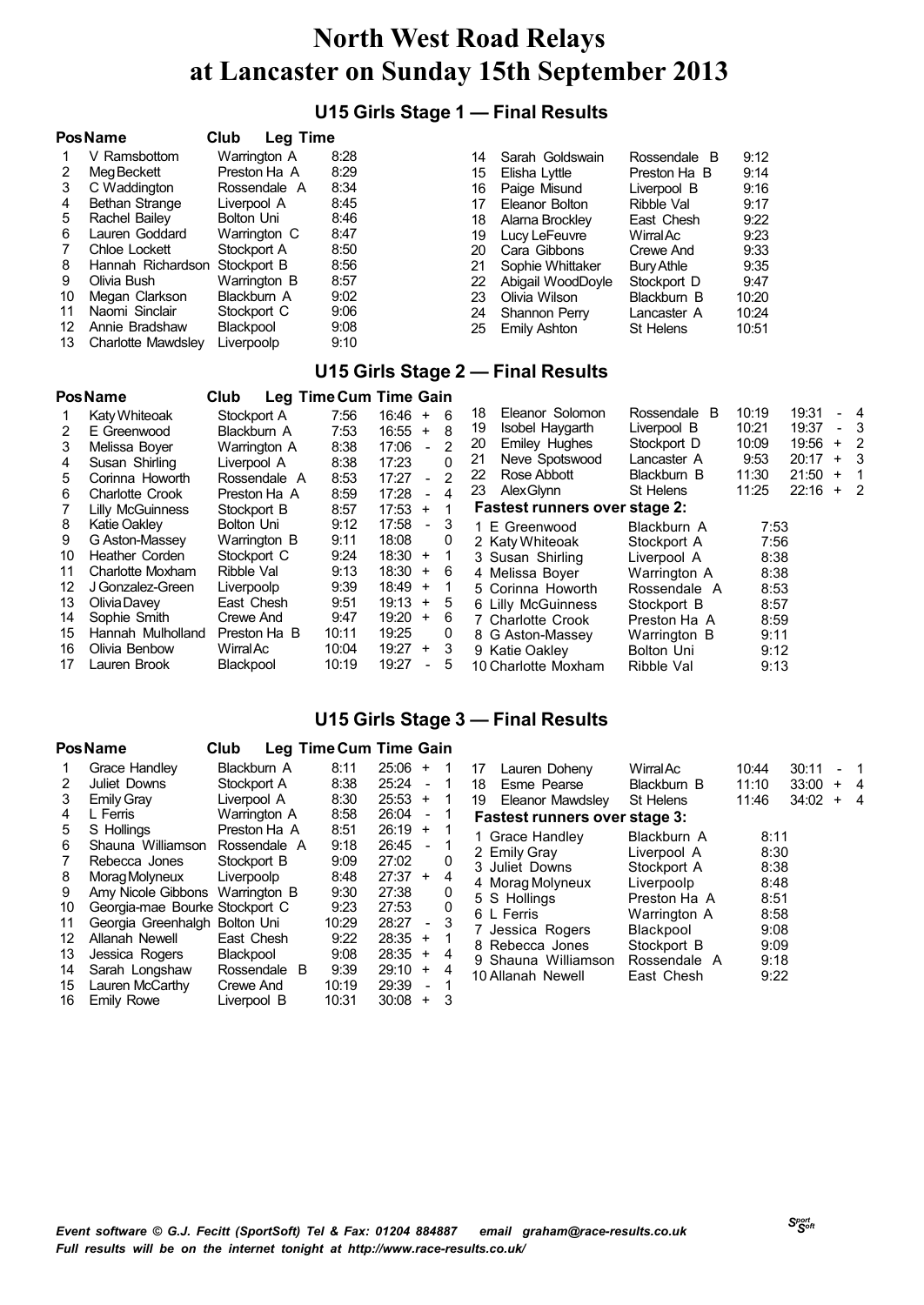**U15 Girls — Team Results — Final**

# **(nn) is team position after the appropriate stage.**

| 1        | <b>Blackburn Harriers &amp; Ac</b>               |                              | $\mathbf{A}$               | 25:06 |       | $\cdot$ B<br>29:10<br>Rossendale Harriers & Ac<br>14                                                        |       |
|----------|--------------------------------------------------|------------------------------|----------------------------|-------|-------|-------------------------------------------------------------------------------------------------------------|-------|
|          | 1 MeganClarkson                                  |                              | $(10)$ 9:02 2 EGreenwood   | (2)   | 7:53  | 1 Sarah Goldswain<br>$(14)$ 9.12 2<br>(18)<br><b>EleanorSolomon</b>                                         | 10.19 |
|          | 3 Grace Handley<br>(1)                           | 8:11                         |                            |       |       | 3 Sarah Longshaw (14) 9:39                                                                                  |       |
| 2        | Stockport Harriers & Ac                          |                              | $\mathbf{A}$               | 25:24 |       | 29:39<br>15<br><b>Crewe And Nantwich Ac</b>                                                                 |       |
|          | 1 ChloeLockett<br>(7)                            | 8:50                         | 2 KatyWhiteoak             | (1)   | 7:56  | 1 CaraGibbons<br>$(20)$ 9:33<br>$\overline{2}$<br>SophieSmith<br>(14)                                       | 9.47  |
|          | 3 Juliet Downs<br>(2)                            | 8:38                         |                            |       |       | 3 LaurenMcCarthy (15) 10:19                                                                                 |       |
| 3        | Liverpool Harriers & Ac                          |                              | $\mathbf{A}$               | 25:53 |       | ʻВ'<br>Liverpool Harriers & Ac<br>30:08<br>16                                                               |       |
|          | 1 Bethan Strange<br>(4)                          | 8:45                         | 2 Susan Shirling           | (4)   | 8:38  | 1 PaigeMisund<br>$(16)$ 9:16<br>$\overline{2}$<br>(19)<br>IsobelHaygarth                                    | 10.21 |
|          | 3 Emily Gray<br>(3)                              | 8:30                         |                            |       |       | 3 EmilyRowe<br>$(16)$ 10:31                                                                                 |       |
| 4        | Warrington $AC$                                  |                              | $\mathbf{A}$               | 26:04 |       | 30:11<br>17<br><b>Wirral Ac</b>                                                                             |       |
|          | 1 VRamsbottom<br>(1)<br>3 L Ferris               | 8:28<br>$\mathbf{2}$<br>8:58 | Melissa Boyer              | (3)   | 8:38  | $(19)$ 9.23<br>1 LucyLeFeuvre<br>$\overline{2}$<br>Olivia Benbow<br>(16)<br>3 Lauren Doheny<br>$(17)$ 10:44 | 10.04 |
|          | (4)                                              |                              | $\cdot_A$ ,                |       |       | 18<br>$\mathbf{B}$                                                                                          |       |
| 5        | <b>Preston Harriers</b>                          |                              |                            | 26:19 |       | <b>Blackburn Harriers &amp; Ac</b><br>33:00<br>1 Olivia Wilson<br>$(23)$ 10:20                              |       |
|          | (2)<br>1 MegBeckett<br>3 SHollings               | 8:29<br>8.51                 | 2 Charlotte Crook          | (6)   | 8.59  | 2<br>Rose Abbott<br>(22)<br>3 EsmePearse<br>$(18)$ 11:10                                                    | 11:30 |
| 6        | (5)<br>Rossendale Harriers & Ac                  |                              | $\mathbf{A}$               | 26:45 |       | 19<br><b>St Helens Sutton Ac</b><br>34:02                                                                   |       |
|          |                                                  |                              |                            |       |       |                                                                                                             |       |
|          | 1 CWaddington<br>(3)<br>3 ShaunaWilliamson (6)   | 8:34<br>9:18                 | 2 Corinna Howorth          | (5)   | 8:53  | 1 Emily Ashton<br>$(25)$ 10:51<br>2 Alex Glynn<br>(23)<br>3 EleanorMawdsley (19) 11:46                      | 11.25 |
| 7        |                                                  |                              | $\mathbf{B}$               | 27:02 |       |                                                                                                             |       |
|          | Stockport Harriers & Ac                          |                              |                            |       | 8:57  | <b>Incomplete Teams:</b>                                                                                    |       |
|          | 1 Hannah Richardson (8)<br>3 RebeccaJones<br>(7) | 8:56<br>9:09                 | 2 LillyMcGuinness          | (7)   |       | <b>Ribble Valley Athletic Club</b>                                                                          |       |
| 8        | Liverpool Pembroke & Sefton H                    |                              |                            | 27:37 |       | 1 EleanorBolton<br>$(17)$ 9:17 2 CharlotteMoxham $(11)$                                                     | 9:13  |
|          | 1 Charlotte Mawdsley (13) 9:10                   |                              | 2 JGonzalez-Green (12)     |       | 9:39  |                                                                                                             |       |
|          | 3 MoragMolyneux<br>(8)                           | 8.48                         |                            |       |       | ʻВ,<br><b>Preston Harriers</b>                                                                              |       |
| 9        |                                                  |                              | $\cdot$ B                  | 27:38 |       | 1 Elisha Lyttle<br>$(15)$ 9:14 2 Hannah Mulholland $(15)$                                                   | 10.11 |
|          | Warrington $AC$                                  |                              |                            |       |       |                                                                                                             |       |
|          | 1 OliviaBush<br>(9)<br>3 Amy Nicole Gibbons (9)  | 9:30                         | 8:57 2 GAston-Massey       | (9)   | 9.11  | Stockport Harriers & Ac<br>·D'                                                                              |       |
| 10       | Stockport Harriers & Ac                          |                              | $\cdot$ $C$                | 27:53 |       | 1 Abigail WoodDoyle (22) 9:47 2 Emiley Hughes<br>(20)                                                       | 10.09 |
|          | 1 NaomiSinclair                                  |                              | (11) 9:06 2 HeatherCorden  | (10)  | 9.24  |                                                                                                             |       |
|          | 3 Georgia-maeBourke(10)                          | 9:23                         |                            |       |       | $\mathbf{A}$<br>Lancaster & Morecambe Ac                                                                    |       |
|          | <b>Bolton United Harriers &amp; Ac</b><br>11     |                              |                            | 28:27 |       | 1 Shannon Perry (24) 10:24 2 Neve Spotswood<br>(21)                                                         | 9.53  |
|          | 1 RachelBailey<br>(5)                            | 8:46                         | 2 KatieOakley              | (8)   | 9.12  |                                                                                                             |       |
|          | 3 Georgia Greenhalgh (11) 10:29                  |                              |                            |       |       | $\cdot$ $C$<br>Warrington $AC$                                                                              |       |
| 12       | <b>East Cheshire Harriers &amp; Tames</b>        |                              |                            | 28:35 |       | 1 Lauren Goddard<br>(6)<br>8.47                                                                             |       |
|          | 1 AlamaBrockley                                  |                              | $(18)$ 9:22 2 Olivia Davey | (13)  | 9.51  | <b>Bury Athletic Club</b>                                                                                   |       |
|          | 3 Allanah Newell<br>$(12)$ 9:22                  |                              |                            |       |       | 1 Sophie Whittaker<br>$(21)$ 9:35                                                                           |       |
|          | Blackpool Wyre & Fylde Ac<br>13                  |                              |                            | 28:35 |       |                                                                                                             |       |
|          | 1 Annie Bradshaw<br>$(12)$ 9:08                  |                              | 2 Lauren Brook             | (17)  | 10:19 |                                                                                                             |       |
|          | 3 Jessica Rogers<br>$(13)$ 9:08                  |                              |                            |       |       |                                                                                                             |       |
|          |                                                  |                              |                            |       |       |                                                                                                             |       |
|          | <b>Fastest of all legs</b>                       |                              |                            |       |       |                                                                                                             |       |
|          | 1 E Greenwood                                    | <b>Blackburn</b>             | A                          | 7:53  |       | 9:08<br>25 Jessica Rogers<br><b>Blackpool</b>                                                               |       |
|          | 2 Katy Whiteoak                                  | Stockport                    | A                          | 7:56  |       | = Annie Bradshaw<br>9:08<br>Blackpool                                                                       |       |
|          | 3 Grace Handley Blackburn                        |                              | A                          | 8:11  |       | 9:09<br>Stockport<br>27 Rebecca Jones<br>В                                                                  |       |
| 4        | V Ramsbottom                                     |                              | Α                          | 8:28  |       | 9:10<br>28 Charlotte Mawdsley<br>Liverpoolp                                                                 |       |
| 5        | Meg Beckett                                      | Warrington<br>Preston Ha     | Α                          | 8:29  |       | 9:11<br>Warrington<br>В<br>G Aston-Massey<br>29                                                             |       |
|          |                                                  |                              |                            |       |       | 9:12<br>30<br>Katie Oakley<br><b>Bolton Uni</b>                                                             |       |
| 6        | <b>Emily Gray</b>                                | Liverpool                    | A                          | 8:30  |       | 9:12<br>Sarah Goldswain<br>В<br>$=$<br>Rossendale                                                           |       |
| 7        | C Waddington                                     | Rossendale                   | Α                          | 8:34  |       | 9:13<br>Charlotte Moxham<br>Ribble Val                                                                      |       |
| 8        | Juliet Downs                                     | Stockport                    | A                          | 8:38  |       | 32                                                                                                          |       |
| $\equiv$ | Susan Shirling                                   | Liverpool                    | Α                          | 8:38  |       | 9:14<br>33<br>Elisha Lyttle<br>Preston Ha<br>в                                                              |       |
| $\equiv$ | Melissa Boyer                                    | Warrington                   | Α                          | 8:38  |       | 9:16<br>34 Paige Misund<br>в<br>Liverpool                                                                   |       |
| 11       | <b>Bethan Strange</b>                            | Liverpool                    | A                          | 8:45  |       | 9:17<br>35 Eleanor Bolton<br>Ribble Val                                                                     |       |
|          | Rachel Bailey<br>12                              | Bolton Uni                   |                            | 8:46  |       | 9:18<br>Shauna Williamson<br>36<br>Rossendale<br>Α                                                          |       |
|          | 13 Lauren Goddard                                | Warrington                   | C                          | 8:47  |       | 9:22<br>East Chesh<br>37 Allanah Newell                                                                     |       |
|          | Morag Molyneux<br>14                             | Liverpoolp                   |                            | 8:48  |       | 9:22<br>East Chesh<br>Alarna Brockley<br>=                                                                  |       |
|          | Chloe Lockett<br>15                              | Stockport                    | A                          | 8:50  |       | 9:23<br>Lucy LeFeuvre<br>Wirral Ac<br>39                                                                    |       |
|          | S Hollings<br>16                                 | Preston Ha                   | A                          | 8:51  |       | 9:23<br>С<br>Georgia-mae BourkeStockport<br>=                                                               |       |
|          | Corinna Howorth<br>17                            | Rossendale                   | Α                          | 8:53  |       | C<br>9:24<br>Heather Corden<br>Stockport<br>41                                                              |       |
| 18       | Hannah Richardson Stockport                      |                              | В                          | 8:56  |       | 9:30<br>42 Amy Nicole Gibbons Warrington<br>в                                                               |       |
| 19       | Olivia Bush                                      | Warrington                   | В                          | 8:57  |       | 9:33<br>Cara Gibbons<br>Crewe And<br>43                                                                     |       |
| $=$      | <b>Lilly McGuinness</b>                          | Stockport                    | в                          | 8:57  |       | Sophie Whittaker<br>9:35<br>Bury Athle<br>44                                                                |       |
| 21.      | L Ferris                                         | Warrington                   | Α                          | 8:58  |       | 9:39<br>45 J Gonzalez-Green<br>Liverpoolp                                                                   |       |
|          | 22 Charlotte Crook                               | Preston Ha                   | Α                          | 8:59  |       | В<br>9:39<br>Sarah Longshaw<br>Rossendale<br>=                                                              |       |
| 23       | Megan Clarkson                                   | <b>Blackburn</b>             | A                          | 9:02  |       | Crewe And<br>9:47<br>Sophie Smith<br>47                                                                     |       |
|          | 24 Naomi Sinclair                                | Stockport                    | C                          | 9:06  |       | Abigail WoodDoyle<br>Stockport<br>D<br>9:47<br>=                                                            |       |
|          |                                                  |                              |                            |       |       |                                                                                                             |       |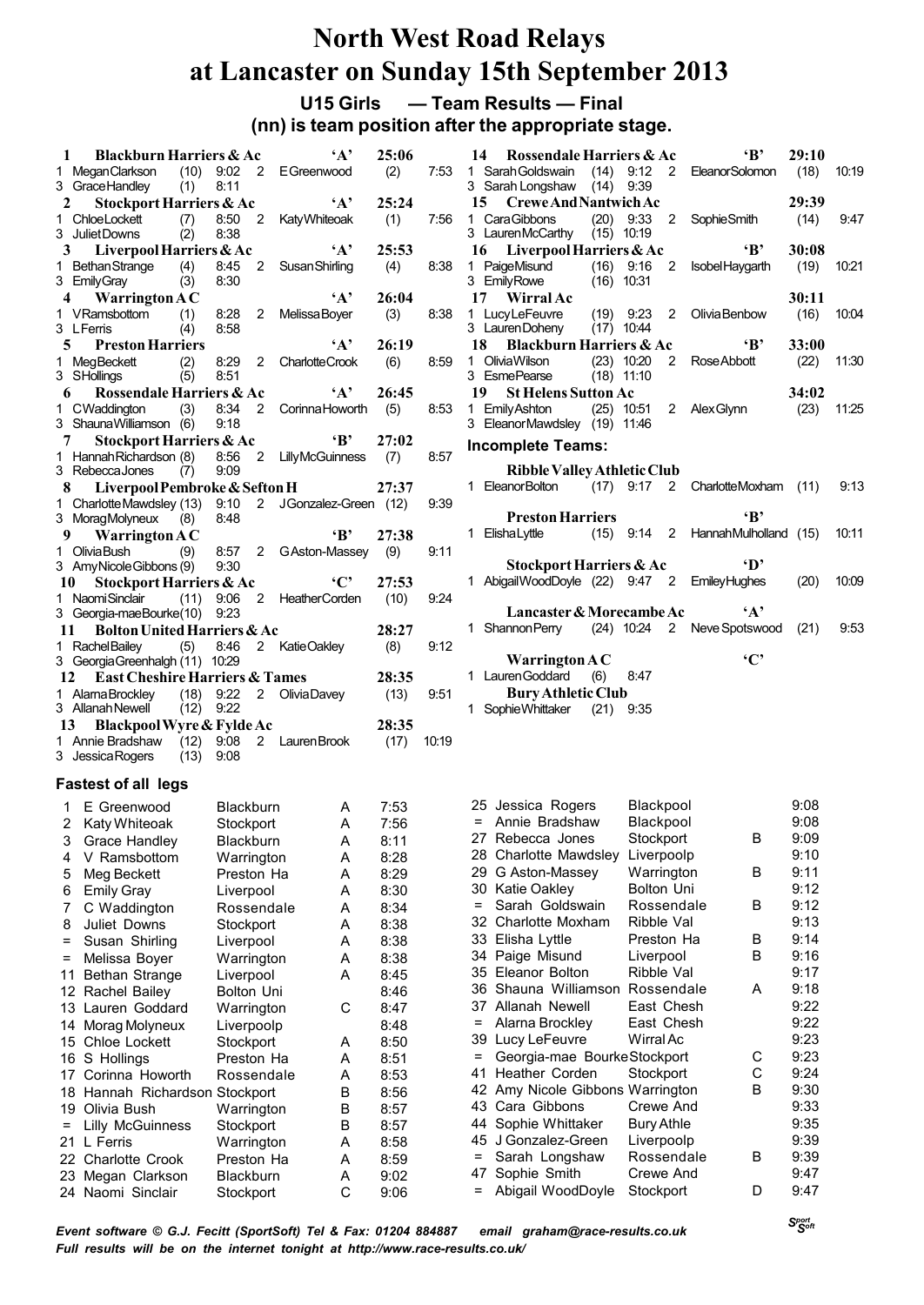### **U17 Women Stage 1 — Final Results**

|   | <b>Pos Name</b>  | Club<br>Leg Time |      |     |                   |                  |       |
|---|------------------|------------------|------|-----|-------------------|------------------|-------|
|   | Sophie Tarver    | WirralAc         | 8:14 | 9   | Lucie Moore       | Rossendal B      | 9:07  |
|   | Molly Betmead    | Bwfac            | 8:17 | 10  | F TaylorHatswell  | Crewe And        | 9:11  |
|   | Amelia Wood      | Ribble Va        | 8:20 |     | Christie Cook     | Bury Athl A      | 9:13  |
|   | Ellen Downs      | Stockport A      | 8:25 | 12. | Katie Buckingham  | <b>Blackburn</b> | 9:18  |
| 5 | Emma Hargreaves  | Preston H        | 8:28 | 13. | Niamh Hartshorne  | East Ches        | 9:20  |
| 6 | Elizabeth Smith  | Warringto        | 8:28 | 14  | Rachel McGoldrick | St Helens        | 9:28  |
|   | Danielle Webb    | Liverpool A      | 8:28 | 15  | Alice Hughes      | Stockport B      | 9:51  |
| 8 | Rebecca Flanagan | Rossendal A      | 8:29 | 16  | Hannah Skaiffe    | Liverpool B      | 10:26 |

#### **U17 Women Stage 2 — Final Results**

|    | <b>Pos Name</b>      | Club             | Leg Time Cum Time Gain |       |                          |                |
|----|----------------------|------------------|------------------------|-------|--------------------------|----------------|
|    | Bethany Blackwell    | Preston H        | 8:31                   | 16:59 | $\ddot{}$                | 4              |
| 2  | Lucy Lennon          | Ribble Va        | 9:02                   | 17:22 | $\ddot{}$                | 1              |
| 3  | Hannah Delaney       | Liverpool A      | 8:57                   | 17:25 | $\ddot{}$                | 4              |
| 4  | <b>Ruth Sinclair</b> | Stockport A      | 9:07                   | 17:32 |                          | 0              |
| 5  | Kiera Grady          | Warringto        | 9:09                   | 17:37 | $+$                      | 1              |
| 6  | Megan Solomon        | Rossendal A      | 9:19                   | 17:48 | $\ddot{}$                | 2              |
| 7  | Anna Cawdron         | Crewe And        | 8:48                   | 17:59 | $\ddot{}$                | 3              |
| 8  | Nicola Harris        | WirralAc         | 9:46                   | 18:00 | $\overline{\phantom{a}}$ | 7              |
| 9  | Alivia Gillard       | Bury Athl A      | 8:48                   | 18:01 | $\ddot{}$                | 2              |
| 10 | Zoe Standring        | East Ches        | 9:13                   | 18:33 | $\ddot{}$                | 3              |
| 11 | Rhiannon Wickham     | <b>Blackburn</b> | 9:29                   | 18:47 | $\ddot{}$                | 1              |
| 12 | Shannon Partington   | St Helens        | 9:23                   | 18:51 | $\ddot{}$                | $\overline{2}$ |
| 13 | Isabella Lewis       | Rossendal        | 10:06<br>- B           | 19:13 | $\blacksquare$           | 4              |
| 14 | Olivia Thompson      | Liverpool B      | 10:09                  | 20:35 | $\ddot{}$                | 2              |

| <b>Fastest runners over stage 2:</b> |             |      |  |  |  |  |  |  |  |
|--------------------------------------|-------------|------|--|--|--|--|--|--|--|
| 1 Bethany Blackwell                  | Preston H   | 8:31 |  |  |  |  |  |  |  |
| 2 Anna Cawdron                       | Crewe And   | 8:48 |  |  |  |  |  |  |  |
| 3 Alivia Gillard                     | Bury Athl A | 8:48 |  |  |  |  |  |  |  |
| 4 Hannah Delaney                     | Liverpool A | 8:57 |  |  |  |  |  |  |  |
| 5 Lucy Lennon                        | Ribble Va   | 9:02 |  |  |  |  |  |  |  |
| 6 Ruth Sinclair                      | Stockport A | 9:07 |  |  |  |  |  |  |  |
| 7 Kiera Grady                        | Warringto   | 9:09 |  |  |  |  |  |  |  |
| 8 Zoe Standring                      | East Ches   | 9:13 |  |  |  |  |  |  |  |
| 9 Megan Solomon                      | Rossendal A | 9:19 |  |  |  |  |  |  |  |
| 10 Shannon Partington                | St Helens   | 9:23 |  |  |  |  |  |  |  |

### **U17 Women Stage 3 — Final Results**

|    | <b>PosName</b>         | Club             |       | Leg Time Cum Time Gain |    | Rachael Hart<br>14                   | Liverpool B      | 9:50<br>30:25 | 0 |
|----|------------------------|------------------|-------|------------------------|----|--------------------------------------|------------------|---------------|---|
|    | Grace Maddox           | Preston H        | 9:04  | 26:03                  | 0  | <b>Fastest runners over stage 3:</b> |                  |               |   |
| 2  | Elizabeth Apsley       | Stockport A      | 8:34  | $26:06 +$              | 2  | 1 Elizabeth Apsley                   | Stockport A      | 8:34          |   |
| 3  | Alysha Goddard         | Warringto        | 8:46  | $26:23 +$              | 2  | 2 Alysha Goddard                     | Warringto        | 8:46          |   |
| 4  | Georgina Smith         | Ribble Va        | 9:11  | 26:33<br>$\sim$        | 2  | 3 Grace Maddox                       | Preston H        | 9:04          |   |
| 5. | Abbie Gray             | Liverpool A      | 9:18  | 26:43<br>$-2$          |    | 4 Georgina Smith                     | Ribble Va        | 9:11          |   |
| 6  | <b>Heather Nuttall</b> | WirralAc         | 9:17  | $27:17 + 2$            |    | 5 Heather Nuttall                    | Wirral Ac        | 9:17          |   |
| 7  | Eleanor Boyle          | Bury Athl A      | 9:29  | 27:30<br>$+$           | -2 | 6 Abbie Gray                         | Liverpool A      | 9:18          |   |
| 8  | Annie Huntbach         | Crewe And        | 9:37  | 27:36<br>$\sim$        | -1 | 7 Eleanor Boyle                      | Bury Athl A      | 9:29          |   |
| 9  | Shona Monks            | Rossendal A      | 9:58  | 27:46<br>$\sim$        | 3  | 8 Phoebe Howe                        | <b>Blackburn</b> | 9:37          |   |
| 10 | Emma Dixon             | East Ches        | 9:49  | 28:22                  | 0  | 9 Annie Huntbach                     | Crewe And        | 9:37          |   |
| 11 | Phoebe Howe            | <b>Blackburn</b> | 9:37  | 28:24                  | 0  | 10 Emma Dixon                        | East Ches        | 9:49          |   |
| 12 | Maria McGoldrick       | St Helens        | 10:06 | 28:57                  | 0  |                                      |                  |               |   |
| 13 | Chloe Law              | Rossendal B      | 10:19 | 29:32                  | 0  |                                      |                  |               |   |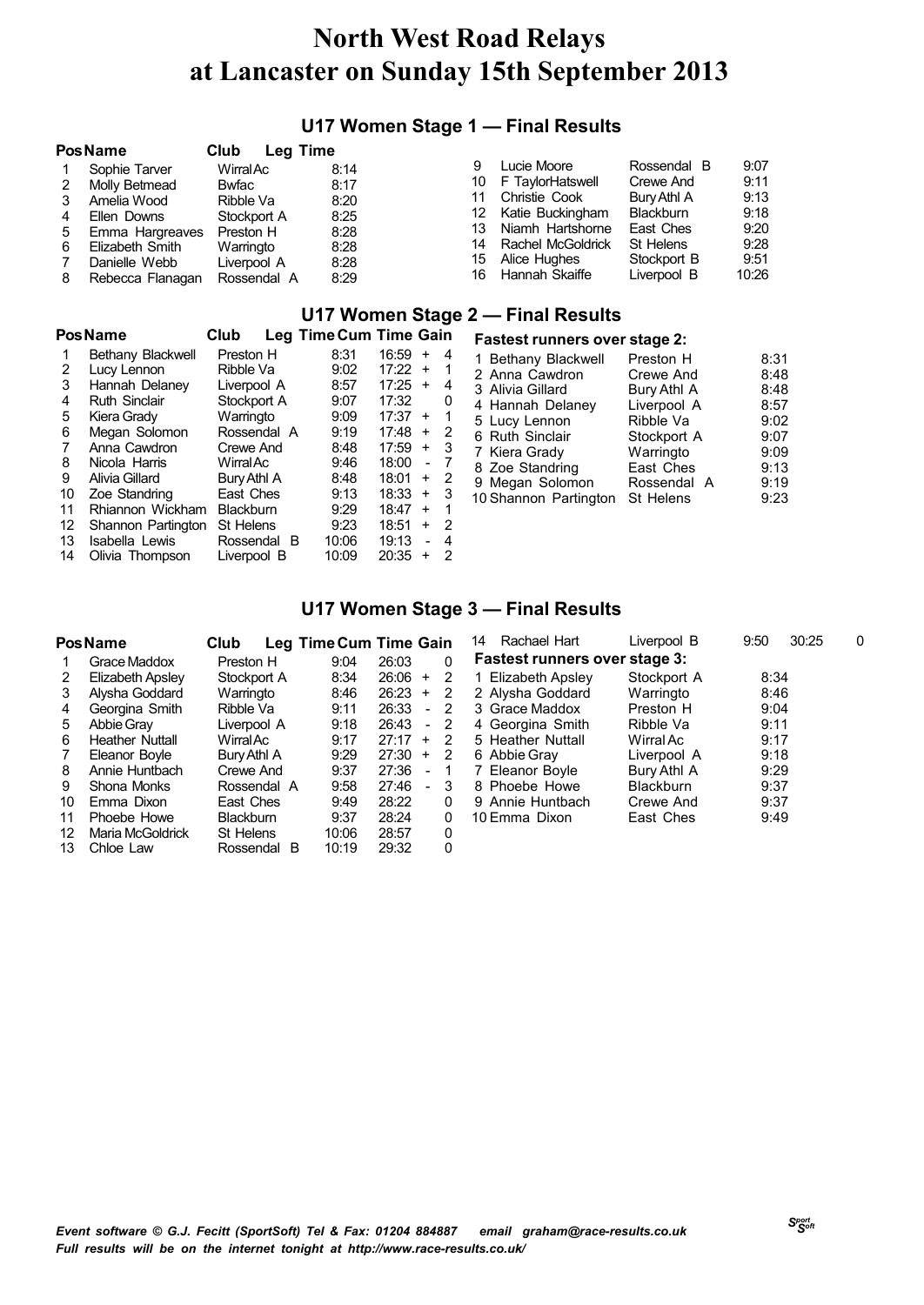**U17 Women — Team Results — Final**

### **(nn) is team position after the appropriate stage.**

|   | <b>Preston Harriers</b>                           |            |              |                |                       | 26:03        |      | <b>Rossendale Harriers &amp; Ac</b><br>9                       |              |                      |                         | $\mathbf{A}$            | 27:46 |       |
|---|---------------------------------------------------|------------|--------------|----------------|-----------------------|--------------|------|----------------------------------------------------------------|--------------|----------------------|-------------------------|-------------------------|-------|-------|
|   | 1 EmmaHargreaves<br>3 Grace Maddox                | (5)<br>(1) | 8:28<br>9:04 | $\overline{2}$ | BethanyBlackwell (1)  |              | 8:31 | Rebecca Flanagan (8)<br>1<br>3 ShonaMonks                      | (9)          | 8:29<br>9:58         | $2^{\circ}$             | <b>MeganSolomon</b>     | (6)   | 9:19  |
| 2 | Stockport Harriers & Ac                           |            |              |                | $\mathbf{A}$          | 26:06        |      | <b>East Cheshire Harriers &amp; Tame</b><br>10                 |              |                      |                         |                         | 28:22 |       |
|   | 1 EllenDowns<br>3 Elizabeth Apsley                | (4)<br>(2) | 8:25<br>8:34 | $\overline{2}$ | <b>RuthSinclair</b>   | (4)          | 9:07 | NiamhHartshome<br>$\mathbf{1}$<br>3 EmmaDixon                  | (13)<br>(10) | 9:20<br>9:49         |                         | 2 ZoeStandring          | (10)  | 9:13  |
| 3 | Warrington $AC$                                   |            |              |                |                       | 26:23        |      | <b>Blackburn Harriers &amp; Ac</b><br>11                       |              |                      |                         |                         | 28:24 |       |
|   | ElizabethSmith<br>3 Alysha Goddard                | (6)<br>(3) | 8:28<br>8:46 | 2              | Kiera Grady           | (5)          | 9:09 | KatieBuckingham<br>3 PhoebeHowe                                | (11)         | $(12)$ 9:18<br>9:37  | $\overline{\mathbf{2}}$ | RhiannonWickham (11)    |       | 9:29  |
|   | Ribble Valley Athletic Club                       |            |              |                |                       | 26:33        |      | <b>St Helens Sutton Ac</b><br>12                               |              |                      |                         |                         | 28:57 |       |
|   | 1 AmeliaWood<br>3 Georgina Smith                  | (3)<br>(4) | 8:20<br>9:11 | 2              | Lucy Lennon           | (2)          | 9:02 | RachelMcGoldrick (14) 9:28<br>1<br><b>MariaMcGoldrick</b><br>3 | (12)         | 10:06                | $\overline{2}$          | Shannon Partington (12) |       | 9:23  |
|   |                                                   |            |              |                |                       |              |      |                                                                |              |                      |                         |                         |       |       |
| 5 | Liverpool Harriers & Ac                           |            |              |                | $\mathbf{A}$          | 26:43        |      | Rossendale Harriers & Ac<br>13                                 |              |                      |                         | $\mathbf{B}$            | 29:32 |       |
|   | 1 DanielleWebb<br>3 Abbie Gray                    | (7)<br>(5) | 8:28<br>9:18 | $\overline{2}$ | Hannah Delaney        | (3)          | 8:57 | 1 LucieMoore<br>3 Chloe Law                                    | (9)          | 9:07<br>$(13)$ 10:19 | 2                       | <b>Isabella Lewis</b>   | (13)  | 10:06 |
| 6 | Wirral Ac                                         |            |              |                |                       | 27:17        |      | Liverpool Harriers & Ac<br>14                                  |              |                      |                         | $\mathbf{B}$            | 30:25 |       |
|   | 1 Sophie Tarver<br>3 Heather Nuttall              | (1)<br>(6) | 8:14<br>9:17 | 2              | <b>Nicola Harris</b>  | (8)          | 9:46 | <b>Hannah Skaiffe</b><br>1.<br>3 Rachael Hart                  | (16)<br>(14) | 10:26<br>9.50        | 2                       | Olivia Thompson         | (14)  | 10.09 |
|   | <b>Bury Athletic Club</b>                         |            |              |                | $\mathbf{A}$          | 27:30        |      |                                                                |              |                      |                         |                         |       |       |
|   | 1 ChristieCook                                    | (11)       | 9:13         | 2              | <b>Alivia Gillard</b> | (9)          | 8:48 | <b>Incomplete Teams:</b>                                       |              |                      |                         |                         |       |       |
|   | 3 EleanorBoyle                                    | (7)        | 9.29         |                |                       |              |      | <b>Bwfac</b>                                                   |              |                      |                         |                         |       |       |
| 8 | <b>Crewe And Nantwich Ac</b><br>1 FTaylorHatswell | (10)       | 9:11         | $2^{\circ}$    | Anna Cawdron          | 27:36<br>(7) | 8:48 | MollyBetmead<br>Stockport Harriers & Ac                        | (2)          | 8:17                 |                         | $\mathbf{B}$            |       |       |

| 1   | Sophie Tarver        | Wirral Ac    |   | 8:14 |
|-----|----------------------|--------------|---|------|
| 2   | Molly Betmead        | <b>Bwfac</b> |   | 8:17 |
| 3   | Amelia Wood          | Ribble Va    |   | 8:20 |
| 4   | Ellen Downs          | Stockport    | A | 8:25 |
| 5   | Danielle Webb        | Liverpool    | A | 8:28 |
| Ξ   | Elizabeth Smith      | Warringto    |   | 8:28 |
| Ξ   | Emma Hargreaves      | Preston H    |   | 8:28 |
| 8   | Rebecca Flanagan     | Rossendal    | A | 8:29 |
| 9   | Bethany Blackwell    | Preston H    |   | 8:31 |
| 10  | Elizabeth Apsley     | Stockport    | A | 8:34 |
| 11  | Alysha Goddard       | Warringto    |   | 8:46 |
|     | 12 Alivia Gillard    | Bury Athl    | A | 8:48 |
| $=$ | Anna Cawdron         | Crewe And    |   | 8:48 |
|     | 14 Hannah Delaney    | Liverpool    | A | 8:57 |
| 15  | Lucy Lennon          | Ribble Va    |   | 9:02 |
| 16  | Grace Maddox         | Preston H    |   | 9:04 |
| 17  | <b>Ruth Sinclair</b> | Stockport    | A | 9:07 |
| $=$ | Lucie Moore          | Rossendal    | B | 9:07 |
| 19  | Kiera Grady          | Warringto    |   | 9:09 |
| 20  | F TaylorHatswell     | Crewe And    |   | 9:11 |
| $=$ | Georgina Smith       | Ribble Va    |   | 9:11 |
|     | 22 Zoe Standring     | East Ches    |   | 9:13 |

| $=$ | Christie Cook      | Bury Athl        | А | 9:13  |
|-----|--------------------|------------------|---|-------|
| 24  | Heather Nuttall    | Wirral Ac        |   | 9:17  |
| 25  | Katie Buckingham   | <b>Blackburn</b> |   | 9:18  |
| $=$ | Abbie Gray         | Liverpool        | A | 9:18  |
| 27  | Megan Solomon      | Rossendal        | A | 9:19  |
| 28  | Niamh Hartshorne   | East Ches        |   | 9:20  |
| 29  | Shannon Partington | St Helens        |   | 9:23  |
| 30  | Rachel McGoldrick  | St Helens        |   | 9:28  |
| 31  | Rhiannon Wickham   | <b>Blackburn</b> |   | 9:29  |
| $=$ | Eleanor Boyle      | <b>Bury Athl</b> | A | 9:29  |
|     | 33 Phoebe Howe     | <b>Blackburn</b> |   | 9:37  |
| $=$ | Annie Huntbach     | Crewe And        |   | 9:37  |
| 35  | Nicola Harris      | Wirral Ac        |   | 9:46  |
| 36  | Emma Dixon         | East Ches        |   | 9:49  |
| 37  | Rachael Hart       | Liverpool        | B | 9:50  |
| 38  | Alice Hughes       | Stockport        | B | 9:51  |
| 39  | Shona Monks        | Rossendal        | A | 9:58  |
| 40  | Isabella Lewis     | Rossendal        | B | 10:06 |
| $=$ | Maria McGoldrick   | St Helens        |   | 10:06 |
| 42  | Olivia Thompson    | Liverpool        | B | 10:09 |
|     | 43 Chloe Law       | Rossendal        | B | 10:19 |
|     | 44 Hannah Skaiffe  | Liverpool        | в | 10:26 |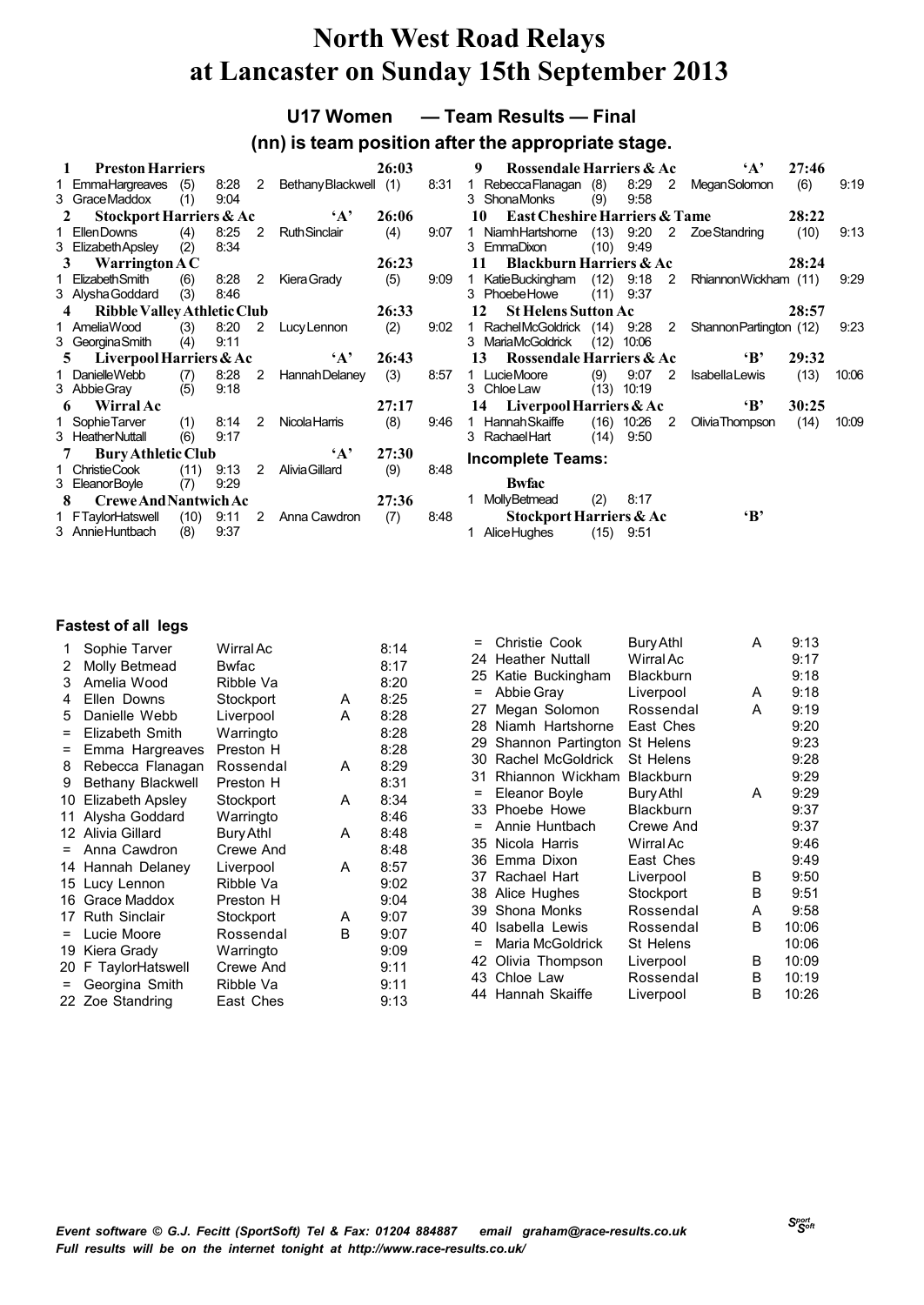## **U17 Men Stage 1 — Final Results**

|         | Pos Name                                       | <b>Club</b>                             | Leg Time |                         |          |                                                       |                                               |                         |
|---------|------------------------------------------------|-----------------------------------------|----------|-------------------------|----------|-------------------------------------------------------|-----------------------------------------------|-------------------------|
| 2       | Chris Durney<br>Liam Burthem                   | Preston Ha A<br>Warrington              |          | 14:06<br>14:09<br>14:28 | 10<br>11 | Maxwell Steward<br>Matthew Walker<br>Albert Lawrenson | East Chesh<br><b>Bolton Uni</b><br>Ribble Val | 14:59<br>15:11<br>15:23 |
| 4<br>5  | Matthew Shackleton<br>Jacob Brown<br>Shav Ward | Lancaster<br>Crewe And<br>Stockport     |          | 14:28<br>14:30          | 12<br>13 | Lee Dobson<br>Morgan Philips                          | Liverpool<br>Blackburn B                      | 15:28<br>15:35          |
| 6<br>-8 | Jack Hindle<br>James Wardle<br>Benn Heywood    | Blackburn A<br>Leigh Harr<br>Bury Athle |          | 14:38<br>14:51<br>14:58 | 14<br>15 | Callum Seymour<br>Robert Bryning                      | WirralAc<br>Preston Ha B                      | 16:03<br>16:21          |

### **U17 Men Stage 2 — Final Results**

#### **PosName Club Leg TimeCum Time Gain Fastest runners over stage 2:**

|    | Leighton Sharman             | Warrington   | 14:47 | 28:56<br>÷                        | 1 |
|----|------------------------------|--------------|-------|-----------------------------------|---|
| 2  | Robert Wong                  | Blackburn A  | 14:57 | 29:35<br>$\ddot{}$                | 4 |
| 3  | Dan Whitlock                 | Preston Ha A | 15:31 | 29:37                             | 2 |
| 4  | Declan Tooney                | Bolton Uni   | 14:56 | 30:07<br>$\ddot{}$                | 6 |
| 5  | Elliot Colman                | Liverpool    | 15:10 | 30:38<br>$\ddot{}$                |   |
| 6  | <b>Grant Anderson</b>        | Stockport    | 16:15 | 30:45<br>۳                        | 1 |
| 7  | James Howell-Jones Crewe And |              | 16:23 | 30:51<br>$\overline{\phantom{a}}$ | 3 |
| 8  | Charlie Quinn                | WirralAc     | 15:02 | 31:05<br>$\ddot{}$                | 6 |
| 9  | Rafi Scott                   | Lancaster    | 16:51 | 31:19                             | 6 |
| 10 | Joseph Campbell              | Blackburn B  | 15:46 | 31:21<br>$\ddot{}$                | 3 |
| 11 | George Nightingale           | Ribble Val   | 16:12 | 31:35                             | O |
| 12 | Maxwell Hobson               | East Chesh   | 16:46 | 31:45                             | 3 |
| 13 | Domenic Howarth              | Leigh Harr   | 16:58 | 31:49                             | 6 |

| 1 Leighton Sharman              | Warrington        | 14:47 |
|---------------------------------|-------------------|-------|
| 2 Declan Tooney                 | <b>Bolton Uni</b> | 14:56 |
| 3 Robert Wong                   | Blackburn A       | 14:57 |
| 4 Charlie Quinn                 | Wirral Ac         | 15:02 |
| 5 Elliot Colman                 | Liverpool         | 15:10 |
| 6 Dan Whitlock                  | Preston Ha A      | 15:31 |
| 7 Joseph Campbell               | Blackburn B       | 15:46 |
| 8 George Nightingale            | Ribble Val        | 16:12 |
| 9 Grant Anderson                | Stockport         | 16:15 |
| 10 James Howell-Jones Crewe And |                   | 16:23 |
|                                 |                   |       |

### **U17 Men Stage 3 — Final Results**

|    | Pos Name          | Club         | Leg Time Cum Time Gain |       |           |   | <b>Fastest runners over stage 3:</b> |              |       |
|----|-------------------|--------------|------------------------|-------|-----------|---|--------------------------------------|--------------|-------|
|    | Joseph Howe       | Blackburn A  | 14:45                  | 44:20 | $\ddot{}$ |   | 1 Jay Hornby                         | Stockport    | 14:42 |
| 2  | Chris Fance       | Warrington   | 15:37                  | 44:33 | $\sim$    |   | 2 Joseph Howe                        | Blackburn A  | 14:45 |
| 3  | Sam Williams      | Preston Ha A | 15:34                  | 45:11 |           | 0 | 3 Tom Clarke                         | Liverpool    | 15:01 |
| 4  | Jay Hornby        | Stockport    | 14:42                  | 45:27 | $\ddot{}$ | 2 | 4 Robert Shaw                        | Lancaster    | 15:06 |
| 5. | Tom Clarke        | Liverpool    | 15:01                  | 45:39 |           | 0 | 5 Eliot Nevill                       | Crewe And    | 15:31 |
| 6  | Eliot Nevill      | Crewe And    | 15:31                  | 46:22 | $\ddot{}$ |   | 6 William Patterson                  | Wirral Ac    | 15:33 |
| 7  | Robert Shaw       | Lancaster    | 15:06                  | 46:25 | $\ddot{}$ | 2 | 7 Sam Williams                       | Preston Ha A | 15:34 |
| 8  | William Patterson | WirralAc     | 15:33                  | 46:38 |           | 0 | 8 Chris Fance                        | Warrington   | 15:37 |
| 9  | Patrick O'Brian   | East Chesh   | 15:42                  | 47:27 | $\ddot{}$ | 3 | 9 Patrick O'Brian                    | East Chesh   | 15:42 |
| 10 | Daniel Bolton     | Ribble Val   | 17:03                  | 48:38 | $\ddot{}$ |   | 10 Daniel Bolton                     | Ribble Val   | 17:03 |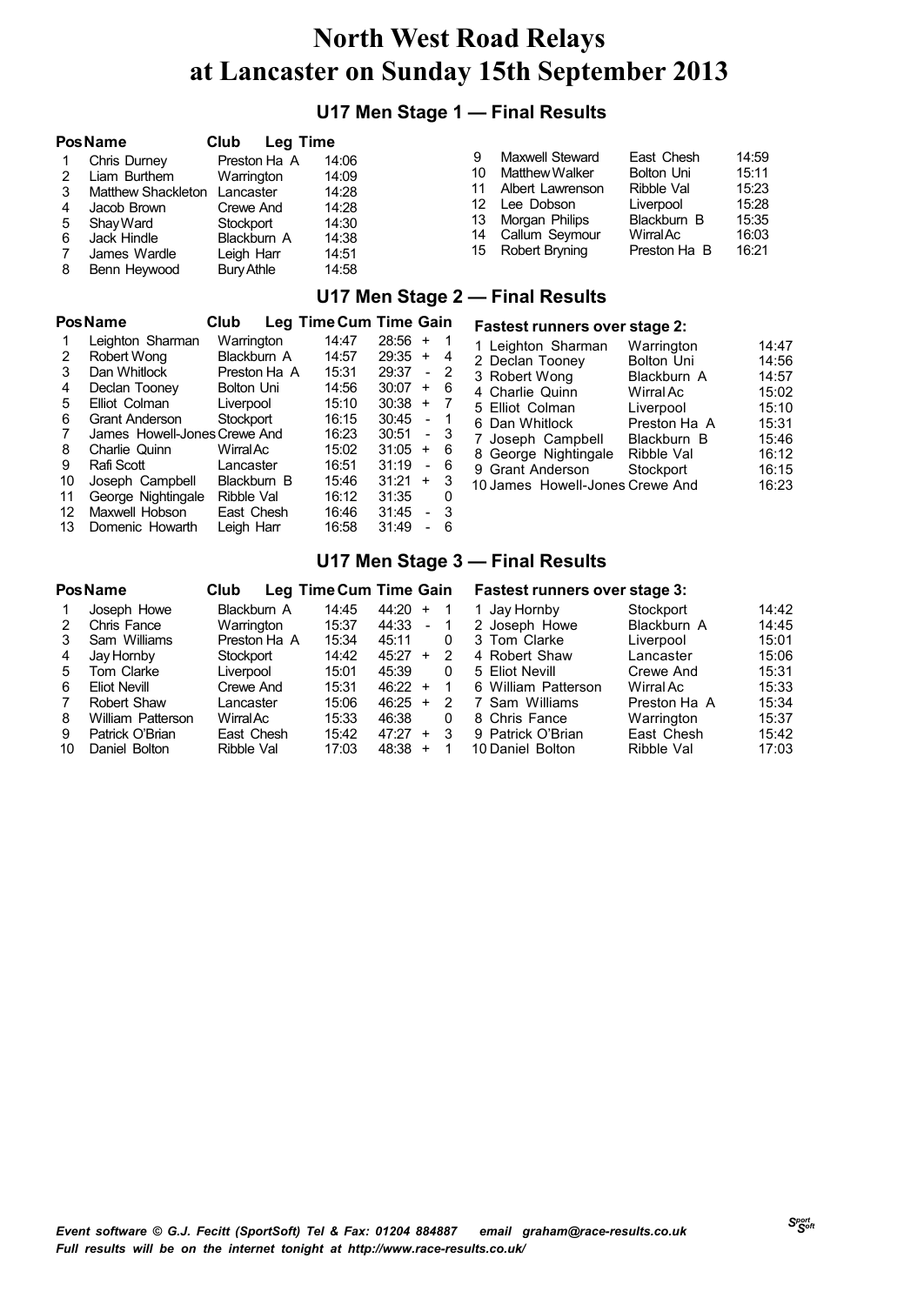### **U17 Men — Team Results — Final**

**(nn) is team position after the appropriate stage.**

|   | <b>Blackburn Harriers &amp; Ac</b>     |             |                |                | $\mathbf{A}$           | 44:20 |       | 9       | <b>East Cheshire Harriers &amp; Tames</b>            |      |              |                |                              | 47:27 |       |
|---|----------------------------------------|-------------|----------------|----------------|------------------------|-------|-------|---------|------------------------------------------------------|------|--------------|----------------|------------------------------|-------|-------|
|   | 1 JackHindle                           | (6)         | 14:38          | 2              | <b>RobertWong</b>      | (2)   | 14:57 |         | <b>Maxwell Steward</b>                               | (9)  | 14:59        | $\overline{2}$ | Maxwell Hobson               | (12)  | 16:46 |
|   | 3 Joseph Howe<br>Warrington $AC$       | (1)         | 14:45          |                |                        | 44:33 |       | з<br>10 | PatrickO'Brian<br><b>Ribble Valley Athletic Club</b> | (9)  | 15:42        |                |                              | 48:38 |       |
|   | 1 LiamBurthem<br>3 Chris Fance         | (2)         | 14:09<br>15:37 | 2              | Leighton Sharman (1)   |       | 14:47 |         | 1 Albert Lawrenson                                   |      | $(11)$ 15:23 |                | 2 GeorgeNightingale (11)     |       | 16:12 |
| 3 | <b>Preston Harriers</b>                | (2)         |                |                | $\mathbf{A}$           | 45:11 |       |         | Daniel Bolton                                        | (10) | 17:03        |                |                              |       |       |
|   | 1 ChrisDurney                          | (1)         | 14:06          | 2              | <b>DanWhitlock</b>     | (3)   | 15:31 |         | <b>Incomplete Teams:</b>                             |      |              |                |                              |       |       |
|   | 3 SamWilliams                          | (3)         | 15.34          |                |                        |       |       |         | <b>Bolton United Harriers &amp; Ac</b>               |      |              |                |                              |       |       |
|   | Stockport Harriers & Ac                |             |                |                |                        | 45:27 |       |         | <b>MatthewWalker</b>                                 |      |              |                | $(10)$ 15:11 2 Declan Tooney | (4)   | 14.56 |
|   | 1 Shay Ward                            | (5)         | 14:30          | $\overline{2}$ | Grant Anderson         | (6)   | 16:15 |         |                                                      |      |              |                |                              |       |       |
|   | 3 Jay Hornby                           | (4)         | 14:42          |                |                        |       |       |         | <b>Blackburn Harriers &amp; Ac</b>                   |      |              |                | $\mathbf{B}$                 |       |       |
|   | Liverpool Harriers & Ac<br>5.          |             |                |                |                        | 45:39 |       |         | MorganPhilips                                        |      | $(13)$ 15:35 | $\overline{2}$ | <b>JosephCampbell</b>        | (10)  | 15.46 |
|   | 1 LeeDobson                            | (12)        | 15:28          | $\overline{2}$ | ElliotColman           | (5)   | 15:10 |         |                                                      |      |              |                |                              |       |       |
|   | 3 TomClarke                            | (5)         | 15:01          |                |                        |       |       |         | Leigh Harriers & Ac                                  |      |              |                |                              |       |       |
|   | <b>Crewe And Nantwich Ac</b>           |             |                |                |                        | 46:22 |       |         | James Wardle                                         | (7)  | 14:51        | 2              | <b>DomenicHowarth</b>        | (13)  | 16.58 |
|   | 1 Jacob Brown                          | (4)         | 14:28          | 2              | James Howell-Jones (7) |       | 16:23 |         |                                                      |      |              |                |                              |       |       |
|   | 3 EliotNevill                          | (6)         | 15.31          |                |                        |       |       |         | <b>Bury Athletic Club</b>                            |      |              |                |                              |       |       |
|   | Lancaster & Morecambe Ac               |             |                |                |                        | 46:25 |       |         | Benn Heywood                                         | (8)  | 14:58        |                |                              |       |       |
|   | 1 Matthew Shackleton (3)               |             | 14:28          | 2              | Rafi Scott             | (9)   | 16:51 |         | <b>Preston Harriers</b>                              |      |              |                | $\mathbf{B}$                 |       |       |
|   | 3 Robert Shaw                          | (7)         | 15.06          |                |                        |       |       |         | RobertBryning                                        | (15) | 16:21        |                |                              |       |       |
| 8 | Wirral Ac                              |             |                |                |                        | 46:38 |       |         |                                                      |      |              |                |                              |       |       |
|   | 1 CallumSeymour<br>3 William Patterson | (14)<br>(8) | 16:03<br>15.33 | 2              | <b>Charlie Quinn</b>   | (8)   | 15.02 |         |                                                      |      |              |                |                              |       |       |

| 1           | Chris Durney        | Preston Ha        | A | 14:06 |     | 21 Lee Dobson         | Liverpool        |   | 15:28     |
|-------------|---------------------|-------------------|---|-------|-----|-----------------------|------------------|---|-----------|
| 2           | Liam Burthem        | Warrington        |   | 14:09 | 22  | <b>Eliot Nevill</b>   | Crewe And        |   | 15:31     |
| 3           | Jacob Brown         | Crewe And         |   | 14:28 | $=$ | Dan Whitlock          | Preston Ha       | A | 15:31     |
|             | Matthew Shackleton  | Lancaster         |   | 14:28 | 24  | William Patterson     | Wirral Ac        |   | 15:33     |
| 5           | Shay Ward           | Stockport         |   | 14:30 | 25  | Sam Williams          | Preston Ha       | A | 15:34     |
| 6           | Jack Hindle         | <b>Blackburn</b>  | A | 14:38 | 26  | Morgan Philips        | <b>Blackburn</b> | B | 15:35     |
| $7^{\circ}$ | Jay Hornby          | Stockport         |   | 14:42 | 27  | Chris Fance           | Warrington       |   | 15:37     |
| 8           | Joseph Howe         | <b>Blackburn</b>  | A | 14:45 | 28  | Patrick O'Brian       | East Chesh       |   | 15:42     |
| 9           | Leighton Sharman    | Warrington        |   | 14:47 | 29  | Joseph Campbell       | <b>Blackburn</b> | B | 15:46     |
|             | 10 James Wardle     | Leigh Harr        |   | 14:51 | 30  | Callum Seymour        | Wirral Ac        |   | 16:03     |
| 11          | Declan Tooney       | <b>Bolton Uni</b> |   | 14:56 | 31. | George Nightingale    | Ribble Val       |   | 16:12     |
|             | 12 Robert Wong      | <b>Blackburn</b>  | A | 14:57 | 32  | <b>Grant Anderson</b> | Stockport        |   | 16:15     |
|             | 13 Benn Heywood     | <b>Bury Athle</b> |   | 14:58 |     | 33 Robert Bryning     | Preston Ha       | B | 16:21     |
|             | 14 Maxwell Steward  | East Chesh        |   | 14:59 |     | 34 James Howell-Jones |                  |   | Crewe And |
|             | 15 Tom Clarke       | Liverpool         |   | 15:01 |     | 16:23                 |                  |   |           |
|             | 16 Charlie Quinn    | Wirral Ac         |   | 15:02 | 35  | Maxwell Hobson        | East Chesh       |   | 16:46     |
|             | 17 Robert Shaw      | Lancaster         |   | 15:06 | 36  | Rafi Scott            | Lancaster        |   | 16:51     |
|             | 18 Elliot Colman    | Liverpool         |   | 15:10 | 37  | Domenic Howarth       | Leigh Harr       |   | 16:58     |
|             | 19 Matthew Walker   | <b>Bolton Uni</b> |   | 15:11 | 38. | Daniel Bolton         | Ribble Val       |   | 17:03     |
|             | 20 Albert Lawrenson | Ribble Val        |   | 15:23 |     |                       |                  |   |           |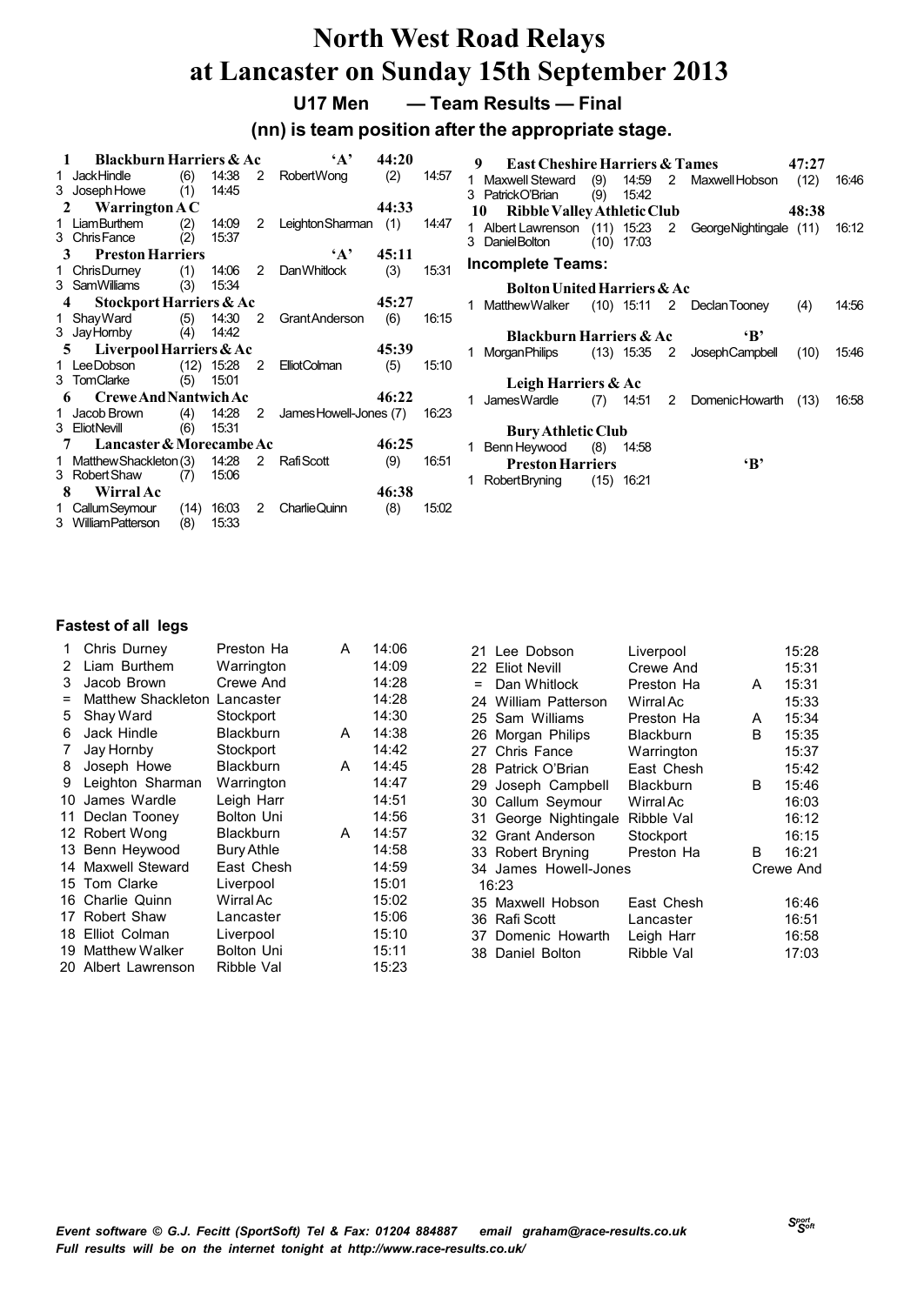### **Senior Women Stage 1 — Final Results**

|    | <b>Pos Name</b>        | Club             | <b>Leg Time</b> |
|----|------------------------|------------------|-----------------|
| 1  | Jennifer Meadows       | Wigan Dis        | 14:45           |
| 2  | Rachael Burns          | Liverpool A      | 14:52           |
| 3  | Anna Lupton            | Barrow&FS        | 15:02           |
| 4  | <b>Beverley Simons</b> | Salford H A      | 15:24           |
| 5  | Sarah Griffiths        | Leigh Har A      | 15:31           |
| 6  | Katie Buckley          | Bury Athl A      | 15:41           |
| 7  | Emily Kearney          | <b>Wirral Ac</b> | 15:48           |
| 8  | Helen Booth            | Lancaster        | 15:50           |
| 9  | Lauren Gowland         | Blackpool        | 16:17           |
| 10 | Rebecca Taylor         | Blackburn A      | 16:36           |
| 11 | Rachel Williams        | Penny Lan A      | 16:48           |
| 12 | Hannah Whiteside       | Liverpool B      | 16:54           |
| 13 | Lauren Marsden         | Swinton R        | 17:01           |
| 14 | Helen Lawrenson        | Wesham Ro A      | 17:05           |
|    | 15 Mairead Rocke       | Kendal Am A      | 17:21           |
| 16 | Amanda Pyrah           | Bury Athl B      | 17:41           |
| 17 | Melissa Birbeck        | Kendal Am B      | 17:46           |

| 18 | Maxine Thompson    | LpoolPS     | 17:54 |
|----|--------------------|-------------|-------|
| 19 | Helen Lavelle      | Southport   | 17:59 |
| 20 | Lucy Marie Hodson  | Bury Athl C | 18:09 |
| 21 | Emma Ball          | Middleton A | 18:30 |
| 22 | Nicole Davenport   | Trafford    | 18:35 |
| 23 | Ursula Mellor      | Leigh Har B | 18:45 |
| 24 | Jenn Thompson      | Wesham Ro B | 19:03 |
| 25 | C Atkinson         | Blackburn B | 19:31 |
| 26 | Carole Harrison    | Altrincha   | 19:37 |
| 27 | <b>Beki Murphy</b> | Middleton B | 19:54 |
| 28 | Fiona Geldard      | Lytham St A | 20:13 |
| 29 | Racheal Quinn      | Penny Lan B | 20:20 |
| 30 | Elaine Jordan      | Middleton C | 20:55 |
| 31 | Jan Buckingham     | Blackburn D | 21:25 |
| 32 | Elizabeth Young    | Thornton    | 23:16 |
| 33 | Pamela Binns       | Lytham St B | 24:11 |
|    |                    |             |       |

*Sport Soft*

### **Senior Women Stage 2 — Final Results**

|                | Pos Name                  | Club             |       | Leg Time Cum Time Gain                    |    |                                      |             |       |                                           |                |
|----------------|---------------------------|------------------|-------|-------------------------------------------|----|--------------------------------------|-------------|-------|-------------------------------------------|----------------|
| 1              | Rebecca Donohue           | Liverpool A      | 16:09 | $31:01 +$<br>$\mathbf 1$                  | 22 | Karen Hall                           | Middleton A | 19:55 | 38:25<br>$\qquad \qquad \blacksquare$     | 1              |
| $\overline{c}$ | Louisa Thompson           | Leigh Har A      | 16:13 | 3<br>31:44<br>$\ddot{}$                   | 23 | Sharon Cooper                        | Wesham Ro B | 20:35 | 39:38<br>$\begin{array}{c} + \end{array}$ | 1              |
| 3              | <b>Tracey Dutton</b>      | Wigan Dis        | 17:45 | $\overline{2}$<br>32:30<br>$\blacksquare$ | 24 | Kaylie Panaro                        | Blackburn B | 20:29 | 40:00<br>$\ddot{}$                        | 1              |
| 4              | Maria Snell               | Lancaster        | 16:45 | 32:35<br>$\ddot{}$<br>4                   | 25 | Laura Sanderson                      | Penny Lan B | 20:04 | 40:24<br>$\begin{array}{c} + \end{array}$ | 4              |
| 5              | Katie Geelan              | Bury Athl A      | 16:57 | 32:38<br>$\bf{+}$<br>1                    | 26 | Toni Brackstone                      | Middleton B | 21:17 | 41:11<br>$\begin{array}{c} + \end{array}$ | 1              |
| 6              | Helen Leigh               | Blackburn A      | 16:19 | 32:55<br>$\pm$<br>4                       | 27 | Barbara Holmes                       | Lytham St A | 21:18 | 41:31<br>$\begin{array}{c} + \end{array}$ | 1              |
| 7              | <b>Fiona Nuttall</b>      | WirralAc         | 17:23 | 0<br>33:11                                | 28 | Melanie Baker                        | Middleton C | 21:07 | 42:02<br>$\begin{array}{c} + \end{array}$ | $\overline{2}$ |
| 8              | Laura Nash                | Salford H A      | 18:24 | 33:48<br>4<br>$\overline{a}$              | 29 | Denise Wilson                        | Blackburn D | 22:19 | 43:44<br>$\begin{array}{c} + \end{array}$ | $\overline{2}$ |
| 9              | Anastasia Bligh           | <b>Blackpool</b> | 17:33 | 33:50<br>0                                | 30 | Janice Cobley                        | Lytham St B | 23:06 | 47:17<br>$\boldsymbol{+}$                 | 3              |
| 10             | Olivia Perez              | Liverpool B      | 16:58 | 2<br>33:52<br>$\ddot{}$                   | 31 | <b>Melanie Foster</b>                | Thornton    | 25:07 | 48:23<br>$\begin{array}{c} + \end{array}$ | 1              |
| 11             | Laura Evans               | Bury Athl B      | 16:45 | 34:26<br>$\ddot{}$<br>5                   |    | <b>Fastest runners over stage 2:</b> |             |       |                                           |                |
| 12             | June Swift                | LpoolPS          | 16:45 | 34:39<br>6<br>$\ddot{}$                   |    |                                      |             |       |                                           |                |
| 13             | Donna Cartwright          | Bury Athl C      | 16:47 | 7<br>34:56<br>$\ddot{}$                   |    | 1 Rebecca Donohue                    | Liverpool A | 16:09 |                                           |                |
| 14             | <b>Tracey Peters</b>      | Southport        | 16:59 | 5<br>34:58<br>$\ddot{}$                   |    | 2 Louisa Thompson                    | Leigh Har A | 16:13 |                                           |                |
| 15             | Sue Coulthurst            | Wesham Ro A      | 18:12 | 35:17<br>1<br>$\frac{1}{2}$               |    | 3 Helen Leigh                        | Blackburn A | 16:19 |                                           |                |
| 16             | Anne Oxbrough             | Penny Lan A      | 18:32 | 5<br>35:20<br>$\blacksquare$              |    | 4 Laura Evans                        | Bury Athl B | 16:45 |                                           |                |
| 17             | A VergesBausili           | Trafford         | 17:37 | 36:12<br>5<br>$\ddot{}$                   |    | 5 June Swift                         | LpoolPS     | 16:45 |                                           |                |
| 18             | Rebecca Mills             | Swinton R        | 20:03 | 5<br>37:04<br>$\blacksquare$              |    | 6 Maria Snell                        | Lancaster   | 16:45 |                                           |                |
| 19             | Martina Pyne              | Kendal Am A      | 19:51 | 37:12<br>$\blacksquare$<br>4              | 7  | Donna Cartwright                     | Bury Athl C | 16:47 |                                           |                |
| 20             | Dianne Priestley          | Kendal Am B      | 19:35 | 3<br>37:21<br>$\overline{\phantom{a}}$    |    | 8 Katie Geelan                       | Bury Athl A | 16:57 |                                           |                |
| 21             | Emma Moore                | Leigh Har B      | 19:12 | $37:57 +$<br>2                            |    | 9 Olivia Perez                       | Liverpool B | 16:58 |                                           |                |
|                |                           |                  |       |                                           |    | 10 Tracey Peters                     | Southport   | 16:59 |                                           |                |
|                |                           |                  |       |                                           |    | Senior Women Stage 3 - Final Results |             |       |                                           |                |
|                | <b>Pos Name</b>           | Club             |       | Leg Time Cum Time Gain                    |    |                                      |             |       |                                           |                |
| 1              | Laura Riches              | Leigh Har A      | 15:09 | $46:53 +$<br>$\mathbf 1$                  | 20 | Sue Exon                             | Trafford    | 21:19 | 57:31<br>$\blacksquare$                   | 3              |
| $\overline{c}$ | Charlotte Wilson          | Liverpool A      | 16:08 | 47:09<br>1<br>$\blacksquare$              | 21 | K HurstMoore                         | Middleton A | 20:17 | 58:42<br>$\ddag$                          | 1              |
| 3              | Sarah Hodgson             | Lancaster        | 15:38 | 48:13<br>1<br>$\ddot{}$                   | 22 | Louise McCauley                      | Blackburn B | 19:24 | $59:24 +$                                 | 2              |
| 4              | Sarah Kearney             | <b>Wirral Ac</b> | 15:46 | 3<br>48:57<br>$\pm$                       | 23 | <b>Victoria Barlow</b>               | Wesham Ro B | 21:36 | 1:01:14                                   | 0              |
| 5              | Shauna Murphy             | Salford H A      | 16:41 | 3<br>50:29<br>$\ddot{}$                   | 24 | Teressa Hollins                      | Middleton B | 20:56 | $1:02:07 +$                               | 2              |
| 6              | Katrina Conroy            | Bury Athl A      | 18:06 | 50:44<br>1<br>$\blacksquare$              | 25 | Pippa Hughes                         | Lytham St A | 21:00 | $1:02:31 +$                               | 2              |
| 7              | <b>Shelley Tattersall</b> | Blackburn A      | 18:04 | 1<br>50:59<br>$\qquad \qquad \Box$        | 26 | <b>Cathie Murphy</b>                 | Middleton C | 21:30 | $1:03:32 +$                               | 2              |
| 8              | Michelle Murphy           | Liverpool B      | 17:43 | $\overline{2}$<br>51:35<br>$+$            | 27 | Catherine Guinan                     | Blackburn D | 20:35 | $1:04:19 +$                               | $\overline{2}$ |
| 9              | <b>Beverley Wright</b>    | Blackpool        | 17:49 | 51:39<br>0                                | 28 | <b>Bev Foster</b>                    | Thornton    | 24:16 | $1:12:39 +$                               | 3              |
| 10             | Nicola Ryan               | Bury Athl B      | 18:00 | 52:26<br>1<br>$\ddot{}$                   | 29 | Catherine French                     | Lytham St B | 26:58 | $1:14:15 +$                               | 1              |
| 11             | Michelle Cobourn          | Penny Lan A      | 17:18 | 5<br>52:38<br>$\bf +$                     |    | <b>Fastest runners over stage 3:</b> |             |       |                                           |                |
| 12             | Angela Delaney            | Southport        | 17:49 | $\pm$<br>2<br>52:47                       |    |                                      |             |       |                                           |                |
| 13             | Loy Kalasiram             | LpoolPS          | 18:56 | 53:35<br>1<br>$\overline{a}$              |    | 1 Laura Riches                       | Leigh Har A | 15:09 |                                           |                |
| 14             | Shona Taylor              | Wigan Dis        | 21:07 | 53:37<br>$-11$                            |    | 2 Sarah Hodgson                      | Lancaster   | 15:38 |                                           |                |
| 15             | Lisa Alexander            | Leigh Har B      | 16:11 | 54:08<br>$\ddot{}$<br>6                   |    | 3 Sarah Kearney                      | Wirral Ac   | 15:46 |                                           |                |
| 16             | Alana Grundy              | Bury Athl C      | 19:34 | 3<br>54:30<br>$\blacksquare$              |    | 4 Charlotte Wilson                   | Liverpool A | 16:08 |                                           |                |
| 17             | Kathleen Hover            | Wesham Ro A      | 19:21 | $\overline{2}$<br>54:38<br>$\blacksquare$ |    | 5 Lisa Alexander                     | Leigh Har B | 16:11 |                                           |                |
| 18             | Zoe Barrett               | Kendal Am A      | 19:08 | 56:20<br>$\ddot{}$<br>1                   |    | 6 Shauna Murphy                      | Salford H A | 16:41 |                                           |                |
| 19             | Emma Flynn                | Swinton R        | 20:03 | 57:07<br>1<br>$\overline{\phantom{a}}$    |    | 7 Michelle Cobourn                   | Penny Lan A | 17:18 |                                           |                |
|                |                           |                  |       |                                           |    | 8 Michelle Murphy                    | Liverpool B | 17:43 |                                           |                |
|                |                           |                  |       |                                           |    | 9 Angela Delaney                     | Southport   | 17:49 |                                           |                |
|                |                           |                  |       |                                           |    | 10 Beverley Wright                   | Blackpool   | 17:49 |                                           |                |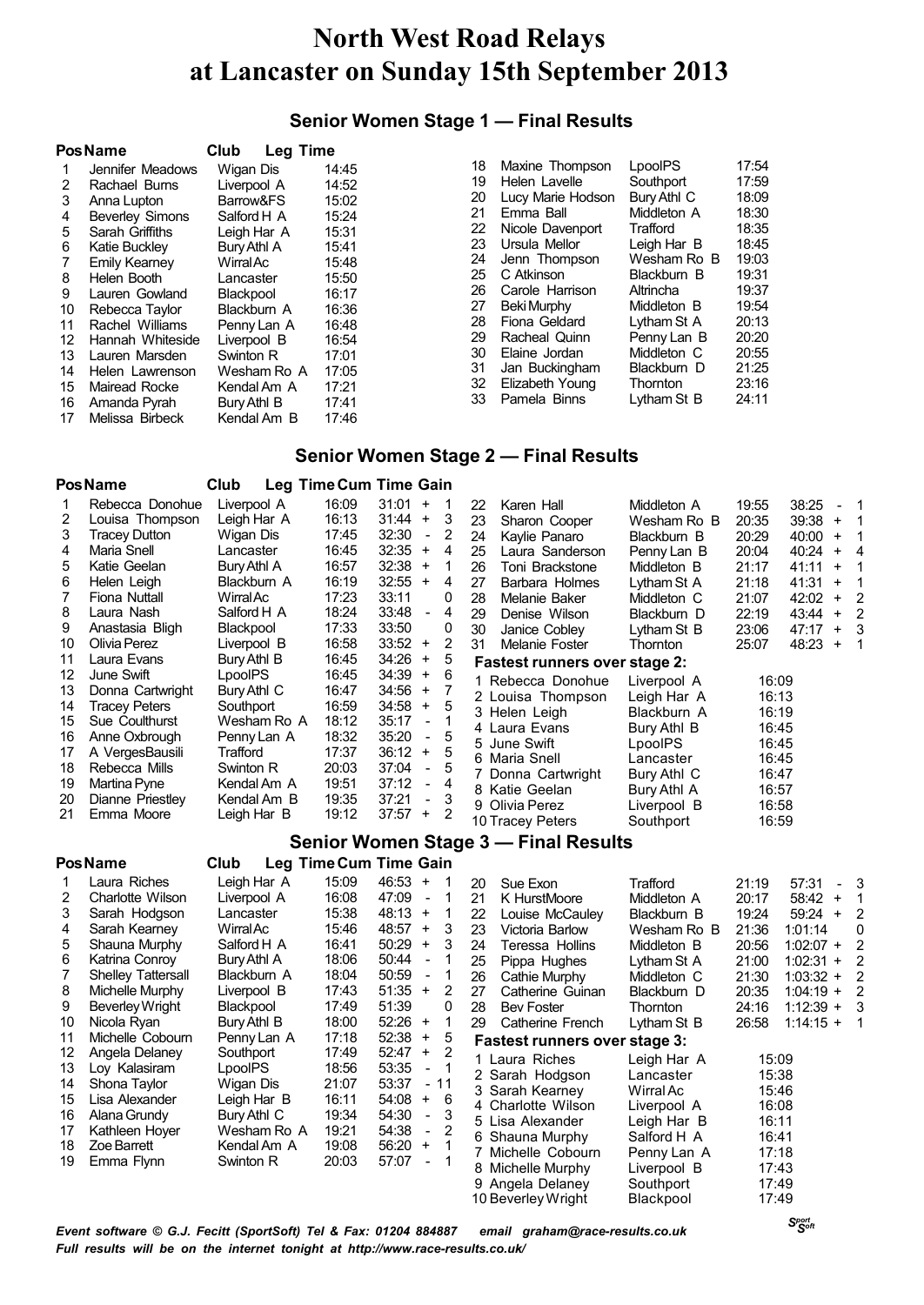# **North West Road Relays at Lancaster on Sunday 15th September 2013 Senior Women — Team Results — Final**

### **(nn) is team position after the appropriate stage.**

| 1  | Leigh Harriers & Ac                                |            |                              |                | $\mathbf{A}$                | 46:53 |       | 18<br>Kendal Amateur Athletic Club<br>$\mathbf{A}$<br>56:20                                                   |       |
|----|----------------------------------------------------|------------|------------------------------|----------------|-----------------------------|-------|-------|---------------------------------------------------------------------------------------------------------------|-------|
|    | 1 Sarah Griffiths                                  | (5)        |                              |                | 15:31 2 Louisa Thompson (2) |       | 16:13 | 1 Mairead Rocke<br>2 Martina Pyne<br>(19)<br>$(15)$ 17:21                                                     | 19.51 |
|    | 3 Laura Riches                                     | (1)        | 15.09                        |                |                             |       |       | $(18)$ 19:08<br>3 Zoe Barrett                                                                                 |       |
| 2  | Liverpool Harriers & Ac                            |            |                              |                | $\mathbf{A}$                | 47:09 |       | 19<br>57:07<br><b>Swinton Running Club</b>                                                                    |       |
|    | 1 Rachael Burns<br>3 CharlotteWilson               | (2)<br>(2) | 14:52<br>16:08               |                | 2 RebeccaDonohue (1)        |       | 16:09 | 1 Lauren Marsden<br>$(13)$ 17:01<br>$2^{\circ}$<br>(18)<br><b>RebeccaMills</b><br>3 EmmaFlynn<br>$(19)$ 20:03 | 20.03 |
| 3  | Lancaster & Morecambe Ac                           |            |                              |                |                             | 48:13 |       | 20<br><b>Trafford Athletic Club</b><br>57:31                                                                  |       |
|    | 1 HelenBooth<br>3 Sarah Hodgson                    | (8)<br>(3) | 15:50<br>15:38               |                | 2 Maria Snell               | (4)   | 16:45 | 2 AVergesBausili<br>1 Nicole Davenport (22) 18:35<br>(17)<br>3 Sue Exon<br>$(20)$ 21:19                       | 17:37 |
| 4  | <b>Wirral Ac</b>                                   |            |                              |                |                             | 48:57 |       | $\mathbf{A}$<br>58:42<br>21<br><b>Middleton Harriers Ac</b>                                                   |       |
|    | 1 EmilyKeamey<br>3 Sarah Keamey                    | (7)<br>(4) | 15:48<br>15:46               | $2^{\circ}$    | FionaNuttall                | (7)   | 17:23 | 1 EmmaBall<br>$\overline{2}$<br>KarenHall<br>(22)<br>$(21)$ 18:30<br>$(21)$ 20:17<br>3 KHurstMoore            | 19.55 |
| 5  | Salford Harriers & Ac                              |            |                              |                | $\mathbf{A}$                | 50:29 |       | $\mathbf{B}$<br>22<br><b>Blackburn Harriers &amp; Ac</b><br>59:24                                             |       |
|    | 1 Beverley Simons<br>3 ShaunaMurphy                | (4)<br>(5) | 15:24<br>16:41               |                | 2 LauraNash                 | (8)   | 18:24 | 1 CAtkinson<br>$(25)$ 19:31<br>2 Kaylie Panaro<br>(24)<br>3 LouiseMcCauley (22) 19:24                         | 20.29 |
| 6  | <b>Bury Athletic Club</b>                          |            |                              |                | $\mathbf{A}$                | 50:44 |       | Wesham Road Runners & Ac<br>23<br>$B'$ 1:01:14                                                                |       |
|    | 1 Katie Buckley<br>3 Katrina Conroy                | (6)        | 15:41<br>$(6)$ 18:06         | $\overline{2}$ | Katie Geelan                | (5)   | 16.57 | 1 JennThompson<br>$(24)$ 19:03<br>2 Sharon Cooper<br>(23)<br>$(23)$ 21:36<br>3 Victoria Barlow                | 20.35 |
| 7  | <b>Blackburn Harriers &amp; Ac</b>                 |            |                              |                | $\mathbf{A}$                | 50:59 |       | <b>Middleton Harriers Ac</b><br>$B'$ 1:02:07<br>24                                                            |       |
|    | 1 Rebecca Taylor<br>3 Shelley Tattersall (7) 18:04 |            | $(10)$ 16:36                 | $2^{\circ}$    | HelenLeigh                  | (6)   | 16:19 | 1 BekiMurphy<br>(27) 19:54 2 ToniBrackstone<br>(26)<br>3 TeressaHollins<br>$(24)$ 20:56                       | 21:17 |
|    | Liverpool Harriers & Ac<br>8.                      |            |                              |                | $\mathbf{B}$                | 51:35 |       | $'A'$ 1:02:31<br>25<br>Lytham St Annes Rr Club                                                                |       |
|    | 1 Hannah Whiteside (12) 16:54<br>3 Michelle Murphy |            | $(8)$ 17:43                  |                | 2 Olivia Perez              | (10)  | 16:58 | 1 FionaGeldard<br>$(28)$ $20:13$<br>2 Barbara Holmes<br>(27)<br>3 PippaHughes<br>$(25)$ 21:00                 | 21.18 |
| 9  | Blackpool Wyre & Fylde Ac                          |            |                              |                |                             | 51:39 |       | ${}^{1}$ C' 1:03:32<br>26<br><b>Middleton Harriers Ac</b>                                                     |       |
|    | 1 Lauren Gowland<br>3 Beverley Wright              | (9)        | $(9)$ 16:17<br>17:49         |                | 2 Anastasia Bligh           | (9)   | 17:33 | 1 ElaineJordan<br>$(30)$ 20:55<br>$\overline{2}$<br>(28)<br>MelanieBaker<br>3 CathieMurphy<br>$(26)$ 21:30    | 21:07 |
| 10 | <b>Bury Athletic Club</b>                          |            |                              |                | $\mathbf{B}^*$              | 52:26 |       | $D'$ 1:04:19<br>27<br><b>Blackburn Harriers &amp; Ac</b>                                                      |       |
|    | 1 Amanda Pyrah<br>3 Nicola Ryan (10) 18:00         |            | (16) 17:41                   |                | 2 Laura Evans               | (11)  | 16:45 | $(31)$ 21:25<br>2 Denise Wilson<br>(29)<br>1 JanBuckingham<br>3 Catherine Guinan (27) 20:35                   | 22.19 |
| 11 | <b>Penny Lane Striders</b>                         |            |                              |                | $\mathbf{A}$                | 52:38 |       | 28<br><b>Thornton Cleveleys Running Cl</b><br>1:12:39                                                         |       |
|    | 1 Rachel Williams<br>3 MichelleCobourn (11) 17:18  |            | $(11)$ 16:48                 |                | 2 Anne Oxbrough             | (16)  | 18:32 | 1 Elizabeth Young<br>$(32)$ 23:16<br>2 Melanie Foster<br>(31)<br>$(28)$ 24:16<br>3 BevFoster                  | 25.07 |
| 12 | Southport Waterloo Ac                              |            |                              |                |                             | 52:47 |       | 29<br>Lytham St Annes Rr Club<br>$B'$ 1:14:15                                                                 |       |
|    | 1 HelenLavelle<br>3 AngelaDelaney (12) 17:49       |            | $(19)$ 17:59                 |                | 2 TraceyPeters              | (14)  | 16.59 | 1 PamelaBinns<br>$(33)$ 24:11<br>2<br>(30)<br>Janice Cobley<br>3 Catherine French<br>$(29)$ 26:58             | 23.06 |
| 13 | Liverpool Pembroke & Sefton H                      |            |                              |                |                             | 53:35 |       |                                                                                                               |       |
|    | 1 Maxine Thompson (18) 17:54<br>3 LoyKalasiram     |            | (13) 18:56                   | $\overline{2}$ | June Swift                  | (12)  | 16:45 | <b>Incomplete Teams:</b><br>$\mathbf{B}$<br>Kendal Amateur Athletic Club                                      |       |
|    | <b>Wigan District Ac</b><br>14                     |            |                              |                |                             | 53:37 |       | 1 Melissa Birbeck (17) 17:46 2 Dianne Priestley<br>(20)                                                       | 19.35 |
|    | 1 Jennifer Meadows (1) 14:45<br>3 Shona Taylor     |            | (14) 21:07                   |                | 2 Tracey Dutton             | (3)   | 17:45 | <b>Penny Lane Striders</b><br>«в'                                                                             |       |
| 15 | Leigh Harriers & Ac                                |            |                              |                | $\mathbf{B}$                | 54:08 |       | (29) 20:20 2 Laura Sanderson (25)<br>1 Racheal Quinn                                                          | 20:04 |
|    | 1 UrsulaMellor<br>3 Lisa Alexander                 |            | $(23)$ 18:45<br>$(15)$ 16:11 |                | 2 EmmaMoore                 | (21)  | 19:12 | <b>Barrow &amp; Furness Striders Ac</b>                                                                       |       |
|    | 16 Bury Athletic Club                              |            |                              |                | $\cdot$ C'                  | 54:30 |       | 1 Anna Lupton<br>$(3)$ 15:02                                                                                  |       |
|    | 1 LucyMarieHodson (20) 18:09<br>3 Alana Grundy     |            | $(16)$ 19:34                 | 2              | Donna Cartwright (13)       |       | 16.47 | Altrincham & District Ac                                                                                      |       |
| 17 | Wesham Road Runners & Ac                           |            |                              |                | $\mathbf{A}$                | 54:38 |       | 1 Carole Harrison<br>$(26)$ 19:37                                                                             |       |
|    | 1 Helen Lawrenson<br>3 Kathleen Hoyer              |            | $(14)$ 17:05<br>$(17)$ 19:21 |                | 2 SueCoulthurst             | (15)  | 18:12 |                                                                                                               |       |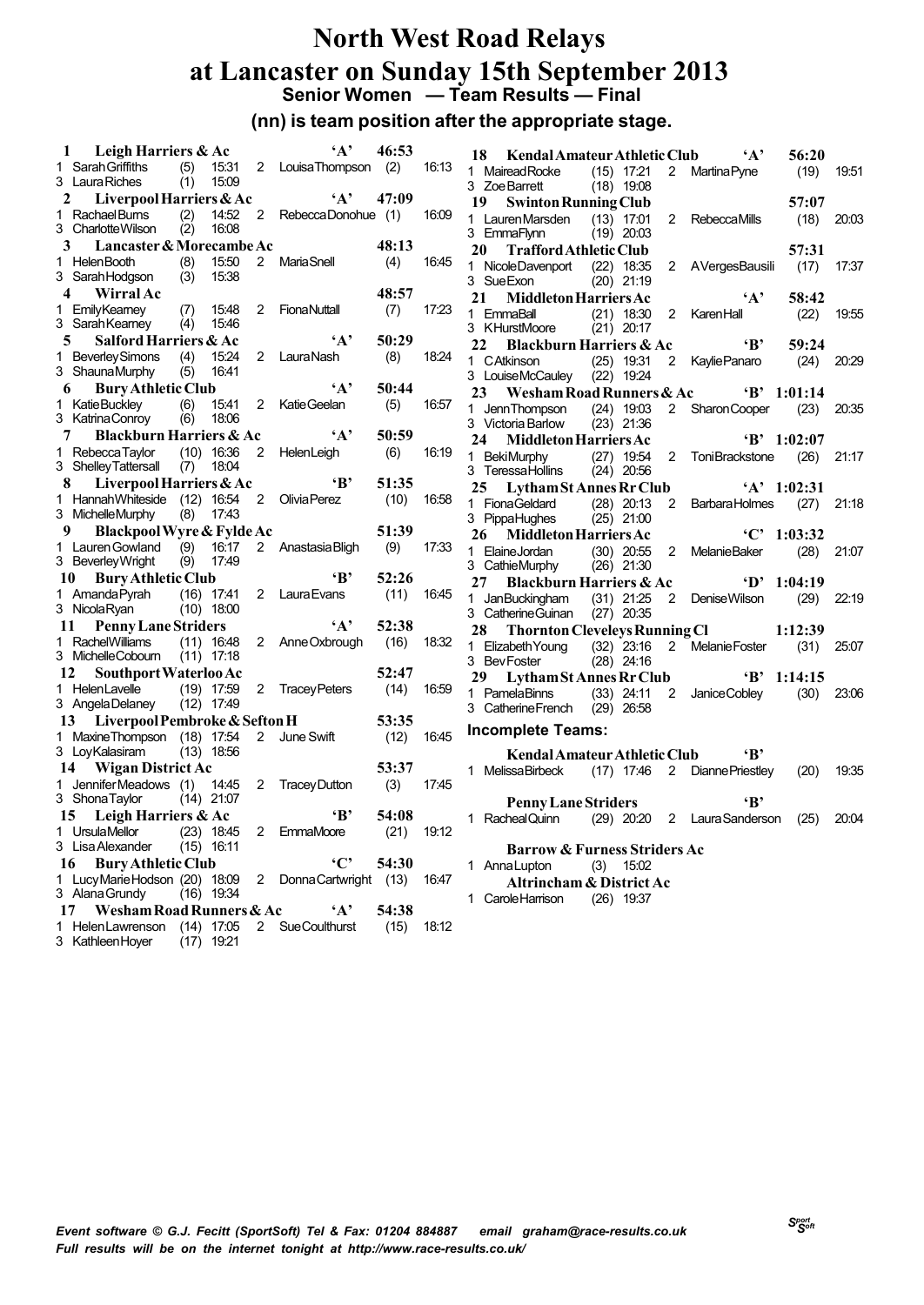| 1                 | Jennifer Meadows       | Wigan Dis |             | 14:45 | 48  | Sue Coulthurst      | Wesham Ro        | Α | 18:12 |
|-------------------|------------------------|-----------|-------------|-------|-----|---------------------|------------------|---|-------|
| 2                 | Rachael Burns          | Liverpool | A           | 14:52 |     | 49 Laura Nash       | Salford H        | A | 18:24 |
| 3                 | Anna Lupton            | Barrow&FS |             | 15:02 |     | 50 Emma Ball        | Middleton        | A | 18:30 |
| 4                 | Laura Riches           | Leigh Har | Α           | 15:09 |     | 51 Anne Oxbrough    | Penny Lan        | A | 18:32 |
| 5                 | <b>Beverley Simons</b> | Salford H | A           | 15:24 |     | 52 Nicole Davenport | Trafford         |   | 18:35 |
| 6                 | Sarah Griffiths        | Leigh Har | A           | 15:31 |     | 53 Ursula Mellor    | Leigh Har        | B | 18:45 |
| 7                 | Sarah Hodgson          | Lancaster |             | 15:38 |     | 54 Loy Kalasiram    | LpoolPS          |   | 18:56 |
| 8                 | Katie Buckley          | Bury Athl | A           | 15:41 |     | 55 Jenn Thompson    | Wesham Ro        | В | 19:03 |
| 9                 | Sarah Kearney          | Wirral Ac |             | 15:46 |     | 56 Zoe Barrett      | Kendal Am        | Α | 19:08 |
|                   | 10 Emily Kearney       | Wirral Ac |             | 15:48 |     | 57 Emma Moore       | Leigh Har        | B | 19:12 |
|                   | 11 Helen Booth         | Lancaster |             | 15:50 |     | 58 Kathleen Hover   | Wesham Ro        | A | 19:21 |
|                   | 12 Charlotte Wilson    | Liverpool | Α           | 16:08 |     | 59 Louise McCauley  | Blackburn        | B | 19:24 |
|                   | 13 Rebecca Donohue     | Liverpool | A           | 16:09 |     | 60 C Atkinson       | <b>Blackburn</b> | В | 19:31 |
|                   | 14 Lisa Alexander      | Leigh Har | B           | 16:11 |     | 61 Alana Grundy     | Bury Athl        | C | 19:34 |
|                   | 15 Louisa Thompson     | Leigh Har | A           | 16:13 |     | 62 Dianne Priestley | Kendal Am        | B | 19:35 |
|                   | 16 Lauren Gowland      | Blackpool |             | 16:17 |     | 63 Carole Harrison  | Altrincha        |   | 19:37 |
|                   | 17 Helen Leigh         | Blackburn | Α           | 16:19 |     | 64 Martina Pyne     | Kendal Am        | Α | 19:51 |
|                   | 18 Rebecca Taylor      | Blackburn | A           | 16:36 |     | 65 Beki Murphy      | Middleton        | B | 19:54 |
|                   | 19 Shauna Murphy       | Salford H | A           | 16:41 |     | 66 Karen Hall       | Middleton        | A | 19:55 |
|                   | 20 Maria Snell         | Lancaster |             | 16:45 |     | 67 Rebecca Mills    | Swinton R        |   | 20:03 |
| $=$               | Laura Evans            | Bury Athl | B           | 16:45 | $=$ | Emma Flynn          | Swinton R        |   | 20:03 |
| $\qquad \qquad =$ | June Swift             | LpoolPS   |             | 16:45 |     | 69 Laura Sanderson  | Penny Lan        | В | 20:04 |
|                   | 23 Donna Cartwright    | Bury Athl | $\mathsf C$ | 16:47 |     | 70 Fiona Geldard    | Lytham St        | A | 20:13 |
|                   | 24 Rachel Williams     | Penny Lan | Α           | 16:48 | 71  | K HurstMoore        | Middleton        | A | 20:17 |
|                   | 25 Hannah Whiteside    | Liverpool | B           | 16:54 |     | 72 Racheal Quinn    | Penny Lan        | B | 20:20 |
|                   | 26 Katie Geelan        | Bury Athl | Α           | 16:57 | 73  | Kaylie Panaro       | <b>Blackburn</b> | B | 20:29 |
|                   | 27 Olivia Perez        | Liverpool | B           | 16:58 |     | 74 Sharon Cooper    | Wesham Ro        | B | 20:35 |
|                   | 28 Tracey Peters       | Southport |             | 16:59 | $=$ | Catherine Guinan    | <b>Blackburn</b> | D | 20:35 |
|                   | 29 Lauren Marsden      | Swinton R |             | 17:01 |     | 76 Elaine Jordan    | Middleton        | C | 20:55 |
|                   | 30 Helen Lawrenson     | Wesham Ro | Α           | 17:05 |     | 77 Teressa Hollins  | Middleton        | B | 20:56 |
| 31                | Michelle Cobourn       | Penny Lan | A           | 17:18 | 78  | Pippa Hughes        | Lytham St        | A | 21:00 |
|                   | 32 Mairead Rocke       | Kendal Am | A           | 17:21 |     | 79 Melanie Baker    | Middleton        | C | 21:07 |
|                   | 33 Fiona Nuttall       | Wirral Ac |             | 17:23 | $=$ | Shona Taylor        | Wigan Dis        |   | 21:07 |
|                   | 34 Anastasia Bligh     | Blackpool |             | 17:33 | 81  | Toni Brackstone     | <b>Middleton</b> | B | 21:17 |
|                   | 35 A VergesBausili     | Trafford  |             | 17:37 |     | 82 Barbara Holmes   | Lytham St        | A | 21:18 |
|                   | 36 Amanda Pyrah        | Bury Athl | $\mathsf B$ | 17:41 |     | 83 Sue Exon         | Trafford         |   | 21:19 |
|                   | 37 Michelle Murphy     | Liverpool | B           | 17:43 |     | 84 Jan Buckingham   | <b>Blackburn</b> | D | 21:25 |
|                   | 38 Tracey Dutton       | Wigan Dis |             | 17:45 |     | 85 Cathie Murphy    | Middleton        | C | 21:30 |
|                   | 39 Melissa Birbeck     | Kendal Am | B           | 17:46 |     | 86 Victoria Barlow  | Wesham Ro        | B | 21:36 |
|                   | 40 Beverley Wright     | Blackpool |             | 17:49 |     | 87 Denise Wilson    | <b>Blackburn</b> | D | 22:19 |
| $=$               | Angela Delaney         | Southport |             | 17:49 |     | 88 Janice Cobley    | Lytham St        | В | 23:06 |
|                   | 42 Maxine Thompson     | LpoolPS   |             | 17:54 |     | 89 Elizabeth Young  | Thornton         |   | 23:16 |
|                   | 43 Helen Lavelle       | Southport |             | 17:59 |     | 90 Pamela Binns     | Lytham St        | В | 24:11 |
|                   | 44 Nicola Ryan         | Bury Athl | В           | 18:00 |     | 91 Bev Foster       | Thornton         |   | 24:16 |
|                   | 45 Shelley Tattersall  | Blackburn | Α           | 18:04 |     | 92 Melanie Foster   | Thornton         |   | 25:07 |
|                   | 46 Katrina Conroy      | Bury Athl | A           | 18:06 |     | 93 Catherine French | Lytham St        | В | 26:58 |
|                   | 47 Lucy Marie Hodson   | Bury Athl | C           | 18:09 |     |                     |                  |   |       |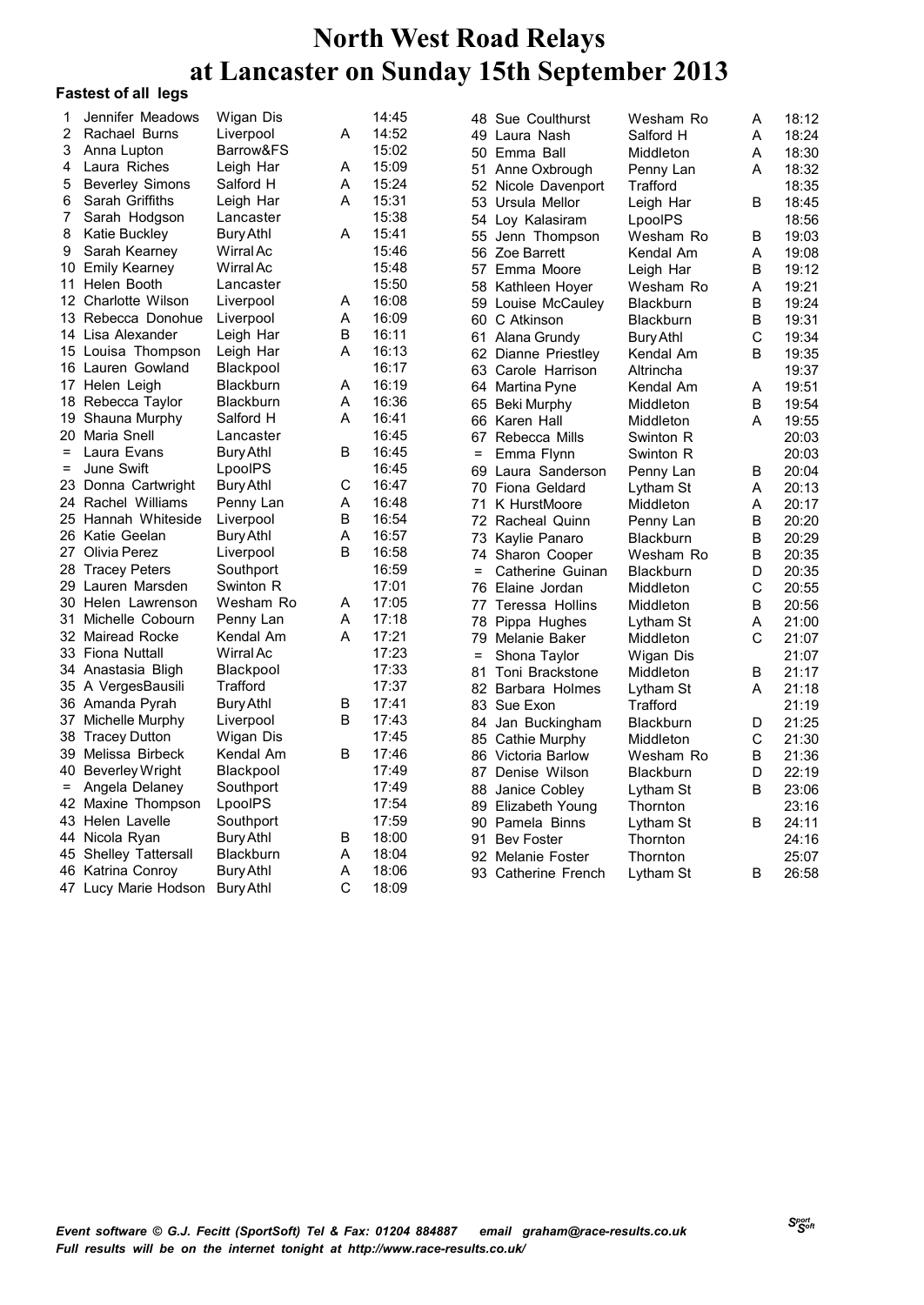## **Senior Men Stage 1 — Final Results**

|          | <b>PosName</b>                     | Club<br><b>Leg Time</b>      |                |                                                                        |          |                                        |                                        |                |                                                                                      |  |  |  |
|----------|------------------------------------|------------------------------|----------------|------------------------------------------------------------------------|----------|----------------------------------------|----------------------------------------|----------------|--------------------------------------------------------------------------------------|--|--|--|
| 1        | David Carthy                       | Preston Ha A                 | 13:18          |                                                                        | 31       | Mark Hulmston                          | Wirral Ac B                            | 15:27          |                                                                                      |  |  |  |
| 2        | Danny Parkinson                    | Kendal Ama A                 | 13:27          |                                                                        | 32       | Paul Jibson                            | Middleton A                            | 15:29          |                                                                                      |  |  |  |
| 3        | Josh Tighe                         | Salford Ha                   | 13:33          |                                                                        | 33<br>34 | Ben Jones                              | <b>Bury Athle</b>                      | 15:35<br>15:37 |                                                                                      |  |  |  |
| 4        | Christopher Fell                   | Rossendale A                 | 13:34          |                                                                        | 35       | Kyle Nicholls<br>Philip Lee            | Lpool PS B<br>Kendal Ama B             | 15:43          |                                                                                      |  |  |  |
| 5        | Alistair Nelson                    | Lpool PS A                   | 13:38          |                                                                        | 36       | Peter Ackerley                         | Warr'tonRR                             | 15:48          |                                                                                      |  |  |  |
| 6<br>7   | Joseph Vis<br>Jamie Webb           | Southport A                  | 13:43<br>13:52 |                                                                        | 37       | Rasy Jones                             | Barrow & F                             | 15:51          |                                                                                      |  |  |  |
| 8        | <b>Matthew Clark</b>               | Liverpool A<br>Swinton Ru A  | 13:55          |                                                                        | 38       | P Cruse                                | LythamSARC A                           | 15:53          |                                                                                      |  |  |  |
| 9        | Robert Warner                      | Blackburn B                  | 13:57          |                                                                        | 39       | <b>Nick Burke</b>                      | Altrincham B                           | 15:54          |                                                                                      |  |  |  |
| 10       | <b>Gareth Turner</b>               | Trafford A A                 | 14:00          |                                                                        | 40       | Simon Birtles                          | Penny Lane B                           | 15:55          |                                                                                      |  |  |  |
| 11       | <b>Patrick Gardner</b>             | East Chesh A                 | 14:00          |                                                                        | 41       | <b>Gary Pearse</b>                     | Blackburn A                            | 15:58          |                                                                                      |  |  |  |
| 12       | Andy Kaufman                       | Wigan Dist                   | 14:10          |                                                                        | 42       | <b>Isaac Scott</b>                     | Lancaster B                            | 16:02          |                                                                                      |  |  |  |
| 13       | Cameron Field                      | Warr'tonAC                   | 14:15          |                                                                        | 43       | Greg Callaghan                         | LiverpoolP A                           | 16:09          |                                                                                      |  |  |  |
| 14       | lan Salisbury                      | Trafford A B                 | 14:17          |                                                                        | 44       | Graham Chesters                        | SalfordHGM B                           | 16:16          |                                                                                      |  |  |  |
| 15       | Alan Ashton                        | Liverpool B                  | 14:18          |                                                                        | 45       | Ryan Bradshaw                          | Rossendale B                           | 16:34          |                                                                                      |  |  |  |
| 16       | <b>Tony Battersby</b>              | Leigh Harr A                 | 14:21          |                                                                        | 46<br>47 | Allan Hartley<br>Simon Eaton           | Blackburn C<br>Wesham Roa A 17:10      | 16:49          |                                                                                      |  |  |  |
| 17       | Luke Minns                         | Blackpool A                  | 14:26          |                                                                        | 48       | Andy Land                              | Swinton Ru B                           | 17:18          |                                                                                      |  |  |  |
| 18<br>19 | David Lockett                      | SalfordHGM A                 | 14:29<br>14:30 |                                                                        | 49       | lan Roberts                            | St Helens A                            | 17:41          |                                                                                      |  |  |  |
| 20       | Peter Green<br>Robert Tudor        | Knowsley H<br>SalfordHGM C   | 14:34          |                                                                        | 50       | <b>Christopher Moss</b>                | Wesham Roa B                           | 17:45          |                                                                                      |  |  |  |
| 21       | David Hamilton                     | Southport B                  | 14:44          |                                                                        | 51       | David Livingstone                      | Altrincham C                           | 17:46          |                                                                                      |  |  |  |
| 22       | Liam Moore                         | Leigh Harr B                 | 14:49          |                                                                        | 52       | R Stainer                              | LythamSARC B                           | 17:52          |                                                                                      |  |  |  |
| 23       | Jon Seymour                        | Wirral Ac A                  | 14:58          |                                                                        | 53       | Mark Bleasdale                         | LiverpoolP B                           | 17:57          |                                                                                      |  |  |  |
| 24       | lan Roberts                        | Rochdale H                   | 15:00          |                                                                        | 54       | Derek Crane                            | Blackpool C                            | 18:11          |                                                                                      |  |  |  |
| 25       | Lee Midghall                       | Liverpool C                  | 15:01          |                                                                        | 55       | Reg Smallbone                          | Blackpool D                            | 18:58          |                                                                                      |  |  |  |
| 26       | Dale Higham                        | Penny Lane A                 | 15:05          |                                                                        | 56       | Gary Oldham                            | St Helens B                            | 19:03          |                                                                                      |  |  |  |
| 27       | Raymond Edgar                      | Lancaster A                  | 15:11          |                                                                        | 57       | Stephen Granville                      | Middleton B                            | 19:42          |                                                                                      |  |  |  |
| 28       | Liam Brown                         | East Chesh B                 | 15:12          |                                                                        | 58<br>59 | Robert Newman                          | Blackpool B<br>Wesham Roa C 21:18      | 21:08          |                                                                                      |  |  |  |
| 29       | Peter Abraham                      | Altrincham A                 | 15:15          |                                                                        |          | Alan Taylor                            |                                        |                |                                                                                      |  |  |  |
| 30       | Simon Walker                       | Bolton Uni                   | 15:24          |                                                                        |          |                                        |                                        |                |                                                                                      |  |  |  |
|          | Senior Men Stage 2 - Final Results |                              |                |                                                                        |          |                                        |                                        |                |                                                                                      |  |  |  |
|          | <b>Pos Name</b>                    | Club                         |                | Leg Time Cum Time Gain                                                 |          |                                        |                                        |                |                                                                                      |  |  |  |
| 1        | Daniel Jarvis                      | Liverpool A                  | 13:38          | $27:30 +$<br>6                                                         | 36<br>37 | <b>Robert Bland</b><br>lan Stainthorpe | Lpool PS B<br>Rochdale H               | 16:05<br>16:50 | $\overline{\phantom{0}}^2$<br>31:42<br>$\qquad \qquad \blacksquare$<br>31:50<br>- 13 |  |  |  |
| 2<br>3   | Robert Webb                        | Rossendale A                 | 13:58<br>14:07 | 27:32<br>$\ddot{}$<br>2<br>27:34<br>1<br>$\overline{\phantom{a}}$      | 38       | Kieran Alderson                        | Kendal Ama B                           | 16:15          | 31:58<br>3<br>$\blacksquare$                                                         |  |  |  |
| 4        | Luke Ingham<br>Richard Powell      | Kendal Ama A<br>Trafford A A | 13:39          | 27:39<br>6<br>$\ddot{}$                                                | 39       | Dave Parker                            | Barrow & F                             | 16:18          | 32:09<br>$\overline{2}$<br>$\blacksquare$                                            |  |  |  |
| 5        | Sandy Kelly                        | Preston Ha A                 | 14:39          | 27:57<br>4<br>$\overline{\phantom{a}}$                                 | 40       | Eryl Husband                           | Lancaster B                            | 16:09          | 32:11<br>$\overline{\mathbf{c}}$<br>$\ddot{}$                                        |  |  |  |
| 6        | Ryan Blackwell                     | Lpool PS A                   | 14:27          | 28:05<br>1<br>$\overline{\phantom{a}}$                                 | 41       | Greham Halsall                         | Penny Lane B                           | 16:31          | 32:26<br>1<br>$\overline{\phantom{a}}$                                               |  |  |  |
| 7        | Joe Hudak                          | East Chesh A                 | 14:11          | 28:11<br>4<br>$\ddot{}$                                                | 42       | Mark Almond                            | Blackburn C                            | 15:54          | 32:43<br>$\ddot{}$<br>4                                                              |  |  |  |
| 8        | Nzimah Akpan                       | Liverpool B                  | 14:01          | 28:19<br>7<br>$\ddot{}$                                                | 43       | Sean Cordell                           | SalfordHGM B                           | 17:38          | 33:54<br>1<br>$\ddot{}$                                                              |  |  |  |
| 9        | Matthew Hulse                      | Warr'tonAC                   | 14:10          | 28:25<br>$\ddot{}$<br>4                                                | 44       | David Flood                            | <b>Bury Athle</b>                      | 18:26          | 34:01<br>$-11$                                                                       |  |  |  |
| 10       | Matthew Thompson                   | Southport A                  | 14:43          | 28:26<br>4<br>$\overline{\phantom{a}}$                                 | 45       | T Hellings                             | LythamSARC A                           | 18:18          | 7<br>34:11<br>$\qquad \qquad \blacksquare$                                           |  |  |  |
| 11       | Robert Hughes                      | SalfordHGM A                 | 14:00          | 28:29<br>7<br>÷                                                        | 46       | Simon Anim-SomuahSt Helens A           |                                        | 16:36          | $34:17 +$<br>3                                                                       |  |  |  |
| 12       | Darren Russell                     | Swinton Ru A                 | 14:37          | 28:32<br>4<br>$\overline{\phantom{a}}$                                 | 47<br>48 | <b>Garry Barnett</b><br>Russ Platt     | Wesham Roa A<br>Warr'ton <sub>RR</sub> | 17:09<br>18:39 | 34:19<br>0<br>34:27<br>12                                                            |  |  |  |
| 13       | Thomas Kneller                     | Leigh Harr A                 | 14:12          | 28:33<br>3<br>$\ddot{}$                                                | 49       | <b>Andy Oates</b>                      | Altrincham C                           | 17:18          | $\blacksquare$<br>35:04<br>$\overline{2}$<br>+                                       |  |  |  |
| 14<br>15 | Tom Blaney<br>Eric Williams        | Blackburn B<br>Salford Ha    | 14:44<br>15:11 | 28:41<br>5<br>$\frac{1}{2}$<br>28:44<br>12<br>$\overline{\phantom{a}}$ | 50       | Robbie Wood                            | LiverpoolP B                           | 18:09          | 3<br>36:06<br>$\ddot{}$                                                              |  |  |  |
| 16       | Malcolm Eadie                      | Blackpool A                  | 14:21          | 28:47<br>$\ddot{}$<br>1                                                | 51       | Andrew O'Connor                        | St Helens B                            | 17:34          | 36:37<br>5<br>$\ddot{}$                                                              |  |  |  |
| 17       | Martin Swensson                    | Penny Lane A                 | 14:11          | 9<br>29:16<br>$\ddot{}$                                                | 52       | R Storey                               | LythamSARC B                           | 18:47          | 36:39<br>0                                                                           |  |  |  |
| 18       | Kieran Rowlands                    | Lancaster A                  | 14:26          | 29:37<br>9<br>$\ddot{}$                                                | 53       | Stephen Hart                           | Swinton Ru B                           | 19:38          | 36:56<br>5<br>$\overline{\phantom{0}}$                                               |  |  |  |
| 19       | Philip Robertson                   | Wirral Ac A                  | 14:43          | 29:41<br>$\ddot{}$<br>4                                                | 54       | Jeffery Wright                         | Blackpool C                            | 20:49          | 39:00<br>0                                                                           |  |  |  |
| 20       | Ryan Ganose                        | Altrincham A                 | 14:30          | 29:45<br>$\ddot{}$<br>9                                                | 55       | Simon Young                            | Wesham Roa B                           | 22:09          | 39:54<br>5<br>$\blacksquare$                                                         |  |  |  |
| 21       | Paul Schumann                      | Knowsley H                   | 15:18          | 29:48<br>$\overline{\phantom{a}}$<br>2                                 | 56       | Alan Wilkinson                         | Blackpool D                            | 21:20          | 40:18<br>1<br>$\qquad \qquad \blacksquare$                                           |  |  |  |
| 22       | Stephen Nicholls                   | Wigan Dist                   | 15:43          | $-10$<br>29:53                                                         | 57       | Lewis Steven                           | Middleton B                            | 21:31          | 41:13<br>0                                                                           |  |  |  |
| 23       | David Smith                        | Leigh Harr B                 | 15:21          | 30:10<br>1<br>$\overline{\phantom{a}}$                                 | 58       | Paul Carter                            | Wesham Roa C                           | 20:38          | 41:56<br>$+$<br>1<br>$\overline{\phantom{a}}$                                        |  |  |  |
| 24       | <b>Andrew Cafferky</b>             | Bolton Uni                   | 14:51          | 30:15<br>6<br>$\ddot{}$                                                | 59       | <b>Anthony Croft</b>                   | Blackpool B                            | 21:04          | 42:12<br>1                                                                           |  |  |  |
| 25       | Gareth Woodcock                    | Trafford A B                 | 16:08          | 30:25<br>$-11$                                                         |          | <b>Fastest runners over stage 2:</b>   |                                        |                |                                                                                      |  |  |  |
| 26<br>27 | Matthew Goddard<br>Mark Seed       | Southport B<br>SalfordHGM C  | 15:44<br>16:01 | 30:28<br>5<br>$\blacksquare$<br>30:35<br>7<br>$\blacksquare$           |          | 1 Daniel Jarvis                        | Liverpool A                            | 13:38          |                                                                                      |  |  |  |
| 28       | C Manning                          | Liverpool C                  | 15:48          | 30:49<br>-3<br>$\blacksquare$                                          |          | 2 Richard Powell<br>3 Robert Webb      | Trafford A A<br>Rossendale A           | 13:39<br>13:58 |                                                                                      |  |  |  |
| 29       | Mark Wynne                         | LiverpoolP A                 | 14:48          | 30:57<br>+ 14                                                          |          | 4 Robert Hughes                        | SalfordHGM A                           | 14:00          |                                                                                      |  |  |  |
| 30       | Paul Guinan                        | Blackburn A                  | 15:03          | 31:01<br>$+11$                                                         |          | 5 Nzimah Akpan                         | Liverpool B                            | 14:01          |                                                                                      |  |  |  |
| 31       | <b>Adrian Fuller</b>               | Altrincham B                 | 15:16          | $31:10 +$<br>- 8                                                       |          | 6 Luke Ingham                          | Kendal Ama A                           | 14:07          |                                                                                      |  |  |  |
| 32       | Philip Bolton                      | Rossendale B                 | 14:41          | 31:15<br>$+13$                                                         |          | 7 Matthew Hulse                        | Warr'tonAC                             | 14:10          |                                                                                      |  |  |  |
| 33       | Gavin Brown                        | East Chesh B                 | 16:04          | 31:16<br>5<br>$\overline{\phantom{a}}$                                 |          | 8 Martin Swensson                      | Penny Lane A                           | 14:11          |                                                                                      |  |  |  |
| 34       | Christopher Humble Middleton A     |                              | 16:01          | 31:30<br>$\blacksquare$<br>2                                           |          | 9 Joe Hudak                            | East Chesh A                           | 14:11          |                                                                                      |  |  |  |
| 35       | Ronan Kearney                      | Wirral Ac B                  | 16:09          | 31:36<br>4<br>$\blacksquare$                                           |          | 10 Thomas Kneller                      | Leigh Harr A                           | 14:12          |                                                                                      |  |  |  |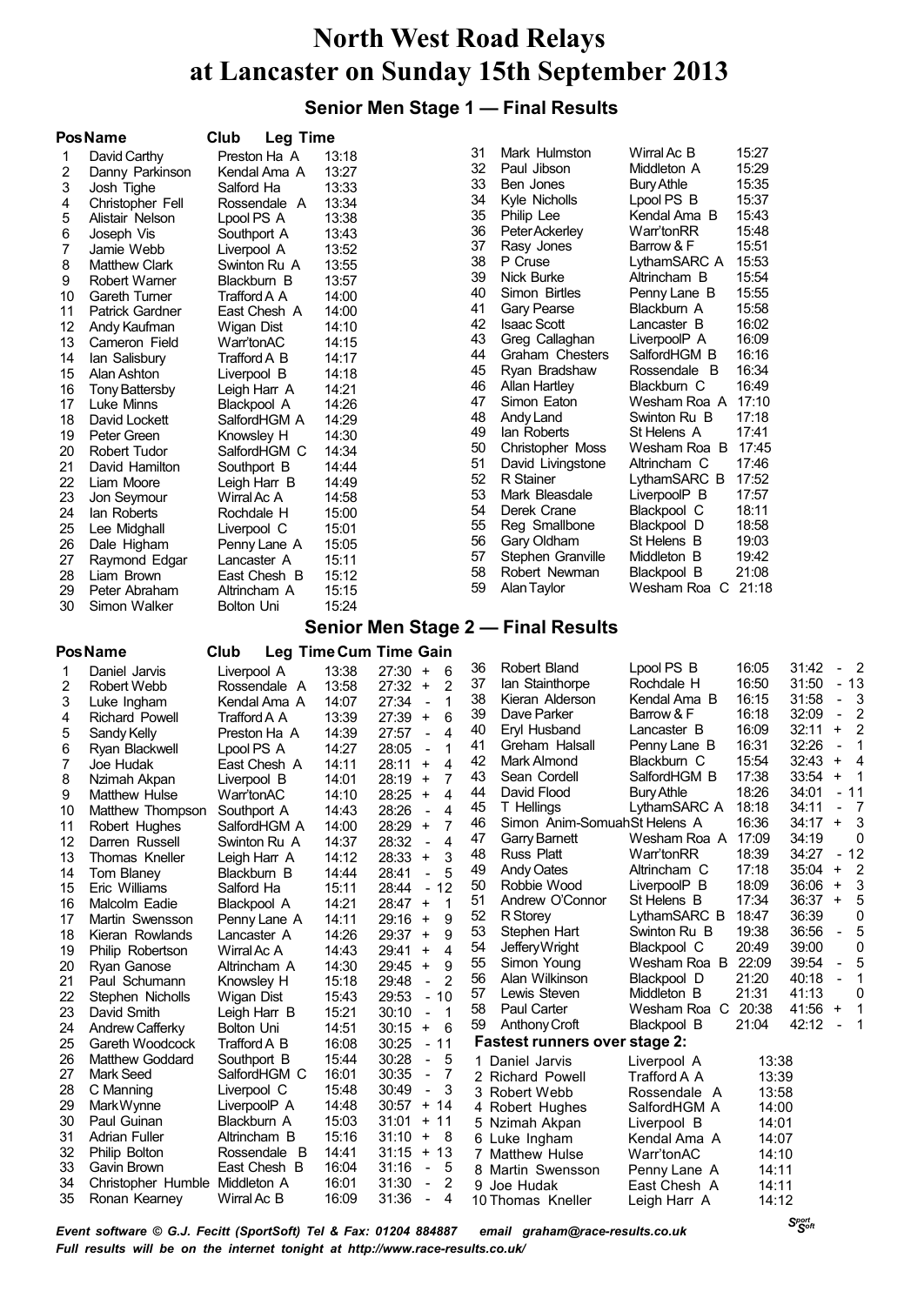# **North West Road Relays at Lancaster on Sunday 15th September 2013 Senior Men Stage 3 — Final Results**

|          | <b>PosName</b>                             | Club                         | Leg Time Cum Time Gain |                            |                                                   |          |                                        |                              |                |                                                    |                |
|----------|--------------------------------------------|------------------------------|------------------------|----------------------------|---------------------------------------------------|----------|----------------------------------------|------------------------------|----------------|----------------------------------------------------|----------------|
| 1        | Matthew Shirling                           | Liverpool A                  | 12:52                  | 40:22                      | 0                                                 | 34       | Thomas Peacock                         | Southport B                  | 17:25          | 47:53                                              | 8              |
| 2        | Alasdair Russell                           | Kendal Ama A                 | 13:26                  | 41:00                      | 1<br>$+$                                          | 35       | Alec Roberts                           | Middleton A                  | 16:35          | 48:05<br>$\qquad \qquad \blacksquare$              | 1              |
| 3        | Joseph Bailey                              | SalfordHGM A                 | 13:08                  | $41:37 +$                  | 8                                                 | 36<br>37 | Graeme Atkinson                        | Kendal Ama B                 | 16:09          | 48:07<br>$\ddot{}$<br>$\frac{1}{2}$                | $\overline{2}$ |
| 4        | Robert Sloane                              | Trafford A A                 | 14:10                  | 41:49                      | 0                                                 | 38       | Graham Harrison<br>Niel Bullock        | Altrincham B<br>Penny Lane B | 17:00<br>15:51 | 48:10<br>48:17<br>$\ddot{}$                        | 6<br>3         |
| 5        | James Loftus                               | Lpool PS A                   | 13:59                  | $42:04 +$                  | 1<br>4                                            | 39       | <b>Nick Barton</b>                     | Rochdale H                   | 17:06          | 48:56<br>$\blacksquare$                            | 2              |
| 6<br>7   | Daniel Walsh<br>Daniel Bebbington          | Rossendale A<br>Preston Ha A | 14:38<br>14:38         | 42:10<br>42:35             | $\frac{1}{2}$<br>$\overline{2}$<br>$\blacksquare$ | 40       | <b>Charles Foster</b>                  | SalfordHGM B                 | 15:32          | 49:26<br>$\begin{array}{c} + \end{array}$          | 3              |
| 8        | Ben Johnson                                | Southport A                  | 14:28                  | 42:54                      | $\overline{2}$<br>$\ddot{}$                       | 41       | Jamie Baron                            | Barrow & F                   | 17:40          | 49:49<br>$\overline{a}$                            | 2              |
| 9        | Michael Fitzimmons                         | Liverpool B                  | 14:47                  | 43:06                      | 1<br>$\overline{a}$                               | 42       | Paul David Gregory                     | Wesham Roa A                 | 15:48          | 50:07<br>$\ddot{}$                                 | 5              |
| 10       | Phillip Williams                           | Leigh Harr A                 | 14:37                  | 43:10                      | 3<br>$\ddot{}$                                    | 43       | lan Hayburn                            | St Helens A                  | 16:05          | 50:22<br>$\ddot{}$                                 | 3              |
| 11       | <b>Scott Matthews</b>                      | East Chesh A                 | 15:09                  | 43:20                      | 4<br>$\overline{a}$                               | 44       | John Cookson                           | Blackburn C                  | 17:57          | 50:40<br>$\qquad \qquad -$                         | 2              |
| 12       | Mark Whittington                           | Swinton Ru A                 | 15:07                  | 43:39                      | 0                                                 | 45       | Mark Byrne                             | Warr'tonRR                   | 16:54          | 51:21<br>$\ddot{}$                                 | 3              |
| 13       | Adam Weightman                             | Blackpool A                  | 15:03                  | 43:50                      | 3<br>$+$                                          | 46       | C Willow                               | LythamSARC A                 | 18:21          | 52:32<br>$\blacksquare$                            | 1              |
| 14       | Mark Clair                                 | Knowsley H                   | 14:08                  | 43:56                      | 7<br>$\ddot{}$                                    | 47       | <b>Bill Egan</b>                       | Altrincham C                 | 17:49          | 52:53<br>$\ddot{}$                                 | 2              |
| 15       | John Connolly                              | Penny Lane A                 | 15:13                  | 44:29                      | $\overline{2}$<br>$\ddot{}$                       | 48       | John Pickup                            | Swinton Ru B                 | 19:56          | 56:52<br>$\ddot{}$                                 | 5              |
| 16       | Michael Berks                              | Altrincham A                 | 14:50                  | 44:35                      | 4<br>$\ddot{}$                                    | 49<br>50 | Roland Robson                          | Middleton B                  | 17:32<br>22:08 | 58:45<br>$\ddot{}$<br>$58:47 +$                    | 8<br>2         |
| 17       | Nathan Schofield                           | Wirral Ac A                  | 14:55                  | 44:36                      | $\overline{2}$<br>$\ddot{}$                       | 51       | G Oulton<br>David Randall              | LythamSARC B<br>Blackpool C  | 20:46          | $59:46 +$                                          | 3              |
| 18       | Danny Maynard                              | Blackburn B                  | 16:04                  | 44:45                      | $\overline{\mathbf{A}}$<br>$\overline{a}$         | 52       | Peter Bartlett                         | Wesham Roa B                 | 20:08          | $1:00:02 +$                                        | 3              |
| 19<br>20 | Christopher Smith<br>Adam Bateson          | Warr'tonAC<br>Lancaster A    | 16:40<br>15:34         | 45:05<br>45:11             | $-10$<br>$\overline{2}$<br>$\blacksquare$         | 53       | Peter Gibson                           | Blackpool D                  | 19:54          | $1:00:12 +$                                        | 3              |
| 21       | Callum Grant                               | Liverpool C                  | 14:41                  | 45:30                      | 7<br>$\ddot{}$                                    | 54       | Terence Westhead                       | Blackpool B                  | 18:40          | $1:00:52 +$                                        | 5              |
| 22       | Shaun Livesey                              | Blackburn A                  | 14:46                  | $45:47 +$                  | 8                                                 |          | <b>Fastest runners over stage 3:</b>   |                              |                |                                                    |                |
| 23       | Jack Garmory                               | Bolton Uni                   | 15:33                  | 45:48                      | $\ddot{}$<br>1                                    |          | 1 Matthew Shirling                     | Liverpool A                  | 12:52          |                                                    |                |
| 24       | Alexander Urmston                          | Leigh Harr B                 | 15:43                  | 45:53                      | 1<br>$\blacksquare$                               |          | 2 Joseph Bailey                        | SalfordHGM A                 | 13:08          |                                                    |                |
| 25       | Paul Birkett                               | SalfordHGM C                 | 15:19                  | 45:54                      | 2<br>$\ddot{}$                                    |          | 3 Alasdair Russell                     | Kendal Ama A                 | 13:26          |                                                    |                |
| 26       | Gary Pendlebury                            | Salford Ha                   | 17:37                  | 46:21                      | $-11$                                             |          | 4 James Loftus                         | Lpool PS A                   | 13:59          |                                                    |                |
| 27       | lan Roberts                                | Lpool PS B                   | 14:46                  | 46:28                      | $\ddot{}$<br>9                                    |          | 5 Mark Clair                           | Knowsley H                   | 14:08          |                                                    |                |
| 28       | Andy Preston                               | Rossendale B                 | 15:24                  | 46:39                      | $\ddot{}$<br>4                                    |          | 6 Robert Sloane                        | Trafford A A                 | 14:10          |                                                    |                |
| 29       | <b>Barry Hirst</b>                         | East Chesh B                 | 15:29                  | 46:45                      | $+$<br>4                                          |          | 7 Ben Johnson                          | Southport A                  | 14:28          |                                                    |                |
| 30       | Keiron Morgan                              | Wirral Ac B                  | 15:13                  | 46:49                      | $+$<br>5                                          |          | 8 Phillip Williams                     | Leigh Harr A                 | 14:37          |                                                    |                |
| 31       | <b>Bernard Murphy</b>                      | LiverpoolP A                 | 16:00                  | 46:57                      | 2<br>$\blacksquare$                               |          | 9 Daniel Bebbington                    | Preston Ha A                 | 14:38          |                                                    |                |
| 32<br>33 | GaryWayen<br><b>Edward Hickling</b>        | Wigan Dist<br>Trafford A B   | 17:24<br>17:13         | 47:17<br>47:38             | $-10$<br>- 8<br>$\overline{\phantom{a}}$          |          | 10 Daniel Walsh                        | Rossendale A                 | 14:38          |                                                    |                |
|          |                                            |                              |                        |                            |                                                   |          |                                        |                              |                |                                                    |                |
|          | <b>PosName</b>                             | Club                         | Leg Time Cum Time Gain |                            |                                                   |          | Senior Men Stage 4 – Final Results     |                              |                |                                                    |                |
| 1        | James McNally                              | Liverpool A                  | 13:35                  | 53:57                      | 0                                                 | 34       | <b>Matthew Kelly</b>                   | Altrincham B                 | 15:22          | $1:03:32 +$                                        | - 3            |
| 2        | Joseph Johnston                            | Rossendale A                 | 13:39                  | 55:49                      | 4<br>$\ddot{}$                                    | 35       | <b>Phillip Bennett</b>                 | Rochdale H                   | 15:20          | $1:04:16 +$                                        | - 4            |
| 3        | Stephen Potter                             | Kendal Ama A                 | 14:54                  | 55:54                      | 1<br>$\overline{\phantom{a}}$                     | 36       | Petell Walker                          | Bolton Uni                   | 18:37          | 1:04:25                                            | - 13           |
| 4        | Michael Hunt                               | Trafford A A                 | 14:10                  | 55:59                      | 0                                                 | 37       | Dean Connolly                          | Penny Lane B                 | 16:26          | $1:04:43 +$                                        | 1              |
| 5        | lan Jackson                                | SalfordHGM A                 | 14:50                  | 56:27                      | $\overline{2}$<br>$\overline{\phantom{a}}$        | 38       | Robert Danson                          | Wesham Roa A                 | 14:37          | $1:04:44 +$                                        | 4              |
| 6        | Patrick Vis                                | Southport A                  | 13:39                  | 56:33                      | $\overline{2}$<br>$\ddot{}$                       | 39       | A Castile                              | SalfordHGM B                 | 15:55          | $1:05:21 +$                                        | 1              |
| 7        | David Rigby                                | Preston Ha A                 | 13:59                  | 56:34                      | 0                                                 | 40       | John Jones                             | Kendal Ama B                 | 17:17          | 1:05:24<br>$\blacksquare$                          | 4              |
| 8        | Sean Kirkbride                             | Lpool PS A                   | 15:13                  | 57:17                      | 3                                                 | 41       | James Jordan                           | Barrow & F                   | 16:00          | 1:05:49                                            | 0              |
| 9        | Carl Mountain                              | Liverpool B                  | 14:38                  | 57:44                      | 0                                                 | 42<br>43 | <b>Barry Graney</b><br>Steven Thompson | St Helens A<br>Warr'tonRR    | 15:43<br>15:28 | $1:06:05 +$<br>$1:06:49 +$                         | 1              |
| 10       | Tommy Henders                              | Leigh Harr A                 | 14:43                  | 57:53                      | 0                                                 | 44       | Colin Allen Carter                     | Middleton A                  | 19:03          | 1:07:08<br>$\overline{\phantom{a}}$                | 2<br>9         |
| 11       | Liam Craine<br>Karl Herod                  | Blackpool A                  | 14:46                  | 58:36                      | $\overline{2}$<br>$\ddot{}$<br>1                  | 45       | Paul Abraham                           | Altrincham C                 | 16:07          | $1:09:00 +$                                        | 2              |
| 12<br>13 | Andrew Whittingham Altrincham A            | East Chesh A                 | 15:29<br>14:16         | 58:49<br>58:51             | 3<br>$\ddot{}$                                    | 46       | G Webster                              | LythamSARC A                 | 16:53          | 1:09:25                                            | 0              |
| 14       | Daniel Bird                                | Swinton Ru A                 | 15:24                  | 59:03                      | 2<br>$\blacksquare$                               | 47       | lan Clarkson                           | Blackburn C                  | 18:57          | $1:09:37 -$                                        | 3              |
| 15       | <b>Zachary Howe</b>                        | Blackburn B                  | 14:20                  | 59:05                      | 3<br>$+$                                          | 48       | David Batty                            | Swinton Ru B                 | 19:33          | 1:16:25                                            | 0              |
| 16       | Alan Woods                                 | Wirral Ac A                  | 14:55                  | 59:31                      | $\ddot{}$<br>1                                    | 49       | Craig Sutherland                       | Middleton B                  | 18:52          | 1:17:37                                            | 0              |
| 17       | <b>Jack Atkins</b>                         | Knowsley H                   | 15:52                  | 59:48                      | 3<br>$\sim$                                       | 50       | John Sharples                          | Wesham Roa B                 | 19:13          | $1:19:15 +$                                        | 2              |
| 18       | Mark Gardner                               | Lancaster A                  | 15:03                  | $1:00:14 +$                | 2                                                 | 51       | Nick Hume                              | Blackpool B                  | 19:04          | $1:19:56 +$                                        | 3              |
| 19       | <b>Nigel Grant</b>                         | Penny Lane A                 | 15:49                  | $1:00:18 -$                | 4                                                 | 52       | <b>M</b> Selby                         | LythamSARC B                 | 25:18          | $1:24:05 -$                                        | $\overline{2}$ |
| 20       | Chris Barnes                               | Blackburn A                  | 14:50                  | $1:00:37 +$                | $\overline{2}$                                    | 53       | Dave Heaton                            | Blackpool C                  | 24:52          | 1:24:38<br>$\overline{\phantom{a}}$<br>$1:24:48 -$ | 2              |
| 21       | WWynn-                                     | Liverpool C                  | 15:31                  | 1:01:01                    | 0                                                 | 54       | Norman Greenwood Blackpool D           |                              | 24:36          |                                                    | $\blacksquare$ |
| 22<br>23 | Roger Alsop                                | SalfordHGM C                 | 15:10<br>15:21         | $1:01:04 +$                | 3                                                 |          | <b>Fastest runners over stage 4:</b>   |                              |                |                                                    |                |
| 24       | <b>Allister Goulding</b><br>Steven Burthem | Leigh Harr B<br>Warr'tonAC   | 16:15                  | $1:01:14 +$<br>$1:01:20 -$ | 1<br>5                                            |          | 1 James McNally                        | Liverpool A                  | 13:35          |                                                    |                |
| 25       | Robert Parkinson                           | Lpool PS B                   | 15:39                  | $1:02:07 +$                | 2                                                 |          | 2 Patrick Vis                          | Southport A                  | 13:39          |                                                    |                |
|          |                                            |                              | 15:27                  | $1:02:12 +$                | 3                                                 |          | 3 Joseph Johnston<br>4 David Rigby     | Rossendale A<br>Preston Ha A | 13:39<br>13:59 |                                                    |                |
|          |                                            |                              |                        |                            |                                                   |          |                                        |                              |                |                                                    |                |
| 26       | <b>Gary Matthews</b>                       | East Chesh B                 |                        |                            | 6                                                 |          |                                        |                              |                |                                                    |                |
| 27<br>28 | <b>Richard Byers</b><br>Mathew Thompson    | Trafford A B<br>LiverpoolP A | 14:38<br>15:31         | $1:02:16 +$<br>$1:02:28 +$ | 3                                                 |          | 5 Michael Hunt                         | Trafford A A                 | 14:10          |                                                    |                |
| 29       | <b>Trevor Rayner</b>                       | Salford Ha                   | 16:09                  | $1:02:30 -$                | 3                                                 |          | 6 Andrew Whittingham Altrincham A      | Blackburn B                  | 14:16          |                                                    |                |
| 30       | Steve Duxbury                              | Rossendale B                 | 16:03                  | $1:02:42 -$                | 2                                                 |          | 7 Zachary Howe<br>8 Robert Danson      | Wesham Roa A                 | 14:20<br>14:37 |                                                    |                |
| 31       | Karl Bryers                                | Wirral Ac B                  | 16:22                  | $1:03:11 -$                | 1                                                 |          | 9 Richard Byers                        | Trafford A B                 | 14:38          |                                                    |                |
| 32<br>33 | C Burgess<br>Steve Wilkinson               | Wigan Dist<br>Southport B    | 16:04<br>15:32         | 1:03:21<br>$1:03:25 +$     | 0<br>1                                            |          | 10 Carl Mountain                       | Liverpool B                  | 14:38          |                                                    |                |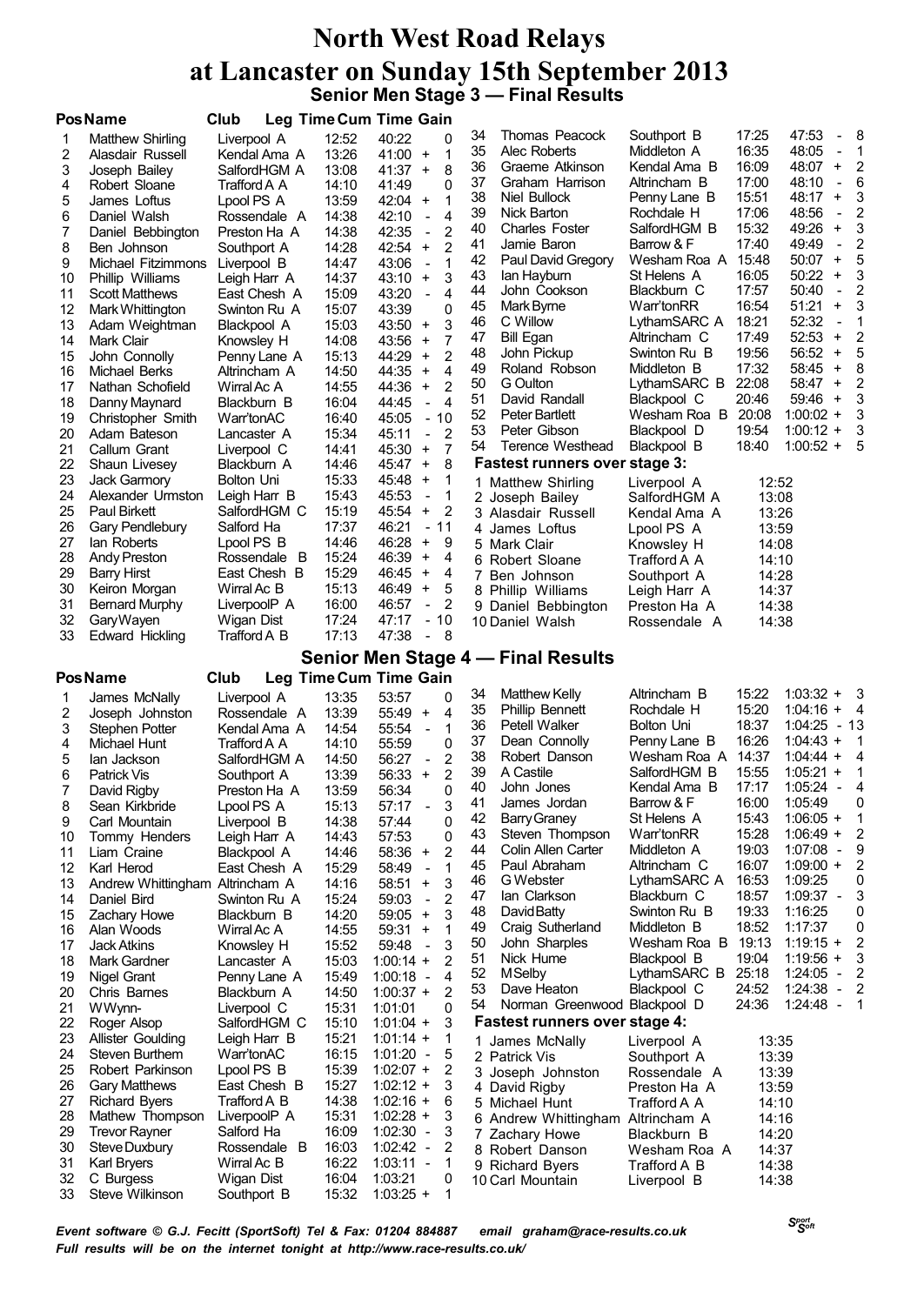# **Senior Men — Team Results — Final**

**(nn) is team position after the appropriate stage.**

| 1  | Liverpool Harriers $&AC$                         |            |                            |                                        | $\mathbf{A}$                                 | 53:57         |                | 18 Lancaster & Morecambe AC 'A' 1:00:14                                                                                                 |  |
|----|--------------------------------------------------|------------|----------------------------|----------------------------------------|----------------------------------------------|---------------|----------------|-----------------------------------------------------------------------------------------------------------------------------------------|--|
|    | 1 JamieWebb<br>3 Matthew Shirling                | (7)<br>(1) | 12:52                      | $\overline{4}$                         | 13:52 2 Daniel Jarvis<br><b>JamesMcNally</b> | (1)<br>(1)    | 13:38<br>13:35 | 1 Raymond Edgar (27) 15:11<br>2 Kieran Rowlands<br>(18)<br>14:26<br>3 AdamBateson<br>$(20)$ 15:34<br>4<br>Mark Gardner<br>15.03<br>(18) |  |
| 2  | Rossendale Harriers & AC                         |            |                            |                                        | $\mathbf{A}$                                 | 55:49         |                | 19 Penny Lane Striders<br>$'A'$ 1:00:18                                                                                                 |  |
|    | 1 Christopher Fell                               | (4)        | 13:34                      | $2^{\circ}$                            | RobertWebb                                   | (2)           | 13:58          | 1 DaleHigham<br>(26) 15:05 2 Martin Swensson (17)<br>14:11                                                                              |  |
|    | 3 DanielWalsh                                    | (6)        | 14:38                      | 4                                      | Joseph Johnston                              | (2)           | 13:39          | 3 John Connolly<br>$(15)$ 15:13 4<br>15:49<br>Nigel Grant<br>(19)                                                                       |  |
| 3  | Kendal Amateur Athletic Club 'A'                 |            |                            |                                        |                                              | 55:54         |                | 20 Blackburn Harriers & AC 'A' 1:00:37                                                                                                  |  |
|    | 1 Danny Parkinson                                | (2)        | 13:27                      | $\mathbf{2}$                           | LukeIngham                                   | (3)           | 14:07          | $(41)$ 15:58<br>2 PaulGuinan<br>(30)<br>15:03<br>1 GaryPearse                                                                           |  |
|    | 3 Alasdair Russell                               |            | $(2)$ 13:26                | 4                                      | Stephen Potter                               | (3)           | 14:54          | 3 ShaunLivesey (22) 14:46<br>$\overline{4}$<br><b>ChrisBarnes</b><br>(20)<br>14:50                                                      |  |
|    |                                                  |            |                            |                                        | $\mathbf{A}$                                 |               |                | $°C'$ 1:01:01                                                                                                                           |  |
| 4  | <b>Trafford Athletic Club</b><br>1 Gareth Turner |            | $(10)$ 14:00               |                                        | 2 Richard Powell                             | 55:59<br>(4)  | 13:39          | 21 Liverpool Harriers & AC<br>$(25)$ 15:01<br>(28)<br>1 LeeMidghall<br>2 CManning<br>15:48                                              |  |
|    | 3 Robert Sloane                                  |            | $(4)$ 14:10                | 4                                      | Michael Hunt                                 | (4)           | 14:10          | 3 Callum Grant<br>$(21)$ 14:41<br>4<br>WWynn-<br>15.31<br>(21)                                                                          |  |
|    |                                                  |            |                            |                                        |                                              |               |                |                                                                                                                                         |  |
| 5. | Salford Harriers & AC<br>1 David Lockett         |            | $(18)$ 14:29 2             |                                        | $\mathbf{A}$<br><b>RobertHughes</b>          | 56:27<br>(11) | 14:00          | $°C'$ 1:01:04<br>22<br>Salford Harriers $&AC$<br>2 MarkSeed<br>(27)<br>1 Robert Tudor<br>$(20)$ 14:34<br>16.01                          |  |
|    | 3 Joseph Bailey                                  |            | (3) 13.08                  | 4                                      | lan Jackson                                  | (5)           | 14:50          | 3 PaulBirkett<br>$(25)$ 15:19<br>15:10<br>4<br>Roger Alsop<br>(22)                                                                      |  |
|    |                                                  |            |                            |                                        |                                              |               |                |                                                                                                                                         |  |
|    | Southport Waterloo AC<br>6                       |            |                            |                                        | A'<br>Matthew Thompson (10)                  | 56:33         |                | 23 Leigh Harriers & AC<br>$B'$ 1:01:14<br>1 LiamMoore (22) 14:49 2 DavidSmith                                                           |  |
|    | 1 Joseph Vis<br>3 BenJohnson                     |            | $(6)$ 13:43<br>$(8)$ 14:28 | $\overline{2}$<br>4                    | Patrick Vis (6)                              |               | 14:43<br>13:39 | (23)<br>15.21<br>3 Alexander Urmston (24) 15:43 4 Allister Goulding (23)<br>15.21                                                       |  |
|    |                                                  |            |                            |                                        |                                              |               |                |                                                                                                                                         |  |
| 7  | <b>Preston Harriers</b>                          |            |                            |                                        | $\mathbf{A}^{\bullet}$                       | 56:34         |                | 1:01:20<br>24 Warrington $AC$                                                                                                           |  |
|    | 1 David Carthy<br>3 DanielBebbington (7)         | (1)        | 14:38                      | $\overline{4}$                         | 13:18 2 Sandy Kelly<br>David Rigby           | (5)<br>(7)    | 14:39<br>13.59 | 1 Cameron Field<br>(9)<br>$(13)$ 14:15 2 Matthew Hulse<br>14:10<br>3 ChristopherSmith (19) 16:40 4 StevenBurthem<br>16.15<br>(24)       |  |
|    |                                                  |            |                            |                                        |                                              |               |                |                                                                                                                                         |  |
| 8  | Liverpool Pembroke & Sefton H $A$                |            |                            |                                        |                                              | 57:17         |                | 25 Liverpool Pembroke & Sefton H<br>$B'$ 1:02:07                                                                                        |  |
|    | 1 AlistairNelson<br>3 James Loftus               | (5)        | 13:38<br>13:59             | $\mathbf{2}^{\circ}$<br>$\overline{4}$ | <b>Ryan Blackwell</b><br>Sean Kirkbride      | (6)           | 14:27<br>15:13 | 1 KyleNicholls (34) 15:37<br>2 RobertBland<br>(36)<br>16.05<br>3 Ian Roberts<br>$(27)$ 14:46<br><b>RobertParkinson</b><br>15.39         |  |
|    |                                                  | (5)        |                            |                                        |                                              | (8)           |                | $\overline{4}$<br>(25)                                                                                                                  |  |
|    | 9 Liverpool Harriers & AC                        |            |                            |                                        | $\mathbf{B}$                                 | 57:44         |                | <b>East Cheshire Harriers &amp; Tames</b><br>$B'$ 1:02:12<br>26                                                                         |  |
|    | 1 Alan Ashton (15) 14:18                         |            |                            | 2                                      | Nzimah Akpan                                 | (8)           | 14:01          | $(28)$ 15:12<br>1 LiamBrown<br>2 Gavin Brown<br>(33)<br>16.04                                                                           |  |
|    | 3 Michael Fitzimmons (9) 14:47                   |            |                            | 4                                      | CarlMountain                                 | (9)           | 14:38          | 3 Barry Hirst<br>$(29)$ 15:29<br>$\overline{4}$<br>Gary Matthews (26)<br>15.27                                                          |  |
|    | 10 Leigh Harriers & AC                           |            |                            |                                        | $\mathbf{A}$                                 | 57:53         |                | <b>Trafford Athletic Club</b><br>$B'$ 1:02:16<br>27                                                                                     |  |
|    | 1 Tony Battersby (16) 14:21                      |            |                            | $2^{\circ}$                            | ThomasKneller                                | (13)          | 14:12          | 2 Gareth Woodcock (25)<br>1 IanSalisbury (14) 14:17<br>16:08                                                                            |  |
|    | 3 PhillipWilliams                                |            | $(10)$ 14:37               | 4                                      | <b>TommyHenders</b>                          | (10)          | 14:43          | 3 Edward Hickling<br>14:38<br>$(33)$ 17:13 4<br><b>Richard Byers</b><br>(27)                                                            |  |
| 11 | Blackpool Wyre & Fylde AC                        |            |                            |                                        | $\mathbf{A}$                                 | 58:36         |                | 28 Liverpool Pembroke & Sefton H 'A' 1:02:28                                                                                            |  |
|    | 1 LukeMinns                                      |            | $(17)$ 14:26               | $2^{\circ}$                            | MalcolmEadie                                 | (16)          | 14:21          | $(43)$ 16:09<br>1 Grea Callaghan<br>$\overline{2}$<br>MarkWvnne<br>(29)<br>14:48                                                        |  |
|    | 3 AdamWeightman (13) 15:03                       |            |                            |                                        | 4 LiamCraine                                 | (11)          | 14:46          | 3 Bernard Murphy (31) 16:00 4<br>Mathew Thompson (28)<br>15:31                                                                          |  |
|    | 12 East Cheshire Harriers & Tames                |            |                            |                                        | $\mathbf{A}^{\bullet}$                       | 58:49         |                | 29 Salford Harriers & AC<br>1:02:30                                                                                                     |  |
| 1. | <b>Patrick Gardner</b>                           |            | $(11)$ 14:00               | 2                                      | <b>JoeHudak</b>                              | (7)           | 14:11          | <b>Josh Tighe</b><br>13:33<br>2<br><b>EricWilliams</b><br>(15)<br>15:11<br>1.<br>(3)                                                    |  |
|    | 3 Scott Matthews                                 |            | $(11)$ 15:09               | 4                                      | KarlHerod                                    | (12)          | 15.29          | 3 Gary Pendlebury<br>$(26)$ 17:37<br><b>TrevorRayner</b><br>(29)<br>16.09<br>4                                                          |  |
| 13 | Altrincham & District AC                         |            |                            |                                        | $\mathbf{A}$                                 | 58:51         |                | Rossendale Harriers & AC<br>$B'$ 1:02:42<br>30                                                                                          |  |
|    | 1 PeterAbraham                                   |            | $(29)$ 15:15               | 2                                      | Ryan Ganose                                  | (20)          | 14:30          | $(45)$ 16:34<br>(32)<br>1 Ryan Bradshaw<br>2<br><b>PhilipBolton</b><br>14:41                                                            |  |
|    | 3 MichaelBerks                                   |            | $(16)$ 14:50               | 4                                      | Andrew Whittingham (13)                      |               | 14:16          | 3 Andy Preston<br>$(28)$ 15:24<br>4<br>Steve Duxbury<br>(30)<br>16.03                                                                   |  |
| 14 | <b>Swinton Running Club</b>                      |            |                            |                                        | $\mathbf{A}$                                 | 59:03         |                | $B'$ 1:03:11<br>31<br><b>Wirral AC</b>                                                                                                  |  |
|    | 1 MatthewClark                                   | (8)        | 13:55                      | 2                                      | <b>Darren Russell</b>                        | (12)          | 14:37          | 1 MarkHulmston<br>$(31)$ 15:27<br>2<br>RonanKearney<br>(35)<br>16:09                                                                    |  |
|    | 3 Mark Whittington                               |            | $(12)$ 15:07               | 4                                      | Daniel Bird                                  | (14)          | 15:24          | 16:22<br>3 Keiron Morgan<br>$(30)$ 15:13<br>(31)<br>4<br><b>Karl Bryers</b>                                                             |  |
| 15 | <b>Blackburn Harriers &amp; AC</b>               |            |                            |                                        | $\mathbf{B}$                                 | 59:05         |                | 1:03:21<br>32<br><b>Wigan District AC</b>                                                                                               |  |
|    | 1 RobertWamer                                    | (9)        | 13:57                      | 2                                      | <b>TomBlaney</b>                             | (14)          | 14:44          | 1 Andy Kaufman<br>(22)<br>$(12)$ 14:10<br>Stephen Nicholls<br>2<br>1543                                                                 |  |
|    | 3 DannyMaynard                                   |            | $(18)$ 16:04               | 4                                      | Zachary Howe                                 | (15)          | 14:20          | 3 Gary Wayen<br>$(32)$ 17:24<br><b>C</b> Burgess<br>(32)<br>16:04<br>4                                                                  |  |
| 16 | <b>Wirral AC</b>                                 |            |                            |                                        | $\mathbf{A}$                                 | 59:31         |                | Southport Waterloo AC<br>$B'$ 1:03:25<br>33                                                                                             |  |
|    | 1 JonSeymour                                     |            | $(23)$ 14:58               | 2                                      | <b>Philip Robertson</b>                      | (19)          | 14:43          | 1 DavidHamilton<br>$(21)$ 14:44<br>(26)<br>2<br>Matthew Goddard<br>15.44                                                                |  |
|    | 3 Nathan Schofield                               |            | $(17)$ 14:55               | 4                                      | <b>AlanWoods</b>                             | (16)          | 14:55          | 3 Thomas Peacock<br>$(34)$ 17:25<br>4<br>Steve Wilkinson<br>15.32<br>(33)                                                               |  |
| 17 | <b>Knowsley Harriers</b>                         |            |                            |                                        |                                              | 59:48         |                | Altrincham & District AC<br>$\cdot$ B'<br>1:03:32<br>34                                                                                 |  |
|    | 1 PeterGreen                                     |            | $(19)$ 14:30               | 2                                      | PaulSchumann                                 | (21)          | 15:18          | 1 NickBurke<br>$(39)$ 15:54<br>2<br><b>Adrian Fuller</b><br>(31)<br>15.16                                                               |  |
|    | 3 MarkClair                                      |            | $(14)$ 14:08               | 4                                      | Jack Atkins                                  | (17)          | 15.52          | 3 Graham Harrison<br>$(37)$ 17:00<br><b>Matthew Kelly</b><br>(34)<br>15.22<br>4                                                         |  |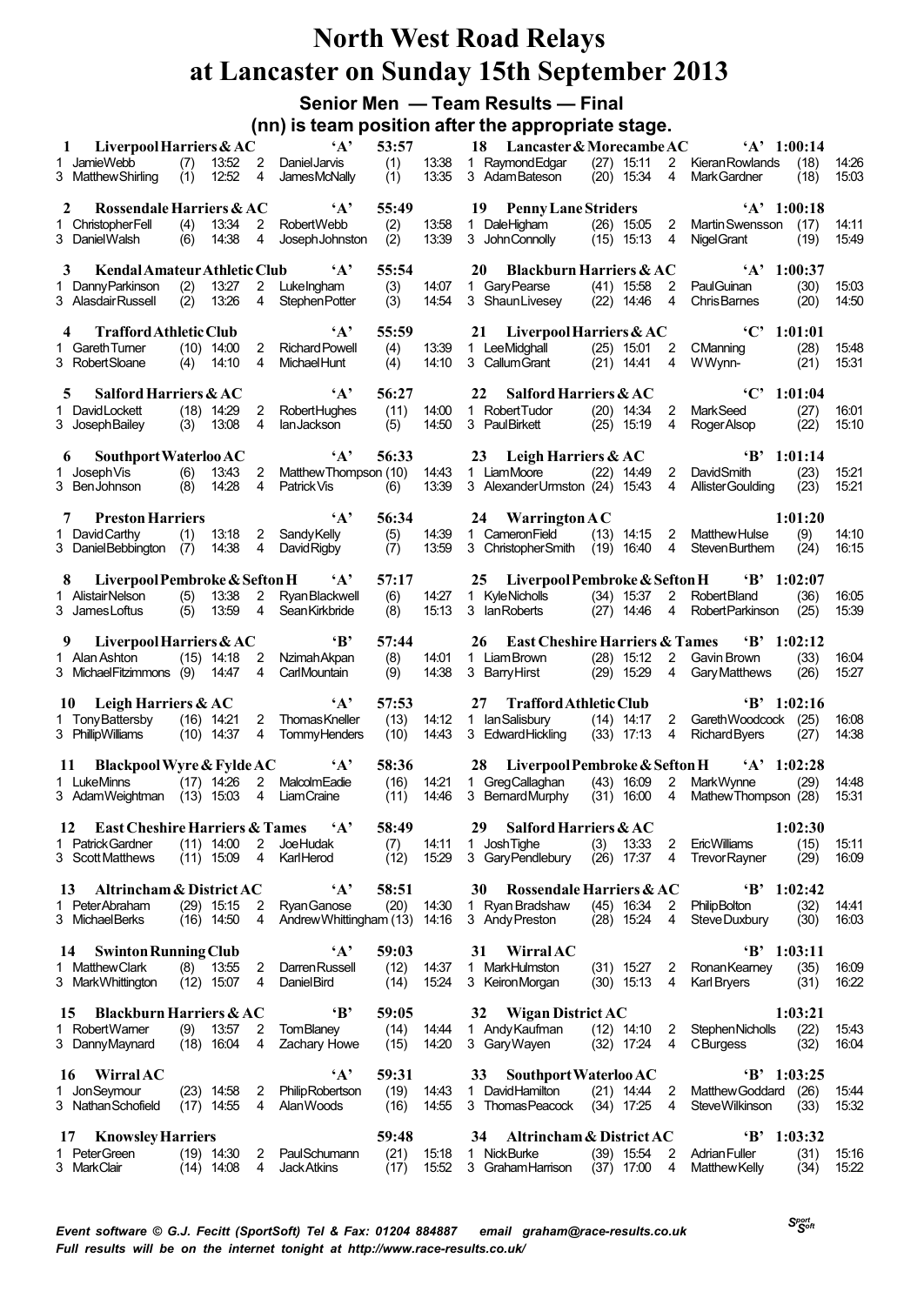|      | Rochdale Harriers & AC<br>35 <sup>7</sup>                 |                |                |                                                                                                                                                                                   | 1:04:16      |                |    | $\sim 47$ Blackburn Harriers & AC                                         |            |                                   | $°C'$ 1:09:37        |                |
|------|-----------------------------------------------------------|----------------|----------------|-----------------------------------------------------------------------------------------------------------------------------------------------------------------------------------|--------------|----------------|----|---------------------------------------------------------------------------|------------|-----------------------------------|----------------------|----------------|
|      | 1 Ian Roberts                                             |                |                | (24) 15:00 2 Ian Stainthorpe (37) 16:50 1 Allan Hartley                                                                                                                           |              |                |    |                                                                           |            | (46) 16:49 2 MarkAlmond           | (42)                 | 15.54          |
|      | 3 NickBarton                                              | $(39)$ 17:06 4 |                | <b>Phillip Bennett</b>                                                                                                                                                            | (35)         | 15:20          |    | 3 John Cookson (44) 17:57 4                                               |            | lanClarkson                       | (47)                 | 18.57          |
|      |                                                           |                |                |                                                                                                                                                                                   |              |                |    |                                                                           |            |                                   |                      |                |
| 36   | <b>Bolton United Harriers &amp; AC</b>                    |                |                |                                                                                                                                                                                   | 1:04:25      |                |    | 48 Swinton Running Club                                                   |            |                                   | $B'$ 1:16:25         |                |
|      | SimonWalker                                               |                |                | (30) 15:24 2 Andrew Cafferky (24) 14:51                                                                                                                                           |              |                |    | 1 Andy Land (48) 17:18 2 Stephen Hart (53)                                |            |                                   |                      | 19:38          |
|      | 3 JackGarmory                                             |                |                | $(23)$ 15:33 4 PetellWalker $(36)$                                                                                                                                                |              | 18:37          |    | 3 John Pickup (48) 19:56 4                                                |            | David Batty (48)                  |                      | 19.33          |
|      |                                                           |                |                |                                                                                                                                                                                   |              |                |    |                                                                           |            |                                   |                      |                |
|      | 37 Penny Lane Striders                                    |                |                | $B'$ 1:04:43                                                                                                                                                                      |              |                | 49 | Middleton Harriers AC                                                     |            |                                   | $B'$ 1:17:37         |                |
|      | 1 Simon Birtles                                           |                |                | (40) 15:55 2 Greham Halsall                                                                                                                                                       | (41)         | 16:31          |    | 1 StephenGranville (57) 19:42 2 Lewis Steven                              |            |                                   | (57)                 | 21:31          |
|      | 3 NielBullock                                             |                |                | (38) 15:51 4 DeanConnolly                                                                                                                                                         | (37)         | 16:26          |    | 3 Roland Robson                                                           | (49) 17:32 | 4 Craig Sutherland (49)           |                      | 18.52          |
|      |                                                           |                |                |                                                                                                                                                                                   |              |                |    |                                                                           |            |                                   |                      |                |
| 38   | Wesham Road Runners & AC                                  |                |                | $A'$ 1:04:44                                                                                                                                                                      |              |                |    | 50 Wesham Road Runners & AC<br>1 ChristopherMoss (50) 17:45 2 Simon Young |            |                                   | $\textbf{B}$ 1:19:15 |                |
|      | 1 SimonEaton<br>3 PaulDavidGregory (42) 15:48 4           |                |                | (47) 17:10 2 Garry Barnett<br>(42) 15:48 4 Robert Danson                                                                                                                          | (47)<br>(38) | 17:09<br>14:37 |    |                                                                           |            | (52) 20:08 4 John Sharples        | (55)                 | 22:09<br>19:13 |
|      |                                                           |                |                |                                                                                                                                                                                   |              |                |    | 3 PeterBartlett                                                           |            |                                   | (50)                 |                |
| 39 · | Salford Harriers & AC                                     |                |                | $B'$ 1:05:21                                                                                                                                                                      |              |                | 51 | Blackpool Wyre & Fylde AC                                                 |            | $\bullet$ B' 1:19:56              |                      |                |
|      | 1 Graham Chesters (44) 16:16 2 Sean Cordell               |                |                |                                                                                                                                                                                   |              | 17:38          |    | 1 RobertNewman                                                            |            | (58) 21.08 2 Anthony Croft        | (59)                 | 21:04          |
|      | 3 Charles Foster                                          |                |                | dell (43)<br>(39)<br>(40) 15:32 4 A Castile                                                                                                                                       |              | 15.55          |    | 3 TerenceWesthead (54) 18:40 4 NickHume                                   |            |                                   | (51)                 | 19.04          |
|      |                                                           |                |                |                                                                                                                                                                                   |              |                |    |                                                                           |            |                                   |                      |                |
|      | Kendal Amateur Athletic Club<br>40                        |                |                | $\cdot$ B' 1:05:24                                                                                                                                                                |              |                |    | 52 Lytham St Annes Rr Club                                                |            |                                   | $B'$ 1:24:05         |                |
|      | 1 PhilipLee                                               |                |                | (35) 15:43 2 Kieran Alderson                                                                                                                                                      | (38)         | 16:15          |    |                                                                           |            |                                   | (52)                 | 18.47          |
|      | 3 GraemeAtkinson (36) 16:09 4 John Jones                  |                |                |                                                                                                                                                                                   | (40)         | 17:17          |    | 1 RStainer (52) 17:52 2 RStorey<br>3 GOulton (50) 22:08 4 MSelby          |            |                                   | (52)                 | 25.18          |
|      |                                                           |                |                |                                                                                                                                                                                   |              |                |    |                                                                           |            |                                   |                      |                |
|      |                                                           |                |                | 41 Barrow & Furness Striders AC 1:05:49                                                                                                                                           |              |                |    | 53 Blackpool Wyre & Fylde AC <sup>C</sup> 1:24:38                         |            |                                   |                      |                |
|      |                                                           |                |                | 1 RasyJones (37) 15:51 2 DaveParker (39) 16:18 1 DerekCrane (54) 18:11 2 JefferyWright<br>3 JamieBaron (41) 17:40 4 JamesJordan (41) 16:00 3 DavidRandall (51) 20:46 4 DaveHeaton |              |                |    |                                                                           |            |                                   | (54)                 | 20:49          |
|      |                                                           |                |                |                                                                                                                                                                                   |              |                |    |                                                                           |            |                                   | (53)                 | 24.52          |
|      |                                                           |                |                |                                                                                                                                                                                   |              |                |    |                                                                           |            |                                   |                      |                |
|      |                                                           |                |                | 42 St Helens Sutton AC 'A' 1:06:05                                                                                                                                                |              |                |    | 54 Blackpool Wyre & Fylde AC <sup>(D'</sup> 1:24:48)                      |            |                                   |                      |                |
|      |                                                           |                |                | 1 lanRoberts (49) 17:41 2 SimonAnim-Somuah (46) 16:36 1 RegSmallbone (55) 18:58 2 AlanWilkinson (56)                                                                              |              |                |    |                                                                           |            |                                   |                      | 21:20          |
|      | 3 lanHaybum (43) 16:05 4                                  |                |                | Barry Graney (42) 15:43                                                                                                                                                           |              |                |    | 3 PeterGibson (53) 19:54 4 Norman Greenwood (54) 24:36                    |            |                                   |                      |                |
|      | 43 Warrington Road Runners                                |                |                |                                                                                                                                                                                   |              |                |    |                                                                           |            |                                   |                      |                |
|      | 1 Peter Ackerley (36) 15:48 2                             |                |                | $1:06:49$<br>RussPlatt (48) 18:39                                                                                                                                                 |              |                |    | <b>Incomplete Teams:</b>                                                  |            |                                   |                      |                |
|      | 3 MarkByrne                                               | $(45)$ 16:54 4 |                | Steven Thompson (43)                                                                                                                                                              |              | 15:28          |    | Lancaster & Morecambe AC<br>'B'                                           |            |                                   |                      |                |
|      |                                                           |                |                |                                                                                                                                                                                   |              |                |    | 1 IsaacScott (42) 16:02 2 ErylHusband                                     |            |                                   | (40)                 | 16.09          |
|      | Middleton Harriers AC<br>44                               |                |                |                                                                                                                                                                                   |              |                |    |                                                                           |            |                                   |                      |                |
|      |                                                           |                |                |                                                                                                                                                                                   |              |                |    |                                                                           |            |                                   |                      |                |
|      |                                                           |                |                | $A' = 1:07:08$                                                                                                                                                                    |              |                |    |                                                                           |            |                                   |                      |                |
|      | 1 Paul Jibson (32) 15:29 2                                |                |                | ChristopherHumble (34)                                                                                                                                                            |              | 16:01          |    | <b>Bury Athletic Club</b>                                                 |            |                                   |                      |                |
|      | 3 Alec Roberts                                            | $(35)$ 16:35 4 |                | Colin Allen Carter (44)                                                                                                                                                           |              | 19:03          |    | 1 BenJones (33) 15:35 2 DavidFlood                                        |            |                                   | (44)                 | 18.26          |
|      | 45 Altrincham & District AC                               |                |                | ${^4}C$ , 1:09:00                                                                                                                                                                 |              |                |    |                                                                           |            | $\mathbf{B}$                      |                      |                |
|      |                                                           |                | $\overline{2}$ |                                                                                                                                                                                   |              |                |    | Liverpool Pembroke & Sefton H                                             |            |                                   |                      | 18.09          |
|      | 1 David Livingstone (51) 17:46<br>3 BillEgan (47) 17:49 4 |                |                |                                                                                                                                                                                   |              |                |    | 1 MarkBleasdale (53) 17:57 2 RobbieWood                                   |            |                                   | (50)                 |                |
|      |                                                           |                |                | Andy Oates (49) 17:18<br>Paul Abraham (45) 16:07                                                                                                                                  |              |                |    | <b>St Helens Sutton AC</b>                                                |            | $\mathbf{R}$                      |                      |                |
|      |                                                           |                |                | 46 Lytham St Annes Rr Club 'A' 1:09:25                                                                                                                                            |              |                |    | 1 GaryOldham                                                              |            | (56) 19:03 2 Andrew O'Connor (51) |                      | 17:34          |
|      | 1 PCruse (38) 15:53 2                                     |                |                |                                                                                                                                                                                   |              | 18:18          |    |                                                                           |            |                                   |                      |                |
|      | 3 CWillow                                                 | (46) 18:21     | $\overline{4}$ | THellings                   (45)<br>GWebster                (46)                                                                                                                  |              | 16:53          |    | Wesham Road Runners & AC C'                                               |            |                                   |                      |                |
|      |                                                           |                |                |                                                                                                                                                                                   |              |                |    | 1 Alan Taylor (59) 21:18 2 Paul Carter                                    |            |                                   | $(58)$ 20:38         |                |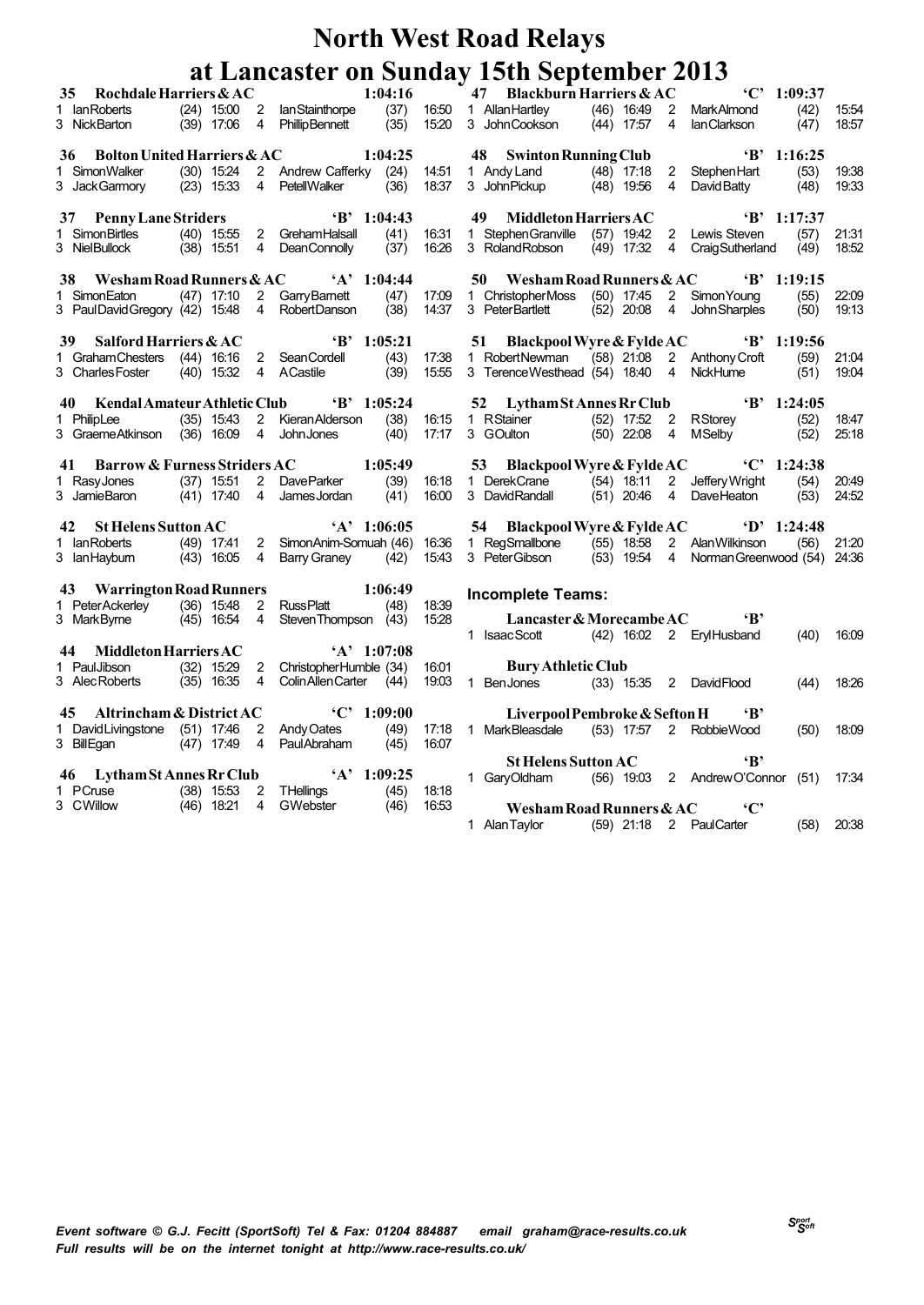#### **Fastest of all legs**

| 1                 | Matthew Shirling                   | Liverpool               | A      | 12:52          |     | 68 Mark Wynne                    |
|-------------------|------------------------------------|-------------------------|--------|----------------|-----|----------------------------------|
| $\overline{2}$    | Joseph Bailey                      | SalfordHGM              | A      | 13:08          |     | 69 Liam Moore                    |
| 3                 | David Carthy                       | Preston Ha              | Α      | 13:18          |     | 70 Michael Berl                  |
| 4                 | Alasdair Russell                   | Kendal Ama              | Α      | 13:26          | $=$ | lan Jackson                      |
| 5                 | Danny Parkinson                    | Kendal Ama              | A      | 13:27          | Ξ   | Chris Barne                      |
| 6                 | Josh Tighe                         | Salford Ha              |        | 13:33          |     | 73 Andrew Caff<br>74 Stephen Pot |
| 7                 | Christopher Fell                   | Rossendale              | A      | 13:34          |     | 75 Alan Woods                    |
| 8                 | James McNally                      | Liverpool               | Α      | 13:35          | $=$ | Nathan Sch                       |
| 9                 | Alistair Nelson                    | Lpool PS                | Α      | 13:38          | 77  | Jon Seymou                       |
| $=$               | Daniel Jarvis                      | Liverpool               | Α      | 13:38          |     | 78 Ian Roberts                   |
|                   | 11 Patrick Vis                     | Southport               | Α      | 13:39          |     | 79 Lee Midghal                   |
| $=$               | Richard Powell                     | Trafford A              | Α      | 13:39          |     | 80 Paul Guinar                   |
| =                 | Joseph Johnston                    | Rossendale              | Α      | 13:39          | $=$ | Adam Weigl                       |
| 14                | Joseph Vis<br>15 Jamie Webb        | Southport               | Α<br>Α | 13:43<br>13:52 | Ξ   | Mark Gardne                      |
|                   | 16 Matthew Clark                   | Liverpool<br>Swinton Ru | Α      | 13:55          |     | 83 Dale Highar                   |
|                   | 17 Robert Warner                   | <b>Blackburn</b>        | В      | 13:57          |     | 84 Mark Whittin                  |
|                   | 18 Robert Webb                     | Rossendale              | Α      | 13:58          |     | 85 Scott Matthe                  |
|                   | 19 David Rigby                     | Preston Ha              | Α      | 13:59          |     | 86 Roger Alsop                   |
| $\equiv$          | James Loftus                       | Lpool PS                | Α      | 13:59          |     | 87 Eric William                  |
|                   | 21 Patrick Gardner                 | East Chesh              | Α      | 14:00          | $=$ | Raymond E                        |
| $=$               | Robert Hughes                      | SalfordHGM              | Α      | 14:00          |     | 89 Liam Brown                    |
| $\qquad \qquad =$ | <b>Gareth Turner</b>               | Trafford A              | Α      | 14:00          | 90  | John Conno                       |
|                   | 24 Nzimah Akpan                    | Liverpool               | B      | 14:01          | $=$ | Sean Kirkbr                      |
|                   | 25 Luke Ingham                     | Kendal Ama              | A      | 14:07          | =   | Keiron Morg                      |
|                   | 26 Mark Clair                      | Knowsley H              |        | 14:08          |     | 93 Peter Abrah                   |
| 27                | Matthew Hulse                      | Warr'tonAC              |        | 14:10          |     | 94 Adrian Fulle                  |
| $\qquad \qquad =$ | Michael Hunt                       | <b>Trafford A</b>       | Α      | 14:10          |     | 95 Paul Schum<br>96 Paul Birkett |
| =                 | Andy Kaufman                       | Wigan Dist              |        | 14:10          |     | 97 Phillip Benn                  |
| =                 | Robert Sloane                      | <b>Trafford A</b>       | A      | 14:10          |     | 98 Allister Goul                 |
| 31                | Joe Hudak                          | East Chesh              | Α      | 14:11          | $=$ | David Smith                      |
| $=$               | Martin Swensson                    | Penny Lane              | Α      | 14:11          |     | 100 Matthew Kel                  |
| 33                | Thomas Kneller                     | Leigh Harr              | A      | 14:12          |     | 101 Daniel Bird                  |
|                   | 34 Cameron Field                   | Warr'tonAC              |        | 14:15          | Ξ   | Simon Walk                       |
|                   | 35 Andrew Whittingham Altrincham   |                         | A      | 14:16          | =   | <b>Andy Presto</b>               |
|                   | 36 Ian Salisbury<br>37 Alan Ashton | Trafford A<br>Liverpool | В<br>В | 14:17<br>14:18 |     | 104 Mark Hulms                   |
|                   | 38 Zachary Howe                    | Blackburn               | В      | 14:20          | =   | <b>Gary Matthe</b>               |
|                   | 39 Malcolm Eadie                   | Blackpool               | Α      | 14:21          |     | 106 Steven Thor                  |
| $=$               | <b>Tony Battersby</b>              | Leigh Harr              | Α      | 14:21          |     | 107 Paul Jibson                  |
| 41                | Luke Minns                         | Blackpool               | A      | 14:26          | Ξ   | Karl Herod                       |
| Ξ                 | Kieran Rowlands                    | Lancaster               | A      | 14:26          | =   | <b>Barry Hirst</b>               |
|                   | 43 Ryan Blackwell                  | Lpool PS                | A      | 14:27          |     | 110 Mathew Tho                   |
|                   | 44 Ben Johnson                     | Southport               | Α      | 14:28          |     | $=$ WWynn-                       |
|                   | 45 David Lockett                   | SalfordHGM              | A      | 14:29          |     | 112 Steve Wilkin                 |
|                   | 46 Peter Green                     | Knowsley H              |        | 14:30          | =   | Charles Fos                      |
| $=$               | Ryan Ganose                        | Altrincham              | A      | 14:30          |     | 114 Jack Garmo<br>115 Adam Bates |
|                   | 48 Robert Tudor                    | SalfordHGM              | С      | 14:34          |     | 116 Ben Jones                    |
|                   | 49 Darren Russell                  | Swinton Ru              | A      | 14:37          |     | 117 Kyle Nicholl:                |
| $=$               | Robert Danson                      | Wesham Roa              | A      | 14:37          |     | 118 Robert Park                  |
| $\equiv$          | Phillip Williams                   | Leigh Harr              | A      | 14:37          |     | 119 Stephen Nio                  |
|                   | 52 Daniel Walsh                    | Rossendale              | A      | 14:38          | $=$ | Alexander L                      |
| $=$               | <b>Richard Byers</b>               | Trafford A              | В      | 14:38          | $=$ | Philip Lee                       |
| =                 | Daniel Bebbington                  | Preston Ha              | Α      | 14:38          | =   | Barry Graney                     |
| $=$               | Carl Mountain                      | Liverpool               | B      | 14:38          |     | 123 Matthew Go                   |
|                   | 56 Sandy Kelly                     | Preston Ha              | Α      | 14:39          |     | 124 C Manning                    |
| 57<br>$=$         | Philip Bolton<br>Callum Grant      | Rossendale<br>Liverpool | В<br>С | 14:41<br>14:41 | =   | Peter Ackerk                     |
|                   | 59 Philip Robertson                | Wirral Ac               | A      | 14:43          | $=$ | Paul David 0                     |
| $=$               | Matthew Thompson Southport         |                         | A      | 14:43          |     | 127 Nigel Grant                  |
| $\qquad \qquad =$ | Tommy Henders                      | Leigh Harr              | A      | 14:43          |     | 128 Rasy Jones                   |
|                   | 62 Tom Blaney                      | <b>Blackburn</b>        | В      | 14:44          | $=$ | <b>Niel Bullock</b>              |
| $\equiv$          | David Hamilton                     | Southport               | В      | 14:44          |     | 130 Jack Atkins                  |
|                   | 64 Shaun Livesey                   | Blackburn               | Α      | 14:46          |     | 131 P Cruse                      |
| $\equiv$          | Liam Craine                        | Blackpool               | Α      | 14:46          |     | 132 Nick Burke                   |
| $=$               | lan Roberts                        | Lpool PS                | B      | 14:46          | $=$ | Mark Almon                       |

67 Michael Fitzimmons Liverpool B 14:47 LiverpoolP A Leigh Harr B 14:49 ks Altrincham A 14:50 SalfordHGM A 14:50 = Chris Barnes Blackburn A 14:50 **Bolton Uni** tter Kendal Ama A 14:54<br>; Wirral Ac A 14:55 Wirral Ac 14:55 A ofield WirralAc A 14:55 ar WirralAc A 14:58 Rochdale H 15:00<br>
Liverpool C 15:01 79 II Liverpool C 15:01<br>79:51 Blackburn A 15:03 n Blackburn A htman Blackpool A 15:03 er Lancaster A 15:03 m Penny Lane A 15:05 gton Swinton Ru A 15:07 865 Scott Chesh A 15:09 8alfordHGM C 15:10 s Salford Ha 15:11 dgar Lancaster A 15:11 East Chesh B 15:12 Ily Penny Lane A 15:13 ide Lpool PS A 15:13 an WirralAc B 15:13 am Altrincham A 15:15 Altrincham B 15:16 ann Knowsley H 15:18 SalfordHGM C 15:19 ett Rochdale H 15:20 lding Leigh Harr B 15:21 Leigh Harr B 15:21<br>Altrincham B 15:22 lly Altrincham Swinton Ru A 15:24 er Bolton Uni 15:24 n Rossendale B 15:24 ton WirralAc B 15:27 Watthews East Chesh B 15:27 106 Steven Thompson Warr'tonRR 15:28 Middleton East Chesh A 15:29 East Chesh B 15:29 ompson LiverpoolP A 15:31 Liverpool C 15:31 12 Ison Southport B 15:32 ster SalfordHGM B 15:32 ry Bolton Uni 15:33 son Lancaster A 15:34 Bury Athle 15:35 s Lpool PS B 15:37 kinson Lpool PS B 15:39 cholls Wigan Dist 15:43 Jrmston Leigh Harr B 15:43 Kendal Ama B 15:43 St Helens A 15:43 ddard Southport B 15:44 Liverpool C 15:48 ey Warr'tonRR 15:48 exegory Wesham Roa A 15:48<br>Penny Lane A 15:49 Penny Lane A **15:51 Barrow & F 15:51**<br> **12:51 B** 15:51 Penny Lane B 15:51 Knowsley H 15:52 LythamSARC A 15:53 Altrincham B 15:54 d Blackburn C 15:54